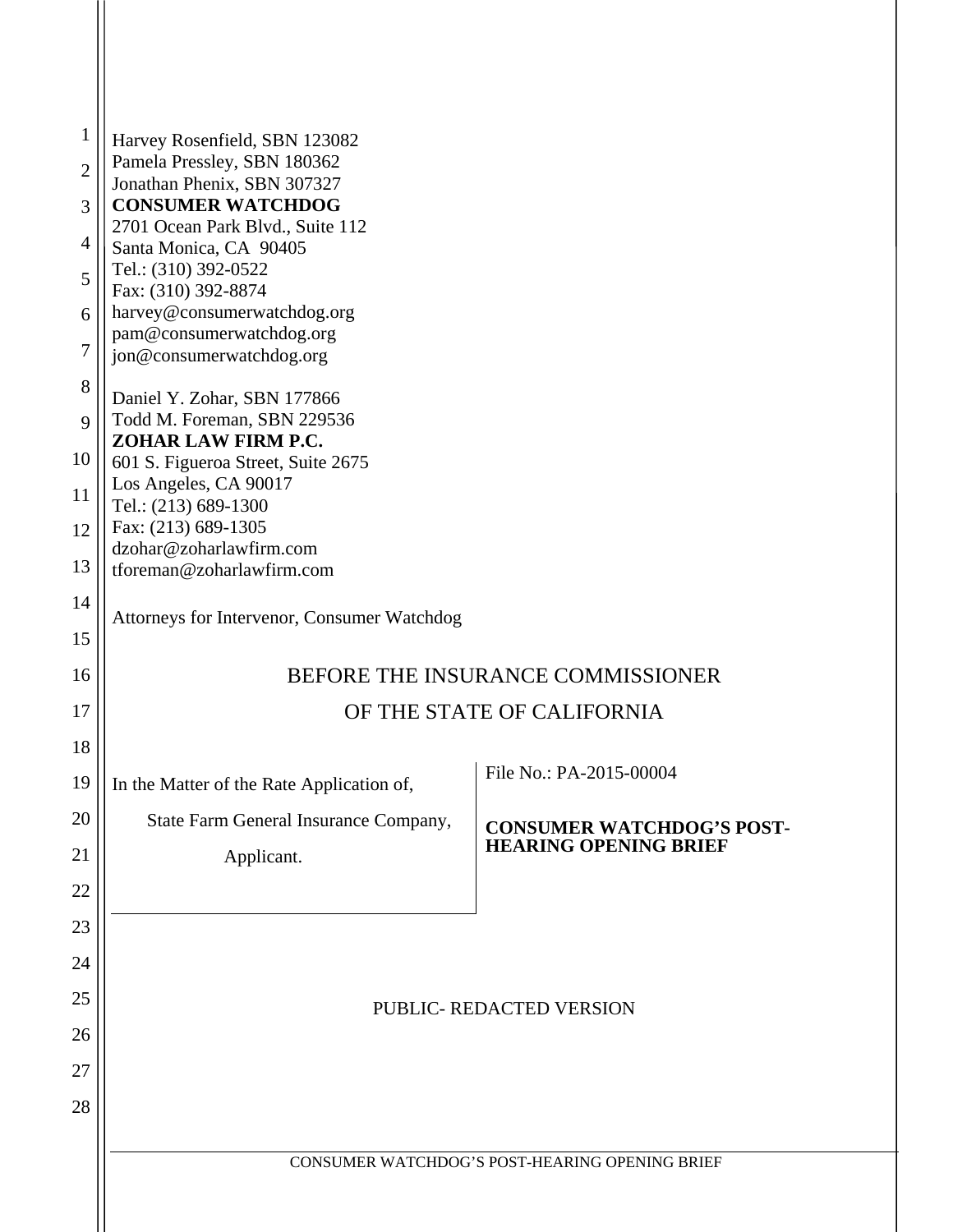| INTRODUCTION AND SUMMARY OF ARGUMENT: STATE FARM'S REQUESTED<br>BACKGROUND AND OVERVIEW OF REGULATORY FORMULA COMPONENTS IN<br>Voter-Enacted Proposition 103 and the Prior Approval Rate Regulations Provide the Legal<br>Section 1861.05 of the Insurance Code prohibits approval of excessive rates<br>State Farm's rates must be rejected if not in compliance with the prior approval rate |  |  |
|------------------------------------------------------------------------------------------------------------------------------------------------------------------------------------------------------------------------------------------------------------------------------------------------------------------------------------------------------------------------------------------------|--|--|
|                                                                                                                                                                                                                                                                                                                                                                                                |  |  |
|                                                                                                                                                                                                                                                                                                                                                                                                |  |  |
|                                                                                                                                                                                                                                                                                                                                                                                                |  |  |
|                                                                                                                                                                                                                                                                                                                                                                                                |  |  |
|                                                                                                                                                                                                                                                                                                                                                                                                |  |  |
|                                                                                                                                                                                                                                                                                                                                                                                                |  |  |
|                                                                                                                                                                                                                                                                                                                                                                                                |  |  |
|                                                                                                                                                                                                                                                                                                                                                                                                |  |  |
|                                                                                                                                                                                                                                                                                                                                                                                                |  |  |
|                                                                                                                                                                                                                                                                                                                                                                                                |  |  |
|                                                                                                                                                                                                                                                                                                                                                                                                |  |  |
|                                                                                                                                                                                                                                                                                                                                                                                                |  |  |
| C.<br><b>STATE FARM FAILS TO PROPERLY APPLY THE REGULATORY FORMULA11</b><br>IV.                                                                                                                                                                                                                                                                                                                |  |  |
| State Farm Improperly Seeks to Apply a Positive Catastrophe Trend, Which is Based on<br>А.<br>Improper Data and Is Unsupported, and State Farm Fails to Make an Adjustment for the Oakland Hills                                                                                                                                                                                               |  |  |
| All non-State Farm actuaries agree that State Farm's catastrophe losses are trending downward.<br>11                                                                                                                                                                                                                                                                                           |  |  |
| Outside of the ratemaking context, State Farm itself believes its catastrophe rate is<br>12                                                                                                                                                                                                                                                                                                    |  |  |
| State Farm and Ms. Watkins's use of countrywide and Cal Fire data for trending is                                                                                                                                                                                                                                                                                                              |  |  |
|                                                                                                                                                                                                                                                                                                                                                                                                |  |  |
|                                                                                                                                                                                                                                                                                                                                                                                                |  |  |
|                                                                                                                                                                                                                                                                                                                                                                                                |  |  |
| State Farm's Substitution for the Regulatory Projected Yield Value Improperly Relitigates the                                                                                                                                                                                                                                                                                                  |  |  |
|                                                                                                                                                                                                                                                                                                                                                                                                |  |  |
| STATE FARM'S VARIANCE REQUESTS ARE WITHOUT MERIT AND MUST BE                                                                                                                                                                                                                                                                                                                                   |  |  |
|                                                                                                                                                                                                                                                                                                                                                                                                |  |  |
| State Farm Has Not and Cannot Meet the Standard for Granting the Leverage Factor Variance.19                                                                                                                                                                                                                                                                                                   |  |  |
|                                                                                                                                                                                                                                                                                                                                                                                                |  |  |
| 1<br>CONSUMER WATCHDOG'S POST-HEARING OPENING BRIEF                                                                                                                                                                                                                                                                                                                                            |  |  |
|                                                                                                                                                                                                                                                                                                                                                                                                |  |  |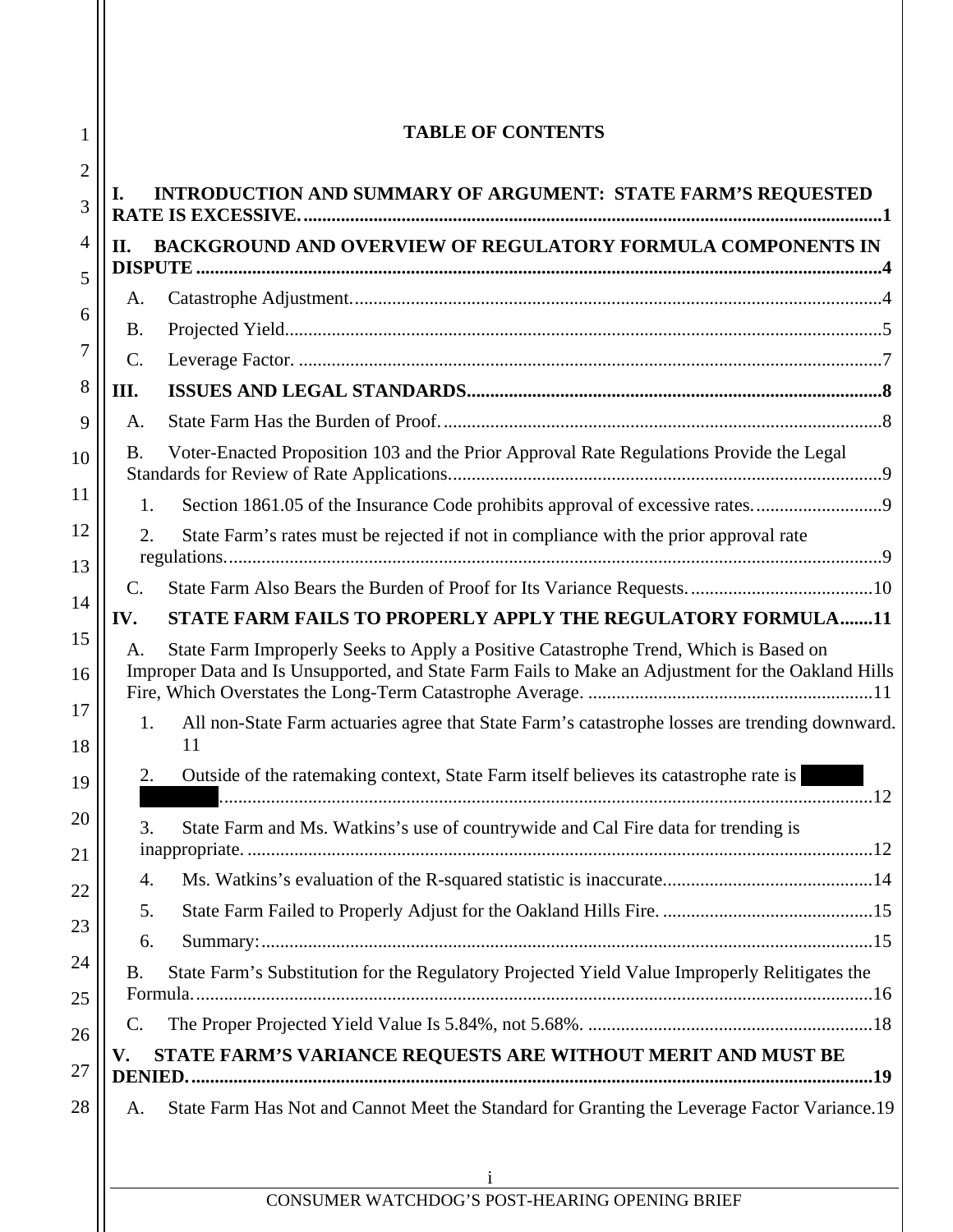| 1                   | As an intial matter, the appropriate subject of review for the second prong is the State Farm<br>1.                                                                                                          |  |  |
|---------------------|--------------------------------------------------------------------------------------------------------------------------------------------------------------------------------------------------------------|--|--|
| $\overline{2}$      | The overwhelming weight of evidence supports a conclusion that State Farm is less risky24<br>2.                                                                                                              |  |  |
| 3<br>4              | The single piece of evidence State Farm presented that purports to show State Farm General is<br>3.<br>more risky – Exhibit $25$ – is not actuarially sound, and when analyzed correctly, supports a finding |  |  |
| 5                   | State Farms's changing arguments regarding the leverage variance undermine its credibility.30<br>4.                                                                                                          |  |  |
| 6                   | Dr. Appel's preferred methodology for evaluating the leverage factor variance, which he<br>5.                                                                                                                |  |  |
| $\overline{7}$<br>8 | Even if State Farm is more risky, which it is not, State Farm has not shown (and cannot show)<br>6.<br>that this is due to differences in State Farm's mix of business from the line as a whole33            |  |  |
| 9                   | B.                                                                                                                                                                                                           |  |  |
| 10                  | 20th Century v. Garamendi provides the applicable standards for confiscation, which require,<br>1.                                                                                                           |  |  |
| 11<br>12            | State Farm's "independent company" argument has no bearing on the confiscation analysis,<br>2.                                                                                                               |  |  |
| 13                  | State Farm's "end result" test shows nothing relevant to whether the rate calculated by<br>3.<br>applying the Regulatory Formula will result in an inability to operate successfully41                       |  |  |
| 14                  | State Farm has been extremely profitable under the rates resulting from the Regulatory<br>4.                                                                                                                 |  |  |
| 15                  | <b>STATE FARM'S CURRENT RATES ARE EXCESSIVE AND REFUNDS SHOULD BE</b><br>VI.                                                                                                                                 |  |  |
| 16                  |                                                                                                                                                                                                              |  |  |
| 17<br>18            | The Voters Passed Proposition 103 to "Protect Consumers" from "Excessive, Unjustified and<br>А.<br>Aribtrary Rates," and the Proposition Is to Be "Liberally Construed and Applied in Order to Fully         |  |  |
| 19                  | The Prohibition on Excessive "In Effect" Rates Includes Refund Authority46<br><b>B.</b>                                                                                                                      |  |  |
| 20                  | Refunds Are Necessary to Enable Enforcement of the Statute, and to Reduce the Job to a<br>C.                                                                                                                 |  |  |
| 21<br>22            | The Effective Date of the Rates Calculated in this Proceeding is July 15, 2015, So the Premium<br>D.<br>for Any Policy Issued After that Date Should Be Re-Calculated and Any Decrease Refunded With         |  |  |
| 23                  |                                                                                                                                                                                                              |  |  |
| 24                  | E.<br>VII.                                                                                                                                                                                                   |  |  |
| 25                  |                                                                                                                                                                                                              |  |  |
| 26                  |                                                                                                                                                                                                              |  |  |
| 27                  |                                                                                                                                                                                                              |  |  |
| 28                  |                                                                                                                                                                                                              |  |  |
|                     |                                                                                                                                                                                                              |  |  |
|                     |                                                                                                                                                                                                              |  |  |
|                     | $\overline{11}$<br>CONSUMER WATCHDOG'S POST-HEARING OPENING BRIEF                                                                                                                                            |  |  |
|                     |                                                                                                                                                                                                              |  |  |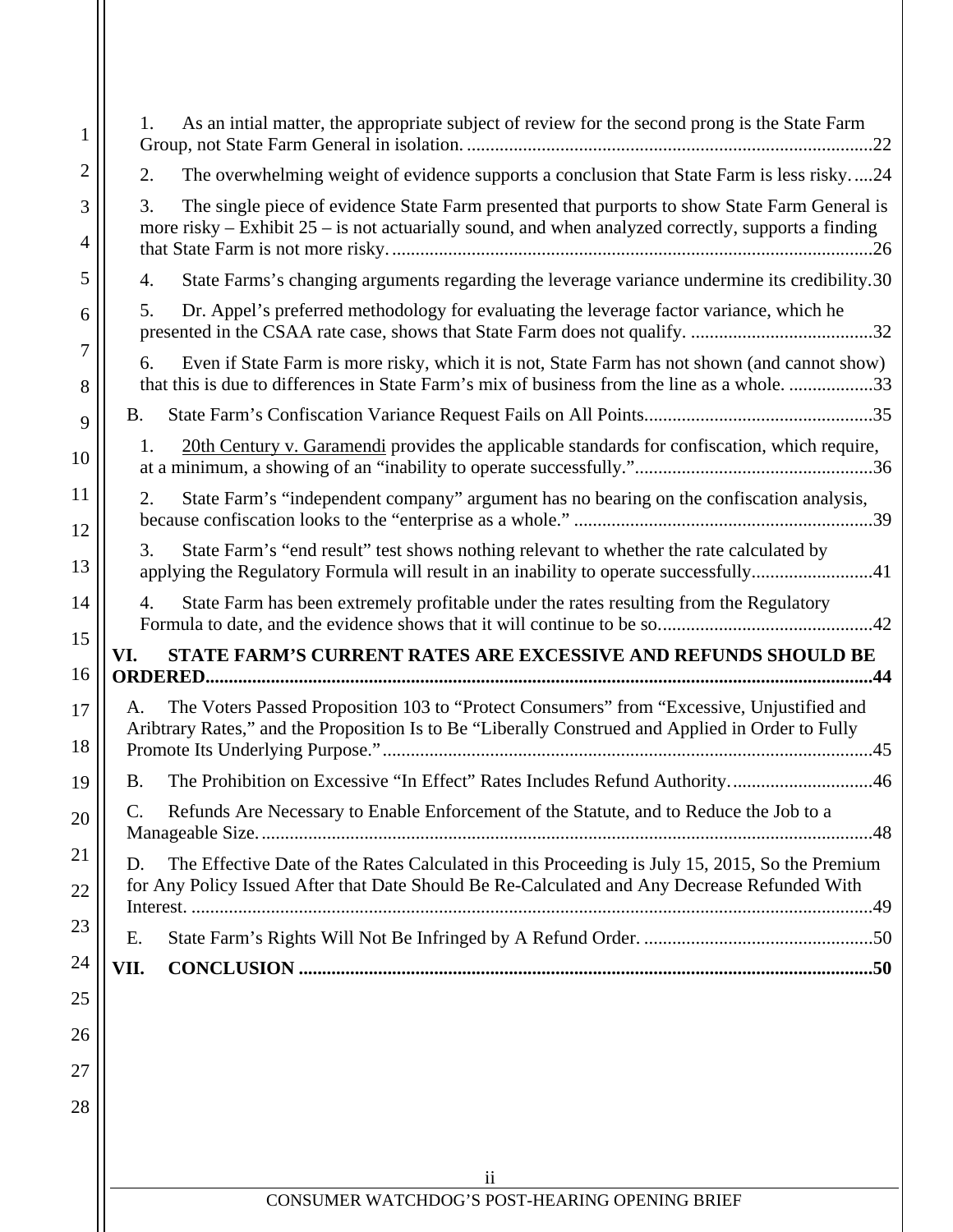# **TABLE OF AUTHORITIES**

| $\overline{2}$ | <b>Cases</b>                                                                                 |  |
|----------------|----------------------------------------------------------------------------------------------|--|
| 3              |                                                                                              |  |
| 4              | Bodell Construction Co. v. Trustees of Cal. State University, (1998) 62 Cal.App.4th 1508  46 |  |
| 5              |                                                                                              |  |
| 6              | Cortez v. Purolator Air Filtration Products Co., (2000) 23 Cal.4th 163, 176-77  46           |  |
| 7              |                                                                                              |  |
| 8              |                                                                                              |  |
| 9              | Foundation for Taxpayer and Consumer Rights v. Garamendi, (2005) 132 Cal.App.4th 1354  45    |  |
| 10             |                                                                                              |  |
| 11             |                                                                                              |  |
| 12             |                                                                                              |  |
| 13             |                                                                                              |  |
| 14             | Public Utilities Commission of Ohio v. United Fuel Gas Co., (1943) 317 U.S. 456  48          |  |
| 15             | <b>Statutes</b>                                                                              |  |
| 16             |                                                                                              |  |
| 17             |                                                                                              |  |
| 18             |                                                                                              |  |
| 19             |                                                                                              |  |
| 20             | Civ. Code § 1770<br>46                                                                       |  |
| 21             |                                                                                              |  |
| 22             |                                                                                              |  |
| 23             |                                                                                              |  |
| 24             |                                                                                              |  |
| $25\,$         |                                                                                              |  |
| 26             |                                                                                              |  |
| 27             |                                                                                              |  |
| 28             |                                                                                              |  |
|                |                                                                                              |  |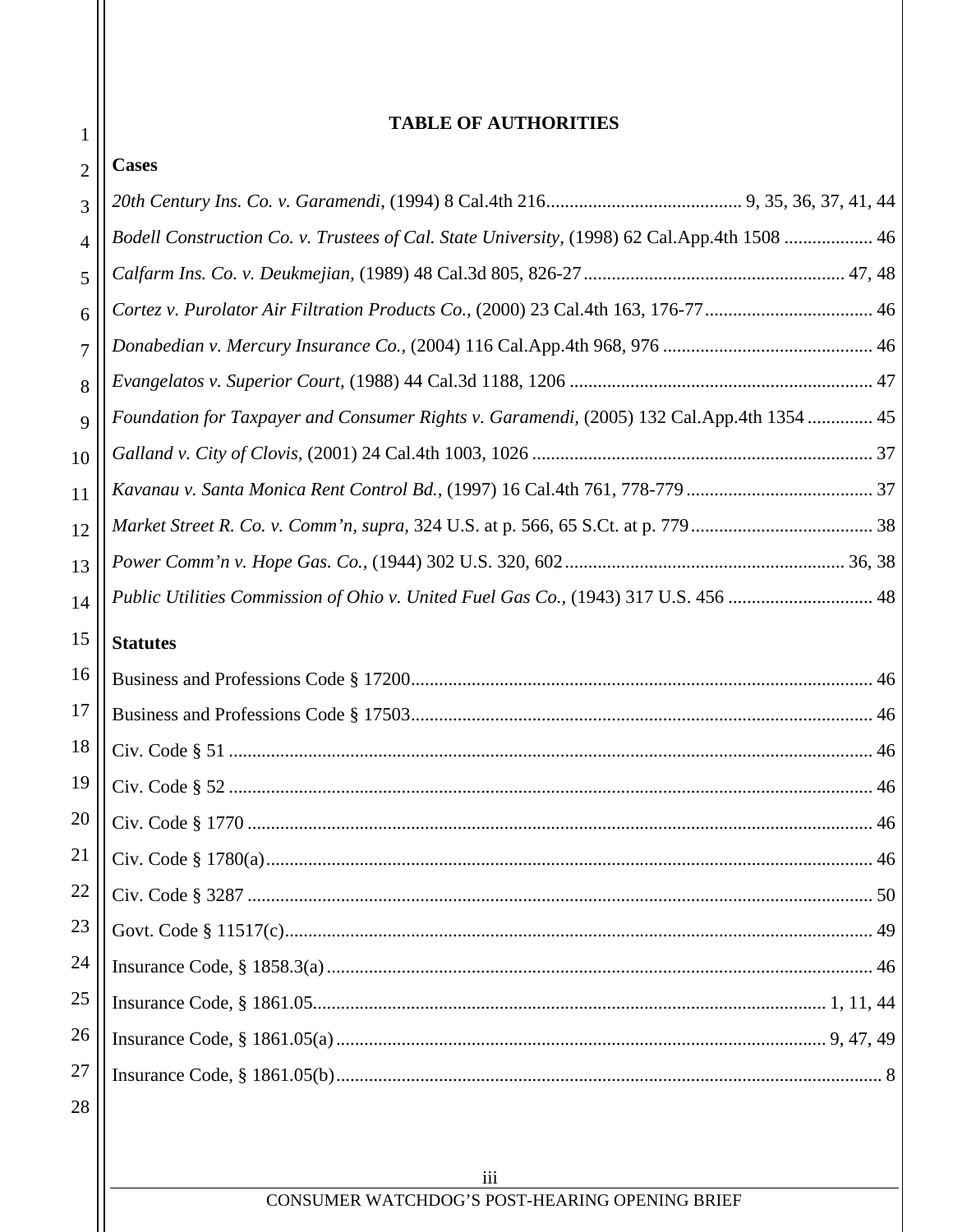| 1              |                          |
|----------------|--------------------------|
| $\overline{2}$ |                          |
| 3              |                          |
| 4              | <b>Other Authorities</b> |
| 5              |                          |
| 6<br>7         | <b>Regulations</b>       |
|                |                          |
| 8              |                          |
| 9              |                          |
| 10             |                          |
| 11             |                          |
| 12             |                          |
| 13             |                          |
| 14             |                          |
| 15             |                          |
| 16             |                          |
| 17             |                          |
| 18             |                          |
| 19             |                          |
| 20<br>21       |                          |
| 22             |                          |
| 23             |                          |
| 24             |                          |
| 25             |                          |
| 26             |                          |
| 27             |                          |
| 28             |                          |
|                |                          |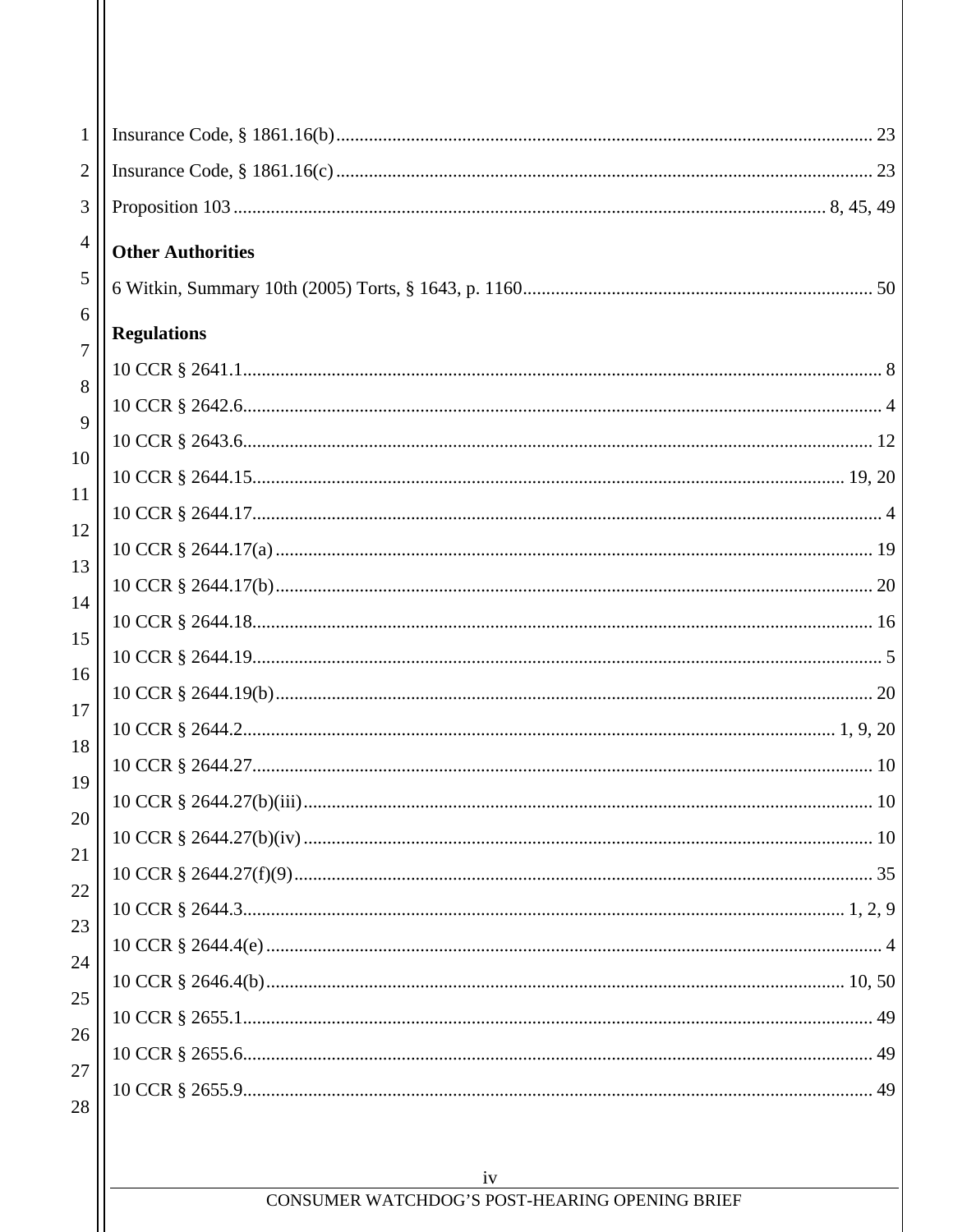# **I. INTRODUCTION AND SUMMARY OF ARGUMENT: STATE FARM'S REQUESTED RATE IS EXCESSIVE.**

Insurance Code<sup>1</sup> section 1861.05 provides that "[n]o rate shall be approved or remain in effect which is excessive, inadequate, unfairly discriminatory or otherwise in violation of this chapter." This case concerns both "approval" of a rate and an evaluation of State Farm's "in effect" rate.<sup>2</sup>

State Farm General Insurance Company ("State Farm" or "State Farm General") is seeking an overall increase of 6.4% to its homeowners insurance rates across all three forms (homeowners, condominium, and renters). $3$  This rate is excessive. Instead, under a proper application of the ratemaking regulations and based on the record in this case, State Farm should be implementing an overall rate *decrease* of *at least* 9.26%.<sup>4</sup> This means that State Farm has been overcharging its homeowners policyholders over \$8.5 million per month (\$285,000 per day)<sup>5</sup> while this proceeding has been underway. This proper rate was calculated as of July 15, 2015, so at a minimum, State Farm has been overcharging all of its policyholders since then, and accordingly, refunds should be ordered at least going back to that date.

State Farm has attempted to justify its excessive current and proposed rates by taking aggressive, and untenable, positions on virtually every contested issue. The majority of State Farm's case rests on arguments that it should be allowed to invoke numerous exceptions to the Regulatory Formula<sup>6</sup> established pursuant to Proposition 103. State Farm:

24 <sup>5</sup> The maximum indicated rate of negative 9.26% equals an overcharge of State Farm's policyholders of \$104 million annually (\$1,123,432,230 [adjusted annual premium from template calculations] x 9.26%

[maximum profit from templates] =  $$104,029,824.50$ , which is \$8.6 million per month

1

2

3

4

5

6

7

8

9

10

11

12

13

14

15

16

17

18

19

l

<sup>&</sup>lt;sup>1</sup> Unless otherwise indicated, all statutory citations are to the Insurance Code and all citations to regulations are to Title 10 of the California Code of Regulations ("10 CCR").

<sup>&</sup>lt;sup>2</sup> See Notice of Hearing, June 22, 2015, p. 3.

 $3$  See, e.g., Terry PDT,  $\P$  22.

 $4$  See Schwartz Rebuttal, 3:12. As Mr. Schwartz stated, adopting the catastrophe values proposed by either the California Department of Insurance ("CDI") or Consumer Federation of California ("CFC") will result in an even lower rate. (Schwartz Rebuttal, fn. 3.)

 $($104,029,824.50 \div 12 = $8,669,152)$  and \$285,013 per day  $($104,029,824.50 \div 365 = $285,013)$ . <sup>6</sup> There are two formulas contained in the regulations, the "maximum permitted earned premium" and the "minimum permitted earned premium. (See 10 CCR §§ 2644.2, 26443.) Since the insurer is entitled to any rate within the range of rates calculated by the two regulatory formulas, the parties here are

<sup>20</sup> 21 22 23 25 26 27 28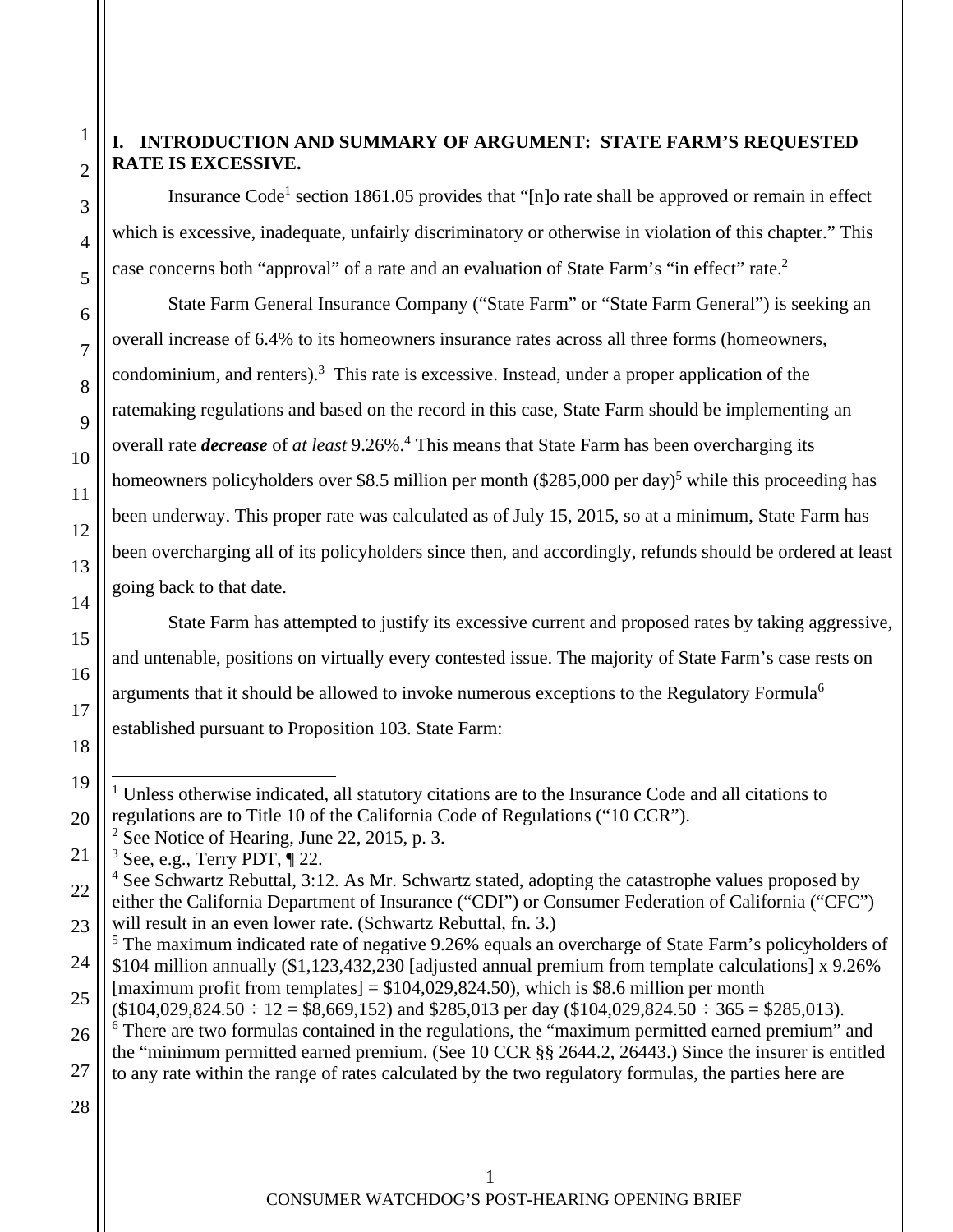| Refuses to accept that the rate must be calculated using the projected yield calculated in                 |  |
|------------------------------------------------------------------------------------------------------------|--|
| accordance with the applicable regulations. Instead of using the asset distribution contained              |  |
| in the "consolidated statutory annual statement" <sup>7</sup> to calculate the projected yield as required |  |
| by the regulation, <sup>8</sup> State Farm seeks to use the asset distribution contained in State Farm     |  |
| General's individual <i>un</i> consolidated annual statement.                                              |  |

■ Claims that calculating the projected yield using the asset distribution in the State Farm Group's annual statement instead of its preferred asset distribution will deprive State Farm General of a fair rate of return, thus resulting in confiscation and triggering variance 9. However, State Farm's substitution of its own preferred methodology for that of the applicable rate regulations is prohibited by the regulation as relitigation.<sup>9</sup> And according to the case law, such a piecemeal attack on individual components of the Regulatory Formula<sup>10</sup> does not establish confiscation, which requires a balancing of the insurer's and consumers'

28

1

2

3

4

5

6

7

8

9

10

11

12

13

14

15

16

17

 $\overline{a}$ disputing the *maximum* allowed, i.e., the maximum permitted earned premium. As such, CWD will generally refer herein to these formulas with the singular "Regulatory Formula."

<sup>19</sup> 20 21 22 23 24 <sup>7</sup> The "consolidated" annual statement is now called the "combined" annual statement (see, e.g., Schwartz PDT, at 7:13-27; Hemphill PDT, at 5:20-26), and it refers to an annual statement containing combined data for all insurers in a particular ownership group (Exh. 13-001). In this proceeding, this refers to the combined annual statement of State Farm Mutual Automobile Insurance Company ("State Farm Mutual") and its affiliates (State Farm Mutual and its property and casualty affiliates are collectively referred to as the "State Farm Group"). The State Farm Group includes the applicant, State Farm General Insurance Company. (See Exh. 14-001.)  $8\,10\,$  CCR  $\S\,2644.20$  ["[u]sing the insurer's most recent consolidated statutory annual statement . . . "].  $9$  10 CCR § 2646.4(c).

<sup>25</sup> 26 27  $10$  There are two formulas contained in the regulations, the "maximum permitted earned premium" and the "minimum permitted earned premium. (See 10 CCR §§ 2644.2, 2644.3. Since the insurer is entitled to any rate within the range of rates calculated by the two regulatory formulas, the parties here are disputing the *maximum* allowed, i.e., the maximum permitted earned premium. As such, CWD will generally refer herein to these formulas with the singular "Regulatory Formula."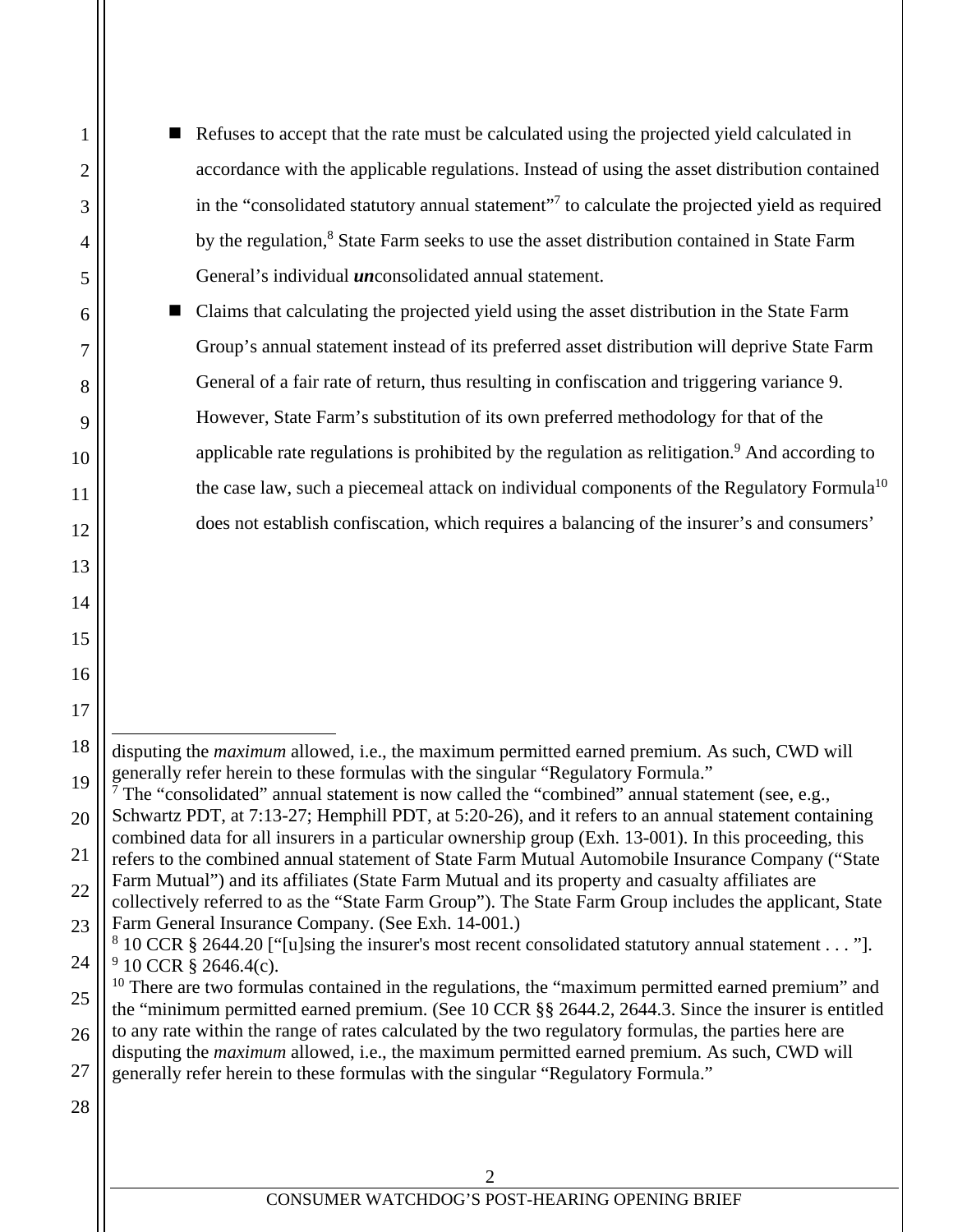interests and a showing that the rate calculated by the Commissioner will result in an "inability to operate successfully."<sup>11,12</sup>

- Seeks a leverage variance, even though State Farm has failed to prove that "its mix of business presents investment risks different from the risks that are typical of the line as a whole."13 Among other things, State Farm has failed to meet its burden of proving that the investment risks associated with its mix of business are more risky than the homeowners line as a whole, whether that is measured against the California homeowners line, the countrywide line, or both. In fact, the evidence shows that in both markets, State Farm General and State Farm Group are *less risky* than the line as a whole. And even if State Farm were able to prove that it is more risky, which it has not and cannot, State Farm has not proven that any purported increased riskiness is due to its mix of business.
- Uses an improper catastrophe load. Among other things, State Farm (and its outside actuary) relies on inappropriate data for calculating/validating its selected cat load trend, uses an upward cat load trend when State Farm's California catastrophe data shows a downward trend, and fails to adjust for the Oakland Hills Fire, which is a 1-in-50 year event contained within a dataset that covers less than 50 years. And State Farm's own documents show that it believes its catastrophe ratio for the homeowners line

28

1

2

3

4

5

6

7

8

9

10

11

12

13

14

15

16

17

18

19

l

20

<sup>&</sup>lt;sup>11</sup> As explained below, even using State Farm's improper yield and catastrophe calculations, State Farm will show a \$27 million annual profit under the proposed rate. Furthermore, in the last ten years – using rates calculated pursuant to the Regulatory Formula – State Farm General alone has averaged profits of \$300 million *per year*. Finally, the State Farm Group has averaged \$2.485 billion in profit annually for the last 10 years.

<sup>22</sup> 23 24 <sup>12</sup> As discussed below, State Farm's confiscation calculation – Exhibit 25 – uses a projected investment yield lower, and an investment tax rate higher, than it believes it will realize. Both of those items result in an understatement of profits relative to even what State Farm believes it is expected to earn. Hence, State Farm's confiscation calculation does not constitute an "as applied" analysis. For this, and other

<sup>25</sup> reasons, State Farm's "test" of confiscation – Exhibit 25 – has no probative value.

<sup>26</sup> 27 <sup>13</sup> As discussed later, State Farm, in an attempt to support its requested leverage variance, changed its story many times. The multiple versions and various inconsistencies in State Farm's leverage variance clearly demonstrate that State Farm has provided no reasonable or rational grounds for the requested leverage variance.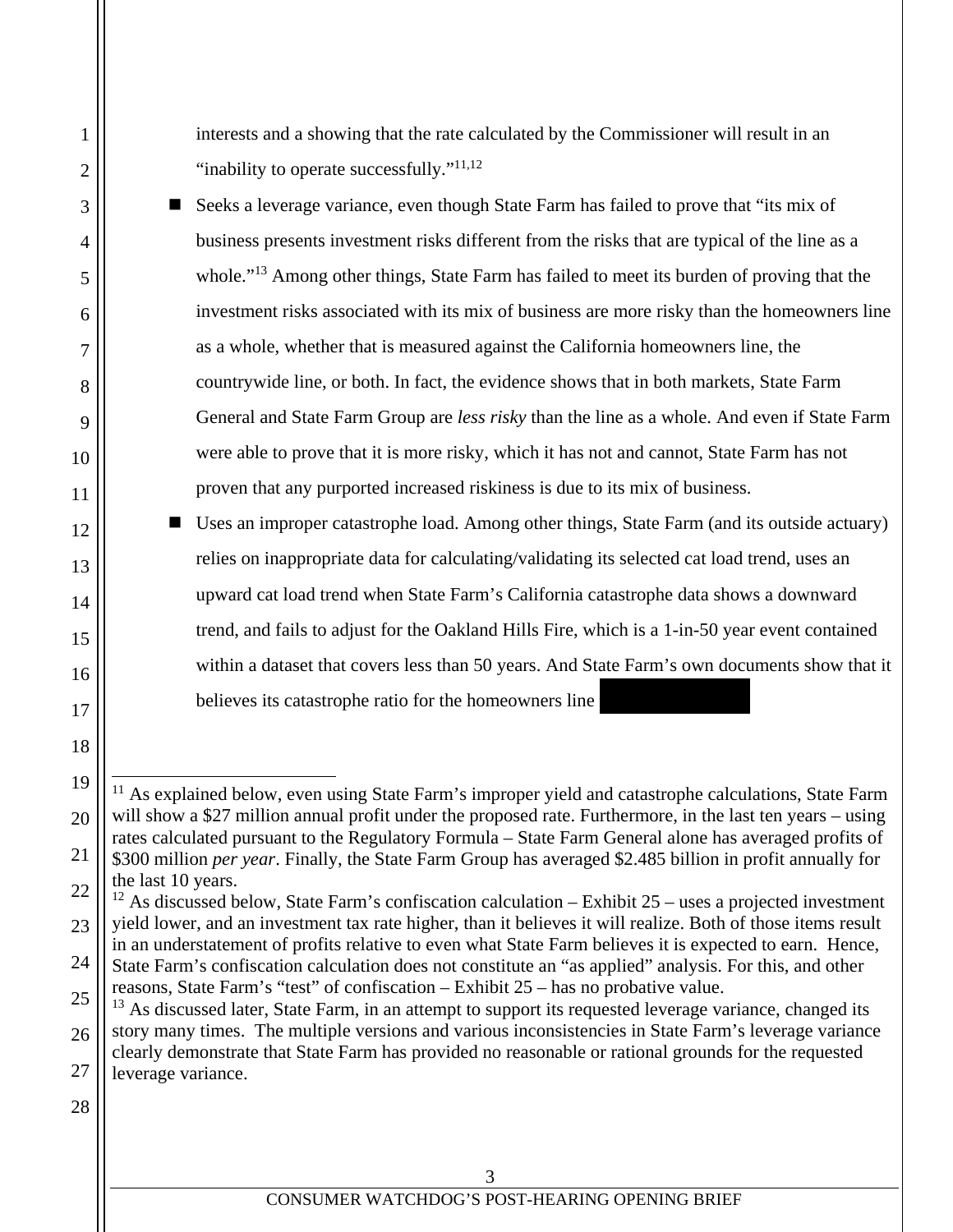Under a proper application of the regulations and the statute, and on the basis of the record, State Farm should be ordered to decrease its overall rates by at least 9.26% and issue refunds to policyholders, who it has been overcharging by over \$8.5 million per month since at least July 15, 2016.

#### **II. BACKGROUND AND OVERVIEW OF REGULATORY FORMULA COMPONENTS IN DISPUTE**

As the above summary makes clear, there are three components of the Regulatory Formula at issue in this proceeding: 1) the catastrophe adjustment, which is determined pursuant to 10 CCR § 2644.5; 2) the projected yield, which is calculated pursuant to 10 CCR  $\S$  2644.20<sup>14</sup>; and 3) whether or not to grant State Farm a variance to the insurer-promulgated leverage factor value (10 CCR § 2644.17), which determination is governed by 10 CCR  $\S$  2644.27(f)(3). Each of these components and related issues is explained briefly below and expanded upon in the discussion in sections IV and V, below.

# **A. Catastrophe Adjustment.**

The catastrophe adjustment – also called the "catastrophe load" or "cat load" – is an amount added in to the rate to account for a multi-year, long-term average of catastrophe claims. (See, e.g., 10 CCR § 2644.5.) The cat load allows insurers to charge policyholders for the expected annual costs of catastrophes over a longer-term period, as opposed to including the actual catastrophe losses in its projected losses, which vary significantly between years and can be quite substantial in any given year. This is important for at least two reasons. First, it spreads the costs for policyholders in a more even, predictable manner, and second, it is more actuarially sound because under the ratemaking formula projected losses are based on shorter-term experience (e.g., one to three years<sup>15</sup>), which could be skewed in years with high catastrophe losses. In the homeowners line, it is common for insurers to calculate the catastrophe provision for the fire following earthquake ("FFE") peril separately from other perils.<sup>16</sup> In this proceeding, the parties have stipulated to a FFE value, so the parties' dispute concerns only the catastrophe adjustment excluding FFE.

1

2

3

4

5

6

7

8

9

10

11

12

13

14

15

16

17

18

19

20

l <sup>14</sup> This also State Farm's variance 9 request by which State Farm is seeking to use its preferred calculation for the projected yield instead of the calculation mandated by the regulation. <sup>15</sup> See 10 CCR § 2642.6, "Recorded Period."

<sup>&</sup>lt;sup>16</sup> This is allowed by the applicable regulation, 10 CCR § 2644.4(e).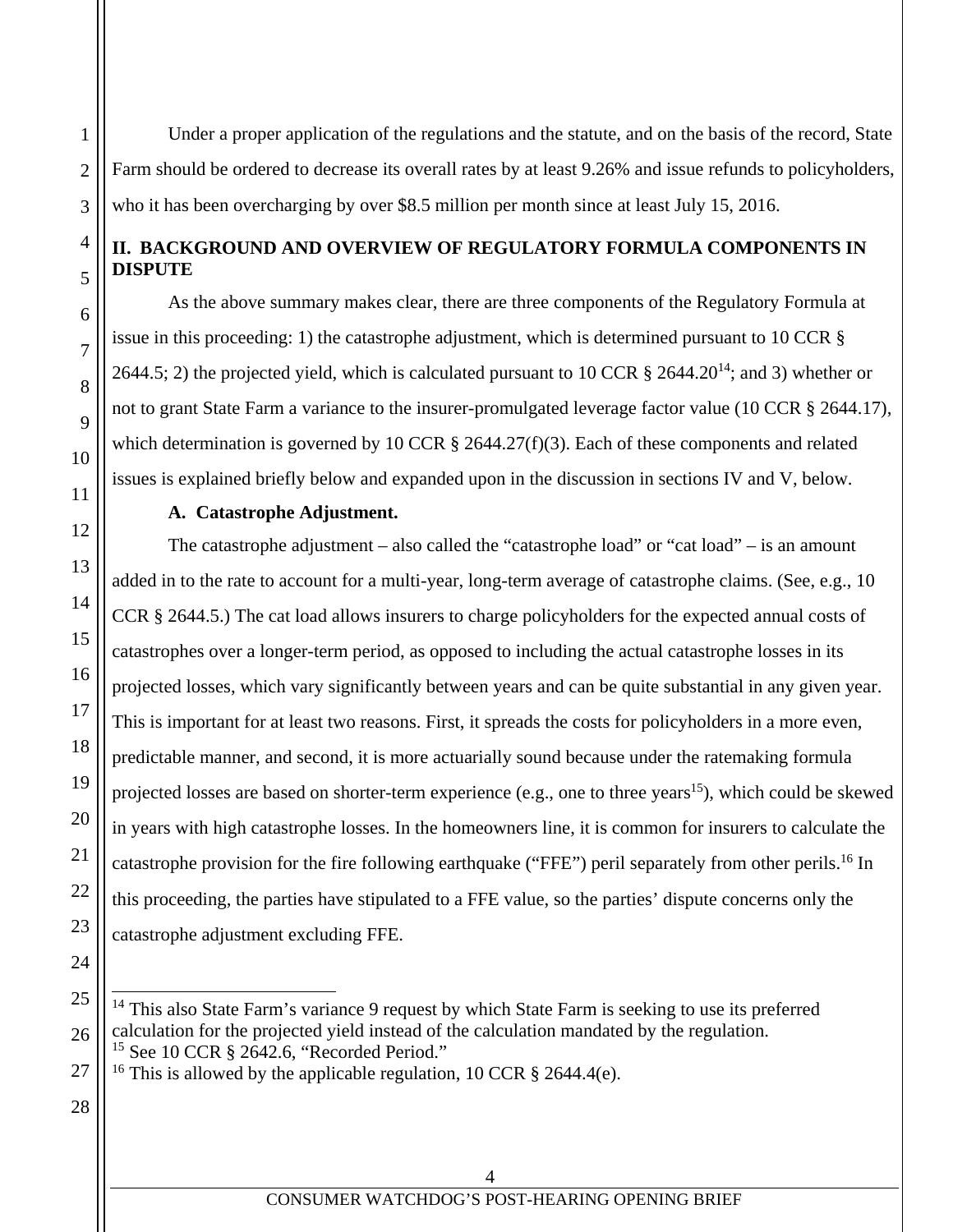In relation to the cat load, there are a number of items in dispute. Among the disputed issues are: 1) whether State Farm's California homeowners catastrophe experience is expected to trend upward, downward, or not at all; 2) what data set to utilize to conduct the trend calculation; 3) whether, and how, a trend line with an R-squared value<sup>17</sup> near 0 can be used, consistent with actuarially accepted practices, to calculate a trend; 4) whether to make an adjustment to the data used to calculate the long-term average for the Oakland Hills Fire; 5) which exposure base (e.g., amount of insurance years or "AIY" versus non-CAT losses) is most actuarially sound given the particular facts and circumstances for State Farm California homeowners insurance; 6) what number of years is most appropriate to calculate the long-term average; and 7) whether to do the calculations by form or use beta factors.<sup>18</sup>

As discussed in more detail in section IV.A., below, Consumer Watchdog only addresses the first four issues, concluding: 1) State Farm's California homeowners catastrophe experience is either flat or trending downward, but is definitely not trending upward; 2) the appropriate data set for determining a catastrophe trend is the California-specific homeowners insurance data used by State Farm to calculate the long-term catastrophe average; 3) a trend line with an R-squared near zero can, and in this case does, provide a reliable and actuarially sound trend value; and 4) since the long-term catastrophe average uses a dataset less than 50 years and the Oakland Hills Fire is a 1-in-50 year event, an adjustment must be made so the average is not overstated.

# **B. Projected Yield.**

The projected yield is used to calculate the investment income that is reflected in the Regulatory Formula. (See, e.g., 10 CCR § 2644.19.) The purpose of the yield is to take into account the investment income the insurer is going to earn on surplus and reserves, which offsets the premium State Farm needs to charge to cover its losses and expenses and make a reasonable profit. (E.g., *ibid.*; see also Terry PDT, ¶¶ 11, 13, 14.) The yield used in the Regulatory Formula is calculated by multiplying the insurer's asset distribution by class of investment (e.g., short-term U.S. bonds or common stock) by the yields currently available on securities in US capital markets. (10 CCR § 2644.20(a).) The Commissioner has

 $\overline{a}$ 

1

 $17$  R-squared is a statistical measurement. As discussed later, R-squared is not necessarily a good statistical measure of how closely a trend line fits the actual data, or the reliability of the trend.  $18$  This list is not meant to be exhaustive.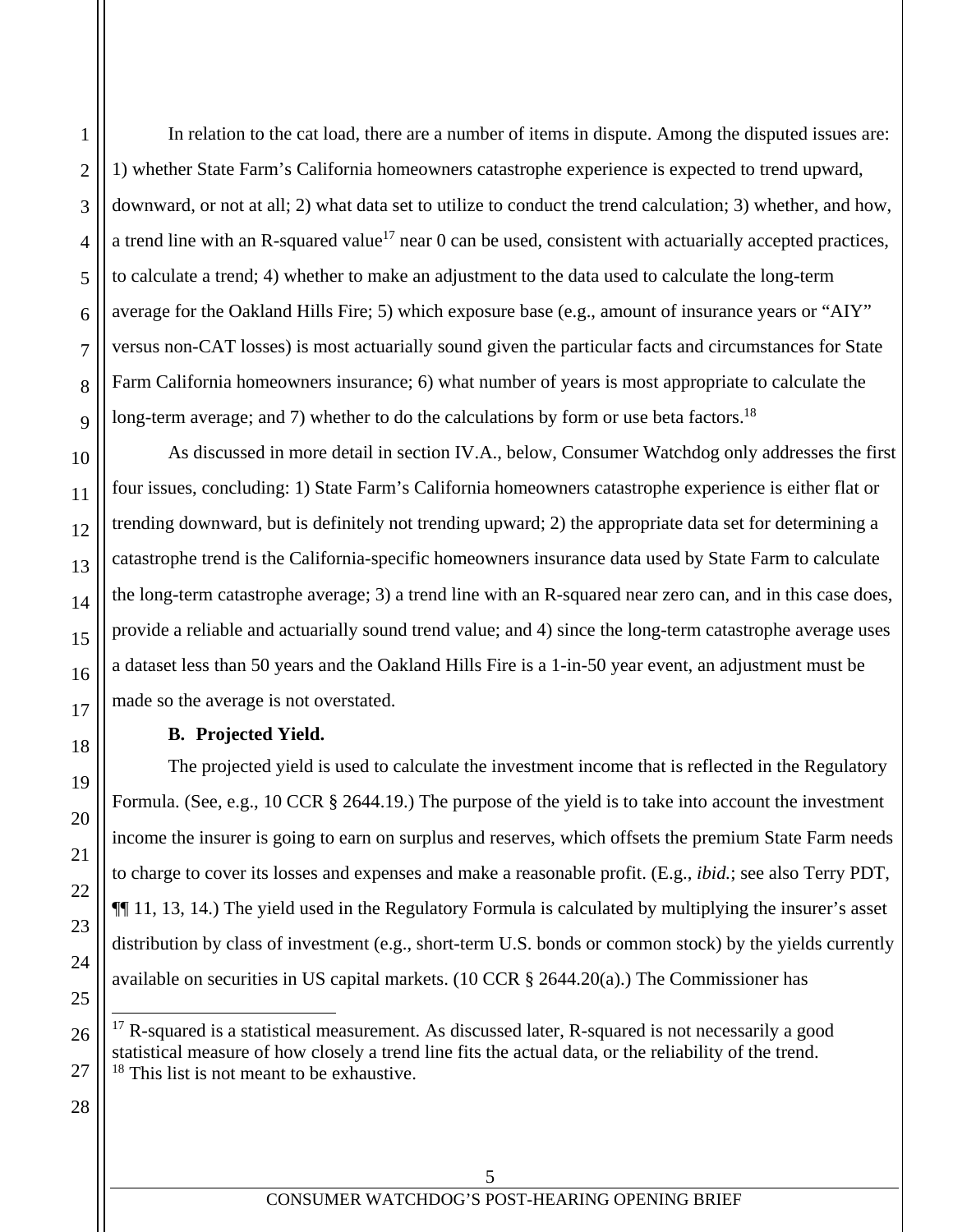determined that the appropriate asset distribution for each insurer to use is the "consolidated statutory annual statement" (now "combined annual statement"), $19$  which contains the combined data for a group of affiliated insurers.20 Here, the appropriate annual statement is the combined annual statement of "State Farm Mutual Automobile Insurance Company *and its affiliated property and casualty insurers*," which includes State Farm General. (Exh. 14, p. 1, emphasis added.)

State Farm General makes two primary arguments in opposition to the yield regulation. First, State Farm argues that the general, introductory language of the regulation<sup>21</sup> controls, meaning that the *individual insurer's annual statement* – in this case State Farm General Insurance Company – must be used for the calculation. (See, e.g., State Farm General Insurance Company's Brief on the Merits of Non-evidentiary Objections ("State Farm Motion to Strike Brief"), Oct. 2, 2015, at 10:15 – 11:1.) Second, State Farm argues that it will *never* have the opportunity to earn a fair rate of return if it is required to follow the dictates of the projected yield regulation and that this constitutes confiscation. (See, e.g., State Farm Motion to Strike Brief, *supra*, at 18:16-18 ["the proposed interpretation and application to SFG of § 2644.20(a) would function to forever deprive SFG of rates allowing the opportunity to earn a fair rate of return."].) As State Farm argues, this is because State Farm General's assets are invested entirely in bonds and the State Farm Group has 42% of its assets invested in common stocks, which have a higher projected yield than bonds. (See, e.g., Exh. 701-2 [\$64.5 billion in common stock (line  $4$ ) ÷ \$152 billion total assets (line 10) = 42.43%].) Consumer Watchdog believes State Farm's argument is improper relitigation of a component of the Regulatory Formula, which is prohibited, and as such it cannot be the test for confiscation.

As explained below, the test for confiscation is *not* a test of a particular component of the Regulatory Formula, but instead measures the impact of the *end result* of the rate calculated under the Regulatory Formula on the insurer's "enterprise as a whole" and requires a showing of an "inability to

1

2

3

4

5

6

7

8

9

10

11

12

13

14

15

16

17

18

19

20

21

22

23

 $\overline{a}$ 

24

25

27 28 <sup>21</sup> State Farm points to this sentence in 10 CCR  $\S$  2644.20(a): "Projected yield' means the weighted average yield computed using the insurer's actual portfolio and yields currently available on securities in US capital markets."

<sup>&</sup>lt;sup>19</sup> See, e.g., 2644.20(a) ["The weights shall be determined using the insurer's most recent consolidated statutory annual statement, and shall be computed by dividing the insurer's assets in each separate asset class shown on page 2, lines 1 through 9 of the insurer's consolidated statutory annual statement, by the total of lines 1 through 9."].

<sup>26</sup>  $20$  Exh 13-001, ¶ 3.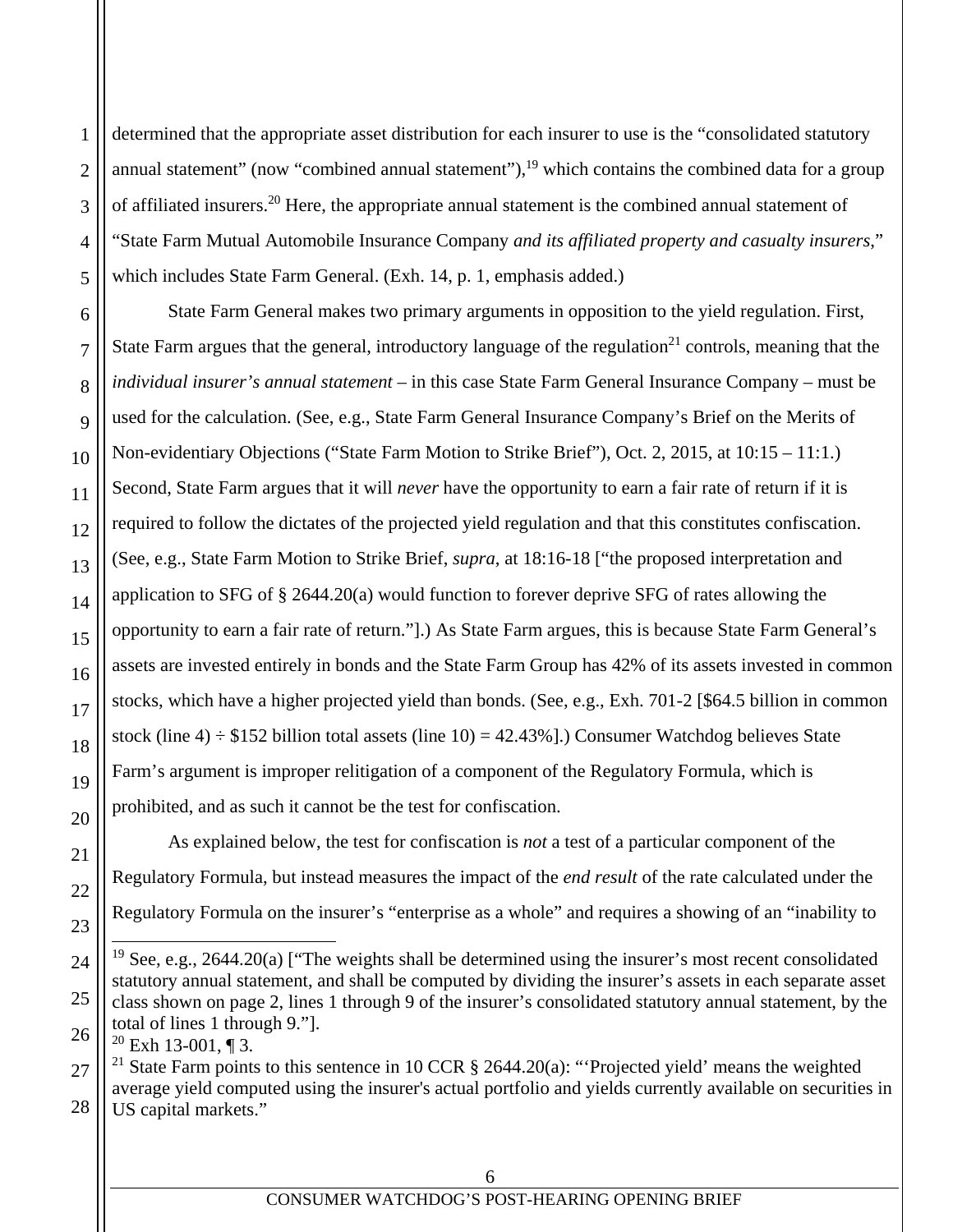operate successfully" under that rate. If State Farm General does not earn the investment return projected based upon the regulations, it is the result of actions by State Farm Mutual and State Farm General, not because of the actions of the State of California.

As to the yield issue, there is also a question of which time period for annual statement and yields to use in the calculation. While the CDI used the 2013 annual statement and yields as of September 2014, CWD and State Farm calculated the yield using the 2014 annual statement asset distribution and yields as of June 2015. As explained below in section IV.B, the CDI's expert agreed that either is appropriate, but a straightforward application of the regulations mandates use of the 2014 annual statement and June 2015 yields.

#### **C. Leverage Factor.**

The leverage factor is a commissioner-issued, industry-wide value calculated by line of insurance (e.g., homeowners, auto, etc.). (10 CCR § 2644.17(b).) The leverage factor is a ratio of premium to surplus, which imputes a fixed amount of surplus into the Regulatory Formula based on the insurer's actual premium.<sup>22</sup> In each line, the value before any variance is the same for all insurers.

The relationship between the leverage factor and the overall rate is inversely proportional. Lowering the leverage factor results in more surplus being imputed and leads to a higher overall rate. (See section V.A., *infra*.) By mandating a fixed value for all insurers, the leverage factor limits the premiums that can be charged by insurers with an actual surplus that is greater than the industry-wide average. Without the limitations of the leverage factor, insurers who chose to carry more capital than the Commissioner deems necessary (i.e., over-capitalized in the context of ratemaking) would be allowed to charge more. $^{23}$ 

In this proceeding, State Farm seeks a leverage factor variance pursuant to 10 CCR §  $2644.27(f)(3)$ , which would increase the imputed surplus by approximately 17.6%, thereby increasing the overall rate. However, in order to qualify for the variance, an insurer must prove that: 1) it writes 90% of its direct earned premium either in one line or in California; and 2) its "mix of business presents

 $\overline{a}$ 

<sup>22 10</sup> CCR § 2644.17(a).

<sup>23</sup> To be clear, the leverage factor works both ways, i.e., it also lowers the imputed surplus and *increases*  the premiums under-capitalized insurers can charge.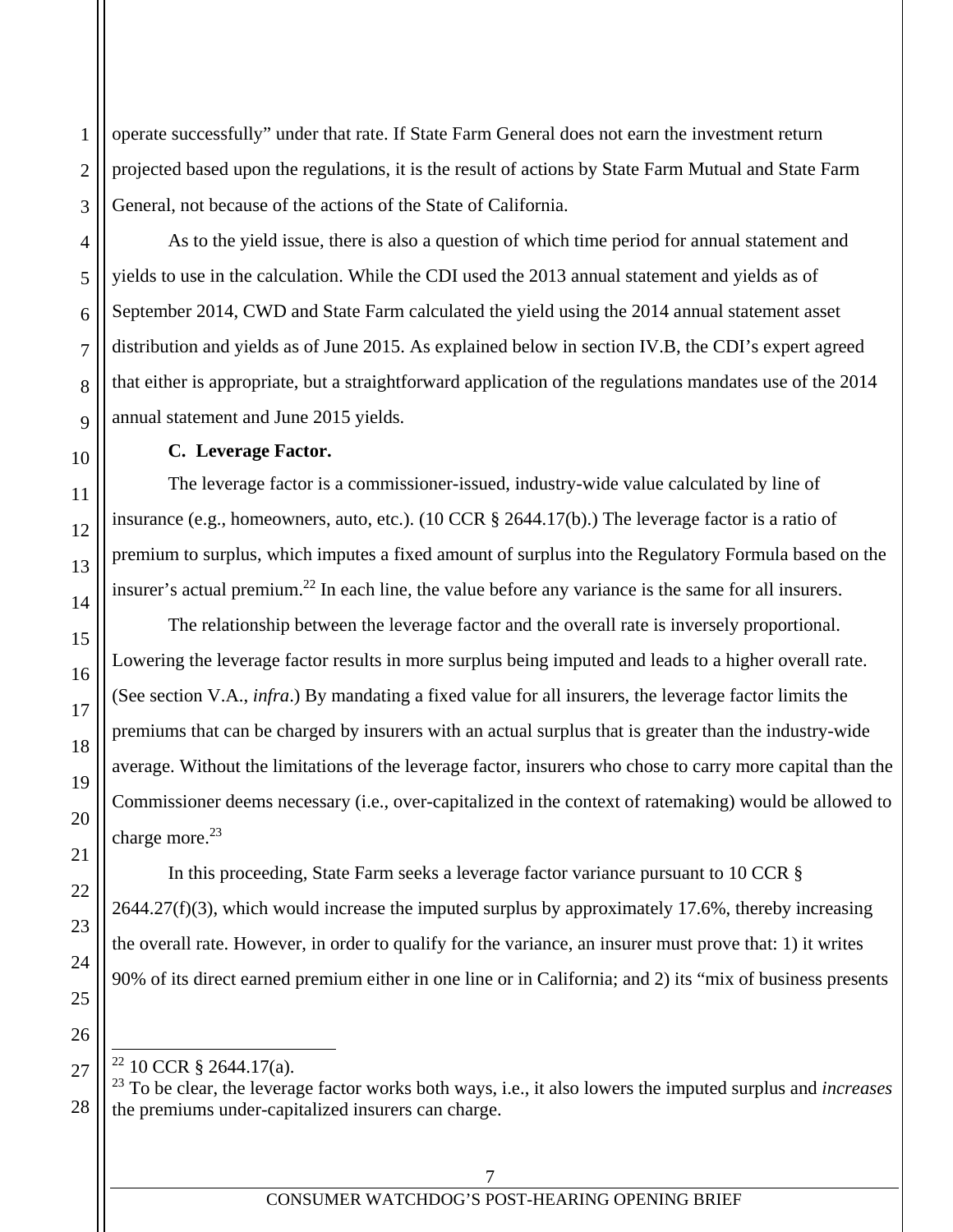investment risks different from the risks that are typical of the line as a whole." As explained below, State Farm has not met its burden.

# The items in dispute are: 1) whether these prongs should be evaluated on a company-specific basis or a group-wide basis; and 2) whether State Farm's mix of business presents greater risks than the risks that are typical of the line as a whole. CWD believes the second, "mix of business" prong should be evaluated on a group-wide basis because insurer groups are generally able to coordinate and spread risk throughout the group, and State Farm Group specifically does coordinate and spread its risk throughout the group.

As to State Farm's risk, the evidence makes clear that both State Farm General, on its own, and State Farm Group, collectively, each have a mix of business that presents investment risks which are lower than the risks typical for the line as a whole.

## **III.ISSUES AND LEGAL STANDARDS**

The Notice of Hearing provides that this hearing is to determine:

(1) the maximum permitted rate of Applicant's homeowners coverages with an effective date of July 15, 2015 under Proposition 103 and applicable regulations including CCR § 2641.1 et seq.;

(2) if a rate decrease is indicated effective July 15, 2015, whether and how much Applicant must pay as refunds and interest based on excessive premiums paid by policyholders between July 15, 2015, and the date Applicant implements the new rate;

(3) if Applicant is able to justify a rate increase effective July 15, 2015, the hearing may extend to any surcharges Applicant may wish to collect based on undercharges to policyholders between July 15, 2015, and the date Applicant implements the new rate; and

(4) any other appropriate relief.

(Notice of Hearing, June 22, 2015, at 3:15-22.)

# **A. State Farm Has the Burden of Proof.**

As an initial matter, State Farm has the burden of proof. (Ins. Code, § 1861.05(b) ["The applicant shall have the burden of proving that the requested rate change is justified and meets the requirements of this article."]; see also 10 CCR § 2646.5 ["The insurer has the burden of proving, *by a preponderance of the evidence, every fact necessary to show that its rate is not excessive*, inadequate, unfairly discriminatory, or otherwise in violation of chapter 9 (commencing with section 1851) of part 2 of

1

2

3

4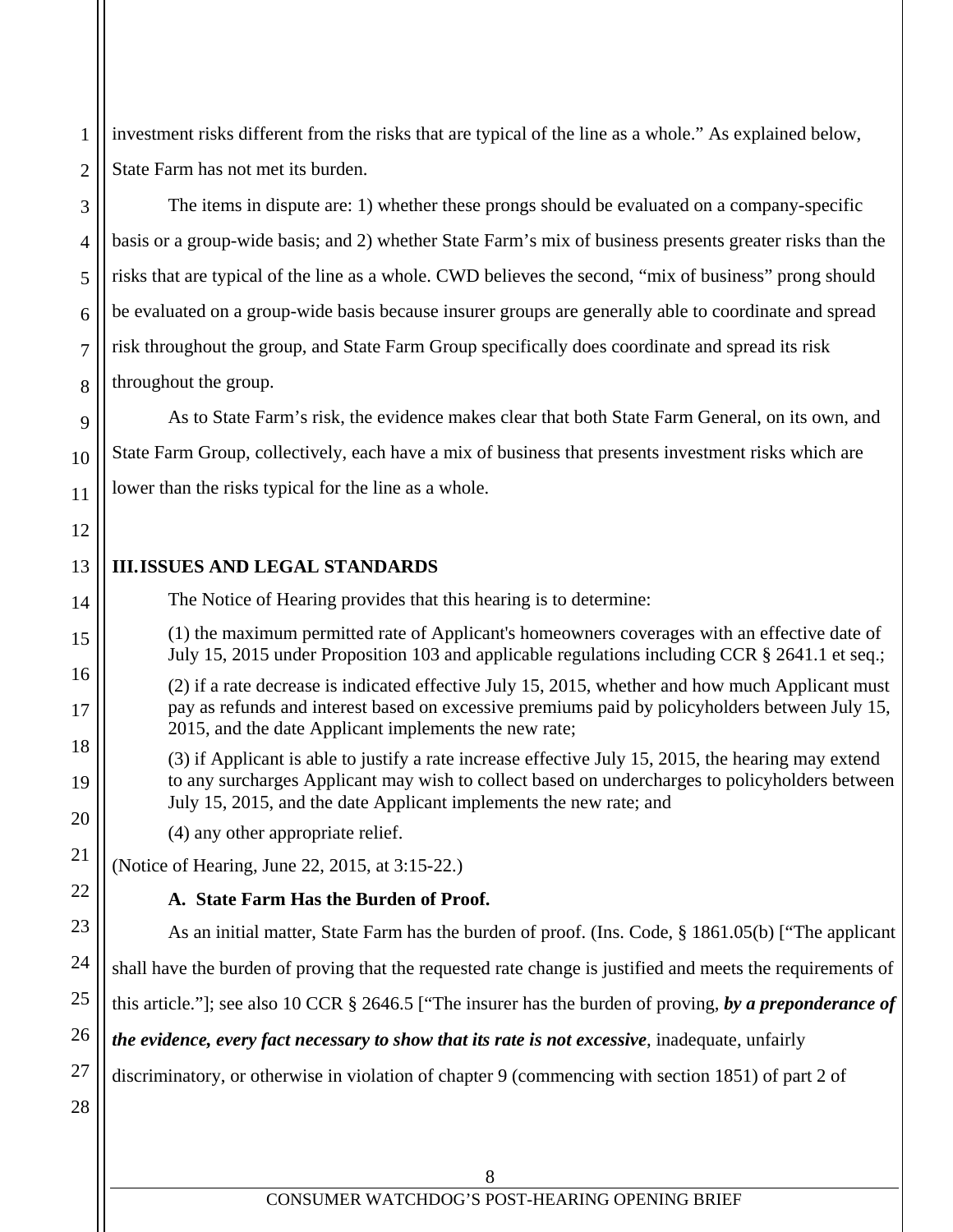| $\mathbf{1}$   | division 1 of the Insurance Code." Emphasis added.].) Accordingly, neither the CDI, CFC, nor CWD                                                                                                                                                                                                                                                                          |  |  |
|----------------|---------------------------------------------------------------------------------------------------------------------------------------------------------------------------------------------------------------------------------------------------------------------------------------------------------------------------------------------------------------------------|--|--|
| $\mathfrak{2}$ | has the burden of proof on any issue in contention or any duty to prove the merits of any alternative rate                                                                                                                                                                                                                                                                |  |  |
| 3              | or rate component.                                                                                                                                                                                                                                                                                                                                                        |  |  |
| 4              | B. Voter-Enacted Proposition 103 and the Prior Approval Rate Regulations Provide the<br><b>Legal Standards for Review of Rate Applications.</b>                                                                                                                                                                                                                           |  |  |
| 5              | Section 1861.05 of the Insurance Code prohibits approval of excessive rates.<br>1.                                                                                                                                                                                                                                                                                        |  |  |
| 6              | Insurance Code section 1861.05(a), provides in full:                                                                                                                                                                                                                                                                                                                      |  |  |
| 7              | No rate shall be approved or remain in effect which is excessive, inadequate, unfairly                                                                                                                                                                                                                                                                                    |  |  |
| 8<br>9         | discriminatory or otherwise in violation of this chapter. In considering whether a rate is<br>excessive, inadequate or unfairly discriminatory, no consideration shall be given to the<br>degree of competition and the commissioner shall consider whether the rate                                                                                                      |  |  |
| 10             | mathematically reflects the insurance company's investment income. (Emphasis added.)                                                                                                                                                                                                                                                                                      |  |  |
| 11             | State Farm's rates must be rejected if not in compliance with the prior approval rate<br>2.<br>regulations.                                                                                                                                                                                                                                                               |  |  |
| 12             | In this hearing, it is uncontested that the maximum permitted earned premium (10 CCR $\S$                                                                                                                                                                                                                                                                                 |  |  |
| 13             | 2644.2) and the minimum permitted earned premium (10 CCR § 2644.3) calculations reflect the                                                                                                                                                                                                                                                                               |  |  |
| 14             | boundaries for "excessive" and "inadequate" rates. <sup>24</sup> (As stated in 20th Century Ins. Co. v.                                                                                                                                                                                                                                                                   |  |  |
| 15             | Garamendi (1994) 8 Cal.4th 216:                                                                                                                                                                                                                                                                                                                                           |  |  |
| 16<br>17<br>18 | A rate is "excessive" if it is higher than the maximum permitted earned premium. (See Cal.<br>Code Regs., tit. 10, § 2644.1.) It is "inadequate" if it is lower than the minimum permitted<br>earned premium. (See <i>ibid.</i> ) The commissioner must approve a rate that (as relevant here)<br>falls between the "excessive" and the "inadequate." (See <i>ibid.</i> ) |  |  |
| 19             | (20th Century Ins. Co. v. Garamendi, supra, 8 Cal.4th 216, 254.)                                                                                                                                                                                                                                                                                                          |  |  |
| 20             | "While companies remain free to formulate their rates under any methodology, the                                                                                                                                                                                                                                                                                          |  |  |
| 21             | Commissioner's review of those rates must use a single, consistent methodology." (10 CCR §                                                                                                                                                                                                                                                                                |  |  |
| $22\,$         | 2643.1.) "Barring explicit direction from the legislature or the commissioner, the ALJ must apply the                                                                                                                                                                                                                                                                     |  |  |
|                |                                                                                                                                                                                                                                                                                                                                                                           |  |  |
| 23             | <sup>24</sup> See, e.g. 10 CCR $\S$ 2646.4(b) ["A hearing on a rate application, and a hearing based on the allegation<br>that a rate in effect is excessive, inadequate, unfairly discriminatory or otherwise in violation of chapter                                                                                                                                    |  |  |
| 24             | 9 (commencing with section 1851) of part 2 of division 1 of the Insurance Code shall be for the purpose                                                                                                                                                                                                                                                                   |  |  |
| 25             | of determining whether $[\P]$ (1) the insurer has properly applied the statute and these regulations in<br>calculating the maximum or minimum permitted earned premium; or $[\P]$ (2) the maximum permitted                                                                                                                                                               |  |  |
| 26             | earned premium or minimum permitted earned premium calculated on the basis of the statute and these                                                                                                                                                                                                                                                                       |  |  |
| 27<br>28       | regulations, should be adjusted as provided in section 2644.27. A request that the maximum permitted<br>earned premium or minimum permitted earned premium should be adjusted is referred to as a "variance<br>request."].)                                                                                                                                               |  |  |
|                | 9                                                                                                                                                                                                                                                                                                                                                                         |  |  |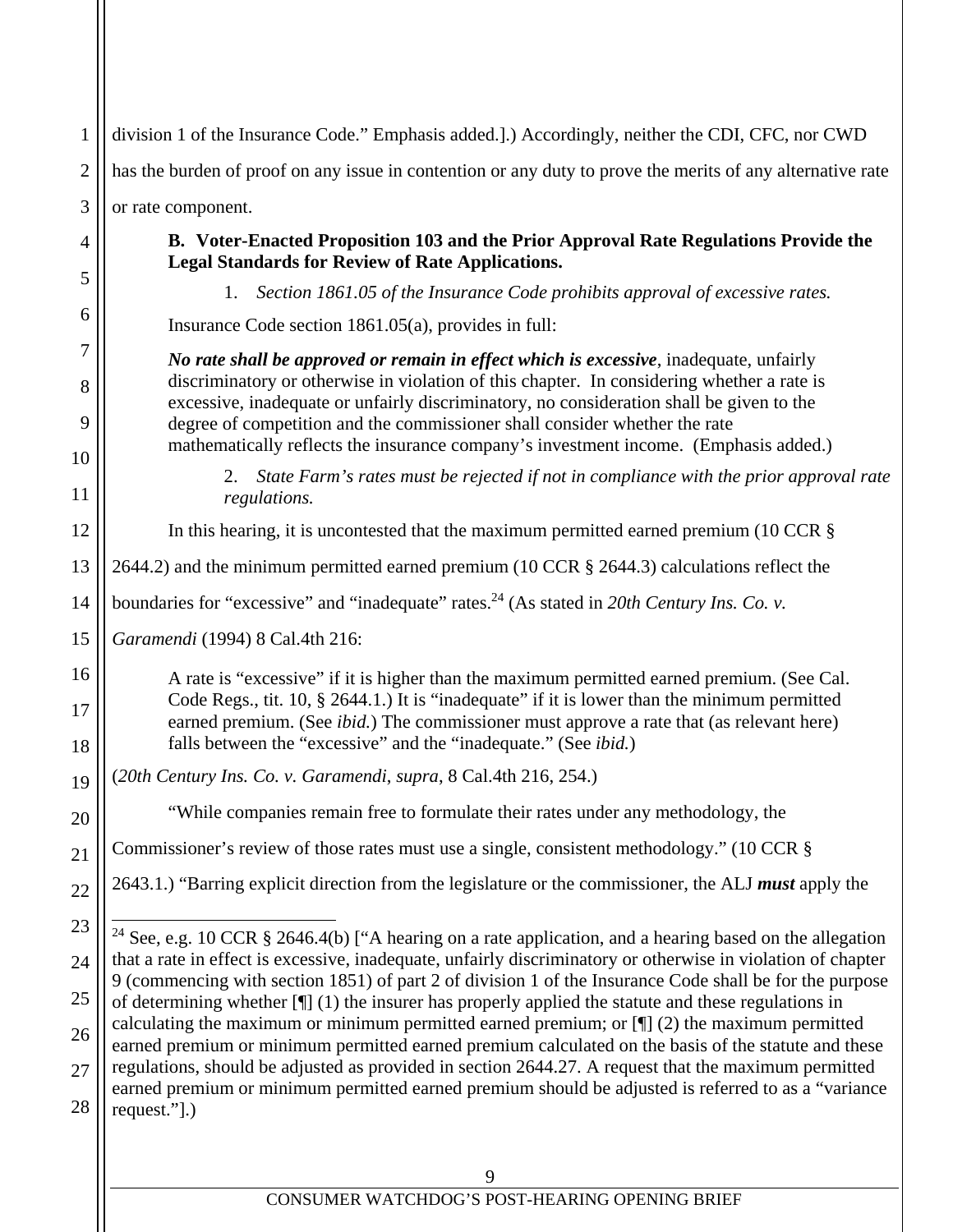regulatory formula." (Proposed Decision, *In The Matter of the Rate Application of American Healthcare Indemnity Company*, File No. PA02025379 ("*AHIC*"), July 24, 2003, p. 8, emphasis added; see also Corrected Order Adopting Proposed Decision and Designating Portion of Decision as Precedential, *AHIC*, Aug. 22, 2003, p. 1.)

# **C. State Farm Also Bears the Burden of Proof for Its Variance Requests.**

The regulations, at 10 CCR § 2644.27, set forth the only allowable grounds for any adjustments to the components or output of the Regulatory Formula (10 CCR § 2646.4(b)). Such adjustments are referred to as "variances." Any requests for a formal variance must be strictly scrutinized because the Regulatory Formula is intended to produce a reasonable, nonconfiscatory rate, without a variance. (*20th Century*, *supra*, 8 Cal.4th at 313 ["the ratemaking formula itself … is designed to yield a nonconfiscatory rate for the individual insurer even before any variance might come into play"].) As mentioned above, the insurer has the burden of proving by a preponderance of the evidence each fact necessary to show that its proposed rate is not excessive, which would include the facts necessary to show that it meets the substantive condition of each particular variance sought. (10 CCR § 2646.5.)

If it is determined that this threshold burden of meeting the substantive standard of a particular variance has been met, the next determination is what, if any, adjustment is appropriate to the particular ratemaking component or the maximum permitted earned premium under the Regulatory Formula as referenced in the particular variance provision. In the case of the leverage factor variance, for example, the amount of adjustment to the leverage factor is mandated by the regulation. (See 10 CCR § 2644.27(f)(3).)

For each variance, including the confiscation variance, State Farm is required to, among other things, demonstrate "the expected result or impact on the maximum permitted earned premium that the granting of the variance will have as compared to the expected result if the variance is denied" (10 CCR § 2644.27(b)(iii)), "identify the facts and their source justifying the variance request" (10 CCR §  $2644.27(b)(iv)$ , and "provide documentation supporting the amount of the change . . . that is being proposed" (*ibid*.). Accordingly, State Farm must prove by a preponderance of the evidence both that the amount of adjustment it proposes under each variance is appropriate in light of the facts and supporting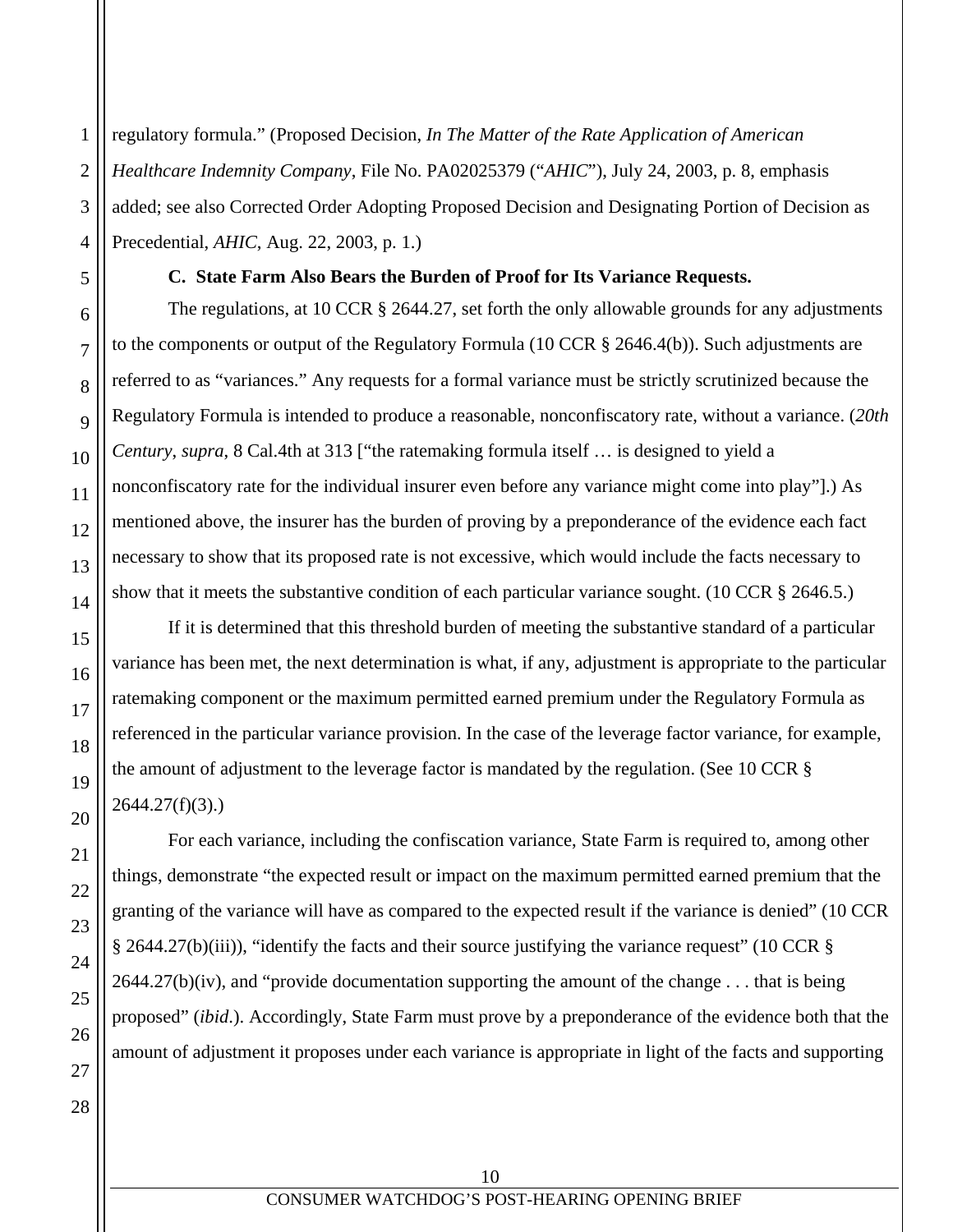| 1              | documentation <i>and</i> that the departure from the maximum permitted earned premium under the                                                                                                      |  |  |
|----------------|------------------------------------------------------------------------------------------------------------------------------------------------------------------------------------------------------|--|--|
| $\mathfrak{2}$ | Regulatory Formula will not result in an excessive rate in violation of Insurance Code section 1861.05.                                                                                              |  |  |
| 3              | IV. STATE FARM FAILS TO PROPERLY APPLY THE REGULATORY FORMULA                                                                                                                                        |  |  |
| 4              | A. State Farm Improperly Seeks to Apply a Positive Catastrophe Trend, Which is Based<br>on Improper Data and Is Unsupported, and State Farm Fails to Make an Adjustment for                          |  |  |
| 5              | the Oakland Hills Fire, Which Overstates the Long-Term Catastrophe Average.                                                                                                                          |  |  |
| 6              | 10 CCR § 2644.5 states:                                                                                                                                                                              |  |  |
| 7              | In those insurance lines and coverages where catastrophes occur, the catastrophic losses of                                                                                                          |  |  |
| 8              | anyone accident year in the recorded period are replaced by a loading based on a multi-year,<br>long-term average of catastrophe claims. The number of years over which the average shall be         |  |  |
| 9              | calculated shall be at least 20 years for homeowners multiple peril fire, and at least 10 years for<br>private passenger auto physical damage. Where the insurer does not have enough years of data, |  |  |
| 10             | the insurer's data shall be supplemented by appropriate data. The catastrophe adjustment shall<br>reflect any changes between the insurer's historical and prospective exposure to catastrophe due   |  |  |
| 11             | to a change in the mix of business. There shall be no catastrophe adjustment for private                                                                                                             |  |  |
| 12             | passenger auto liability.<br>(Emphasis added.)                                                                                                                                                       |  |  |
| 13             |                                                                                                                                                                                                      |  |  |
| 14             | Here, a negative trend is supported, and at most, the maximum reasonable trend is 0%.                                                                                                                |  |  |
| 15             | 1. All non-State Farm actuaries agree that State Farm's catastrophe losses are trending<br>downward.                                                                                                 |  |  |
| 16             | All non-State Farm actuaries found that State Farm's catastrophes losses are actually trending                                                                                                       |  |  |
| 17             | downward. (See, e.g., Schwartz Rebuttal, at 64:13-14 [stating his "analysis shows a clear downward                                                                                                   |  |  |
| 18             | trend in the California CAT / AIY trend data reported by SFGIC. The downward trend is -1.7% a                                                                                                        |  |  |
| 19             | year."]; Hemphill PDT, at 10:14-16 ["using California data, I calculated a negative 2.1% and determined                                                                                              |  |  |
| 20             | that a trend of negative 2.0% would be the most actuarially sound trend selection if I were to apply a                                                                                               |  |  |
| 21             | trend to the historical CAT ratios"]; Priven PDT, at $7:28 - 8:3$ ["I have selected an annual trend of -4.0%                                                                                         |  |  |
| 22             | based on a weighted average of California Fast Track paid catastrophe data and State Farm's California                                                                                               |  |  |
| 23             | CAT/AIY data. This is consistent with State Farm's 25 year CAT/AIY trend of -3.3% as shown in SFG-                                                                                                   |  |  |
| 24             | CA-HO-00030789."].) Thus, a negative trend is supported.                                                                                                                                             |  |  |
| 25             | The CDI actuary, Dr. Rachel Hemphill, selected no trend, which is in effect a 0% trend. (See,                                                                                                        |  |  |
| 26             | e.g., Hemphill PDT, at 8:24 ["I applied no trend."].) Consumer Watchdog's actuary, Allan Schwartz,                                                                                                   |  |  |
| 27             | concluded "the highest trend in the CAT / AIY ratio that is appropriate is 0%, although a small negative                                                                                             |  |  |
| 28             |                                                                                                                                                                                                      |  |  |
|                |                                                                                                                                                                                                      |  |  |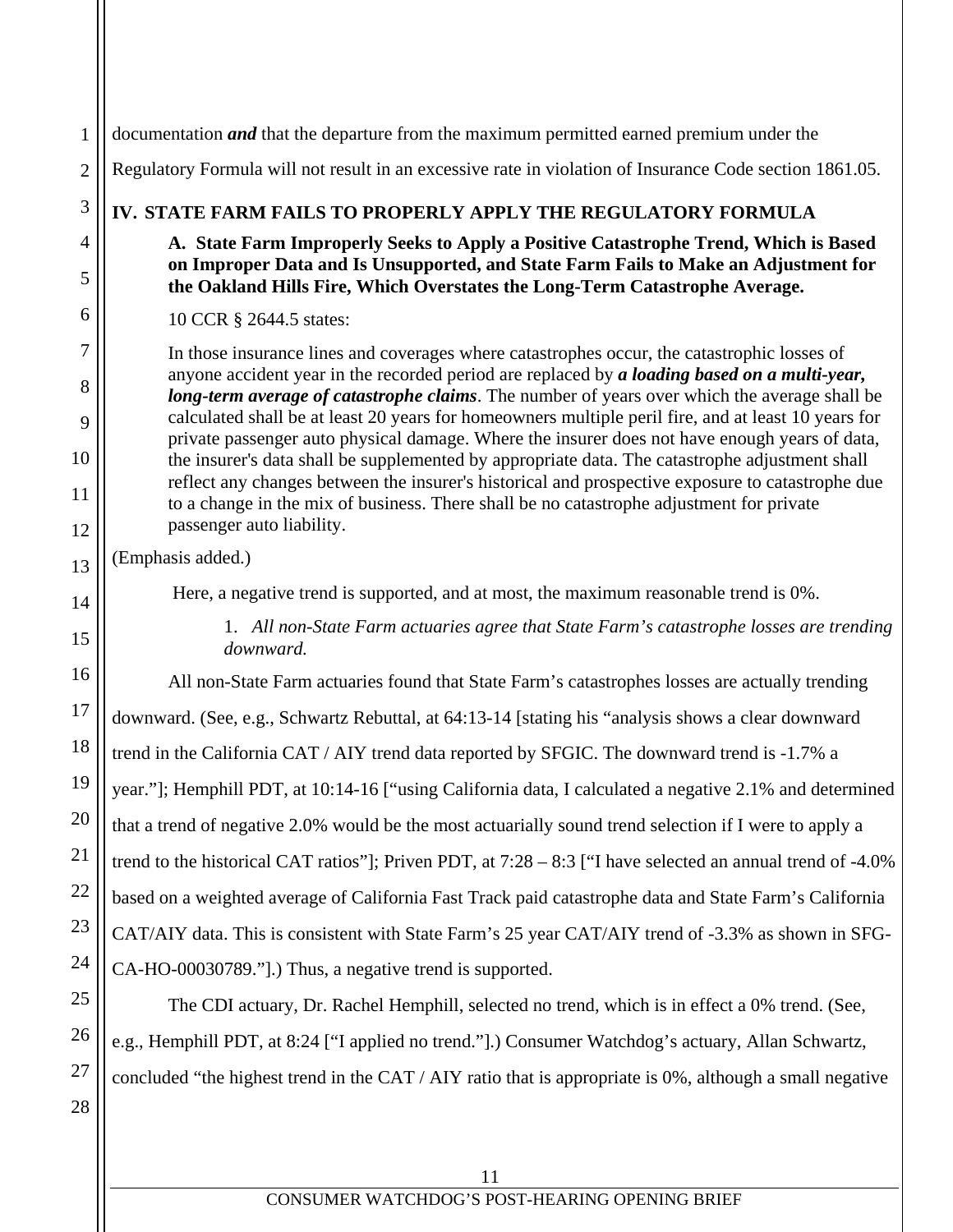| $\mathbf{1}$   | value would also be supported." (Schwartz Rebuttal, at 64:23-24, 64:14 ["The downward trend is -1.7%                    |  |  |
|----------------|-------------------------------------------------------------------------------------------------------------------------|--|--|
| $\overline{2}$ | a year."].)                                                                                                             |  |  |
| 3              | Outside of the ratemaking context, State Farm itself believes its catastrophe rate is<br>2.                             |  |  |
| 4              | State Farm's own documents show that it also believes, outside the context of this hearing, that                        |  |  |
| 5              | . (See, Exh. 305 <sup>["</sup><br>its catastrophe                                                                       |  |  |
| 6              | ."].) State Farm failed to even address, much explain                                                                   |  |  |
| 7              | the reason for this inconsistency between its internal documents and its arguments in this proceeding.                  |  |  |
| 8              |                                                                                                                         |  |  |
| 9              | issue should be decided against State Farm. State Farm should not be<br>For this reason alone, the                      |  |  |
| 10             | allowed to state one thing in its internal documents, yet argue the exact opposite in its rate application.             |  |  |
| 11             | State Farm and Ms. Watkins's use of countrywide and Cal Fire data for trending is<br>3.<br><i>inappropriate.</i>        |  |  |
| 12             | Instead of the California-specific data it used to calculate its long-term catastrophe average, State                   |  |  |
| 13             | Farm used countrywide State Farm Group data and Ms. Watkins used Cal Fire data <sup>25</sup> for                        |  |  |
| 14             | calculating/evaluating the trend. Each of these data sets is inappropriate.                                             |  |  |
| 15             | The regulations state: "Where reliable data exist for California losses, defense and cost                               |  |  |
| 16             | containment expenses, ancillary income, commissions, state premium taxes, loss reserves, and unearned                   |  |  |
| 17             | premium reserves, those data shall be used" (10 CCR § 2643.6), and "[w]here the insurer does not have                   |  |  |
| 18             | enough years of data, the insurer's data shall be supplemented by appropriate data" (10 CCR § 2644.5).                  |  |  |
| 19             | Additionally, ASOP 13, "Trending Procedures in Property/Casualty Insurance" provides, in part:                          |  |  |
| 20             | The actuary should select data appropriate for the trends being analyzed. The data can consist of                       |  |  |
| 21             | historical insurance or non-insurance information. When selecting data, the actuary should<br>consider the following:   |  |  |
| 22             | a. the credibility assigned to the data by the actuary;                                                                 |  |  |
| 23             | b. the time period for which the data is available;                                                                     |  |  |
| 24             | c. the relationship to the items being trended; and                                                                     |  |  |
| 25             |                                                                                                                         |  |  |
| 26             | <sup>25</sup> Ms. Watkins testified that "[t]he Cal Fire data is derived from an annual statistical record of fires and |  |  |
| 27             | damage arising from incidents responded to by Cal Fire [California Department of Forestry and                           |  |  |
| 28             | Fire Protection] employees within the DPA [Direct Protection Area] of Cal Fire. This data does not                      |  |  |
|                | cover the entire state of California " (Watkins PDT, ¶ 64.)                                                             |  |  |
|                | 12                                                                                                                      |  |  |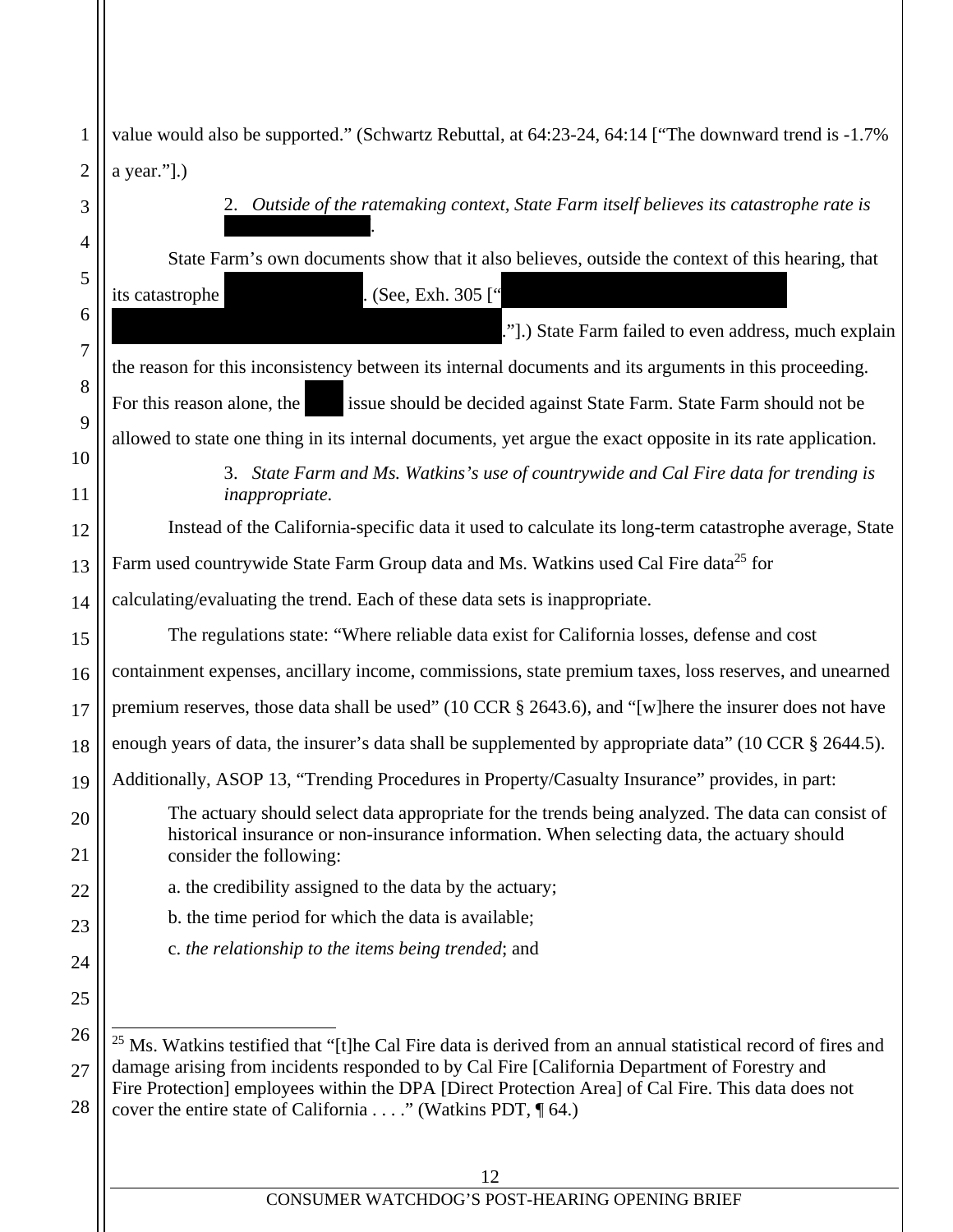d. *the effect of known biases or distortions on the data relied upon* (for example, the impact of catastrophic influences, seasonality, coverage changes, nonrecurring events, claim practices, and distributional changes in deductibles, types of risks, and policy limits).

(Exh. 900, § 3.2, at p. 7, emphasis added.)

Here, it has been demonstrated through testimony of the various non-State Farm actuaries that the countrywide data is inappropriate. (See, e.g., Schwartz Rebuttal, at 61:6-7.) The relationship between the two data sets (California vs. countrywide) is limited, and there are known biases or distortions in the data. (See, e.g., Hemphill PDT,  $\P$  41,42 [discussing problems with the countrywide data].) Even State Farm's consulting actuary, Ms. Watkins, found that "the composition of catastrophe losses by peril are quite different for California vs. Countrywide business. The Countrywide losses are driven by Wind/Hail claims (excluding hurricane), whereas the California losses are driven by Fire claims." (Watkins PDT, at 22:4-7.)

In addition, the Cal Fire data, used by Ms. Watkins to evaluate the trend selection, is not a reasonable data source because: 1) it is not reasonably related to the California catastrophe data being trended; and 2) there are known biases or distortions in the data.

For example, the Cal Fire data is from a non-insurance source, but Ms. Watkins uses it to calculate/evaluate trends for application to insurance losses. (E.g., Watkins PDT, at 24:3-4.) Also, Cal Fire data contains "rough estimates" of damage by firefighters, which are not relatable to the actual insurance losses State Farm seeks to trend. (E.g., Hemphill PDT, ¶ 66; Watkins PDT, ¶ 65.) In addition, the Cal Fire data is entirely fire losses, while only 50% of State Farm's catastrophe losses are from wildfire (see Priven Rebuttal, at 14:1-2); the Cal Fire data includes many non-residential structures, which are not relevant to this filing (*id.* at 14:9-10); and the Cal Fire data excludes an estimated 72% of all California wildfire data from 1987 to 2013 (*id.* at 14:3-8).

Finally, Ms. Watkins use of Cal Fire data is also inconsistent with another section of ASOP 13, which states:

3.4 Selection of Trending Procedures—The actuary should select trending procedures after appropriate consideration of available data. In selecting these procedures, the actuary may consider relevant information such as the following:

a. procedures established by precedent or common usage in the actuarial profession;

b. procedures used in previous analyses;

1

2

3

4

5

6

7

8

9

10

11

12

13

14

15

16

17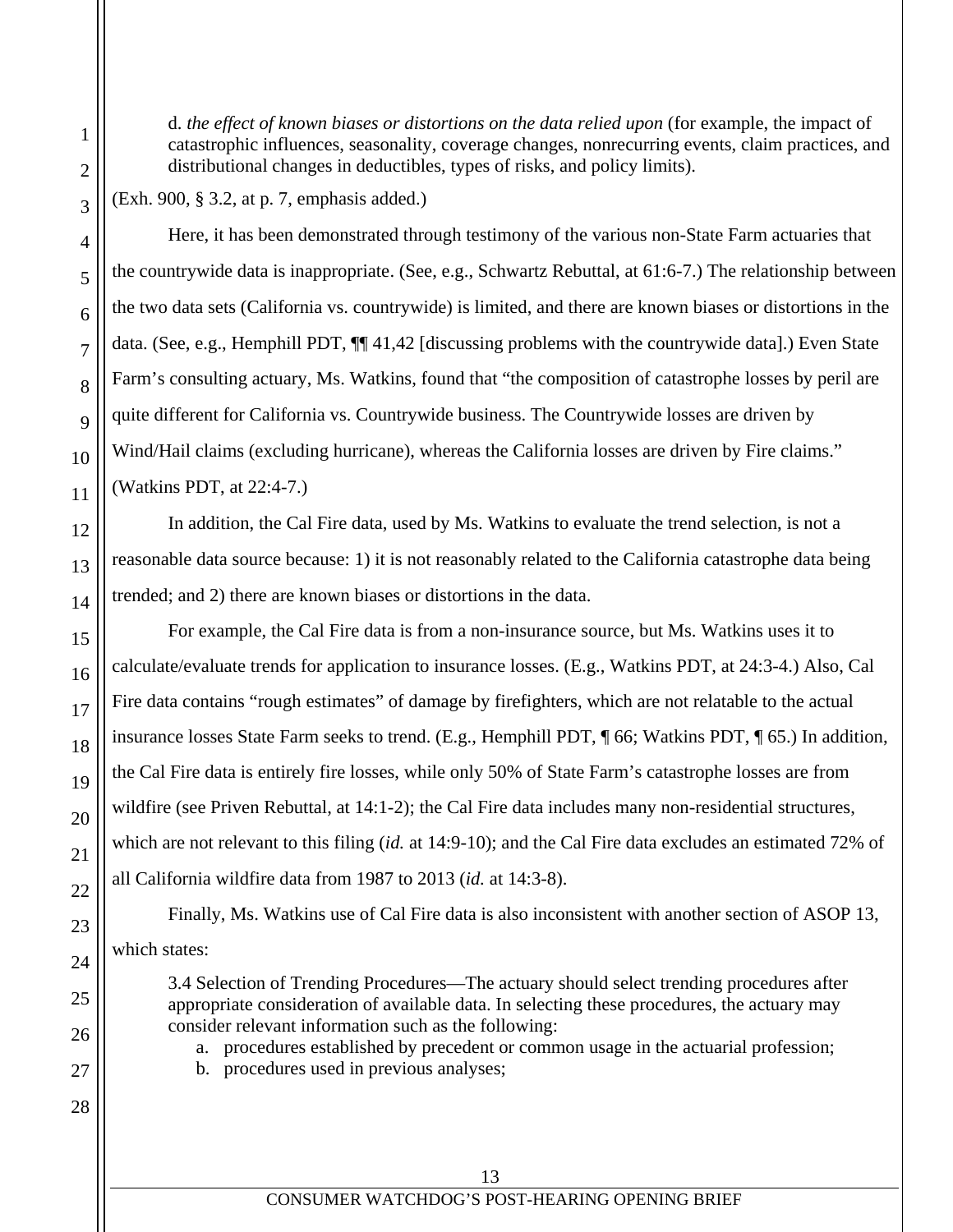- c. procedures that predict insurance trends based on insurance, econometric, and other noninsurance data; and
- d. the context in which the trend estimate is used in the overall analysis.

(Exh. 900, § 3.4, at p. 3.)

1

2

3

4

5

6

7

8

9

10

11

12

13

14

15

16

17

18

19

20

21

22

23

24

25

26

27

28

Ms. Watkins did not show that Cal Fire data is commonly used in the actuarial profession for trending. She admitted that she has never used Cal Fire data previously, even though she has been involved with at least 10 residential property rate filings in California. She also did not provide any evidence that Cal Fire data can be used to predict insurance trends.<sup>26</sup> (RT, 167:11-22.) Thus, Ms. Watkins's use of Cal Fire data does not comport with Actuarial Standards of Practice.

4. *Ms. Watkins's evaluation of the R-squared statistic is inaccurate.* 

In evaluating the trend calculated using State Farm's own California homeowners insurance data, Ms. Watkins examined the R-squared value for the various calculations, and concluded based on these values that there was "too much variability in the underlying ratios and the resulting indications do not fit the data very well." (Watkins PDT, at 21:22-23.) But, as explained by Mr. Schwartz, "the  $R^2$  statistic measures how significantly the slope of the fitted line differs from zero, which is not the same as a good fit.  $[\P] \dots$  [T]he coefficient of variation  $(\mathbb{R}^2)$  is, by itself, a poor measure of goodness-of-fit. [ $\P$  and] ... the  $R^2$  statistic is not a reliable measure of a good fit." (Schwartz Rebuttal, at 60:10-16, quoting Exh. 750-2, "The Usefulness of the  $R^2$  Statistic" by Ross Fonticella, ACAS.) Moreover, even if R-squared is a reasonable measure, "a low  $R^2$  value could simply be consistent with a 0% trend, or a trend close to 0%." (Schwartz Rebuttal, at 61:1-2.)

Furthermore, the issue of the variability in the State Farm catastrophe trend when evaluated on annual basis can be addressed by examining the data on a multi-year rolling average basis, which is an actuarially accepted procedure that was used by State Farm in this proceeding. (Schwartz Rebuttal, at 63:22-64:1.) Using that methodology Mr. Schwartz found that the annual trend in the State Farm catastrophe experience was downward at -1.7% a year, that "[t]here is more than a 99% probability that

 $\overline{a}$ <sup>26</sup> Given State Farm's burden of proof (see, e.g., 10 CCR § 2646.5), this failure to produce any evidence in support of this necessary conclusion is fatal.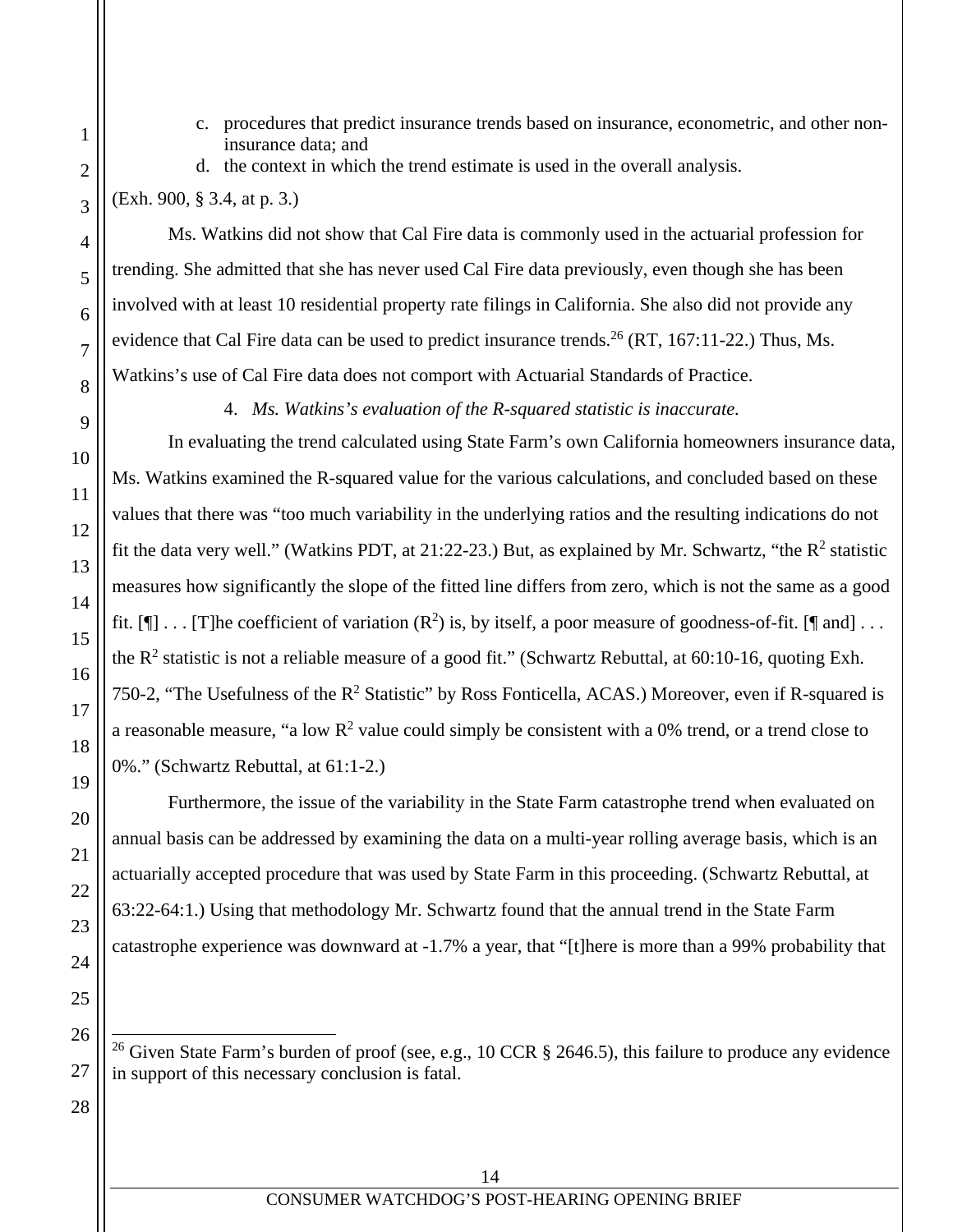the trend in these data is downward" and "[t]he r-squared value of 46% shows that about  $\frac{1}{2}$  the variation around the average value is explained by the downward trend."27 (Schwartz Rebuttal, at 64:13-17.)

1

2

3

4

5

6

7

8

9

10

11

12

13

14

15

16

17

18

19

20

21

22

23

24

25

5. *State Farm Failed to Properly Adjust for the Oakland Hills Fire.* 

The failure to adjust the data for the Oakland Hills Fire is another problem with State Farm's catastrophe load. As explained by Dr. Hemphill, the Oakland Hills Fire, which occurred in 1991, was a 1-in-50 year event. (See, e.g., Hemphill PDT, ¶¶ 71-76 [providing various reasons for treating the fire as a 1-in-50 event].) In other words, "there is a 2% chance of an event of that loss magnitude or higher occurring in any given year." (Hemphill PDT, at 17:12-13.) Including such an event in an average calculation of a data set shorter than 50 years will overstate the value of the average. Here, none of the parties use a 50-year data set for calculating their long-term average. (See, e.g., Exh. 304 [CDI using a 25-year data set]; Exh. 502, p. 1 [CFC using a 25-year data set]; Parties' Joint Submission of Template Calculations, p. 2 [State Farm using 25 & 35 year data sets].) And none of the testimony provided by State Farm (Watkins Rebuttal,  $\P$  136-138, 140, 141, 145-147) adequately rebuts Dr. Hemphill's testimony on this issue. Thus, State Farm's failure to make this adjustment overstates their long-term catastrophe average.

6. *Summary:* 

- All non-State Farm actuaries agree that the overall trend in State Farm's catastrophe losses is negative and at most no trend (or a 0% trend) should be applied;
- Neither the countrywide data State Farm used to calculate trend nor the Cal Fire data Ms. Watkins used to calculate/evaluate the selected trend are appropriate because neither are relatable to the data being trended and there are known distortions in the data;
- One of the primary reasons cited by State Farm's consulting actuary for ignoring the trend calculated using State Farm's actual California data – the r-squared statistic – does not support State Farm's decision to ignore the trend; and

<sup>26</sup> 27 28  $\overline{a}$ <sup>27</sup> Furthermore, if the suggestion from Ms. Watkins to use an average catastrophe value for historical years that have unusually high value is done on a consistent basis, the indicated annual catastrophe trend is even more downward, at -3.2% a year, with a high R-squared of 85.7%. (RT, 2983:22-2987:9; see also Exh. 758.)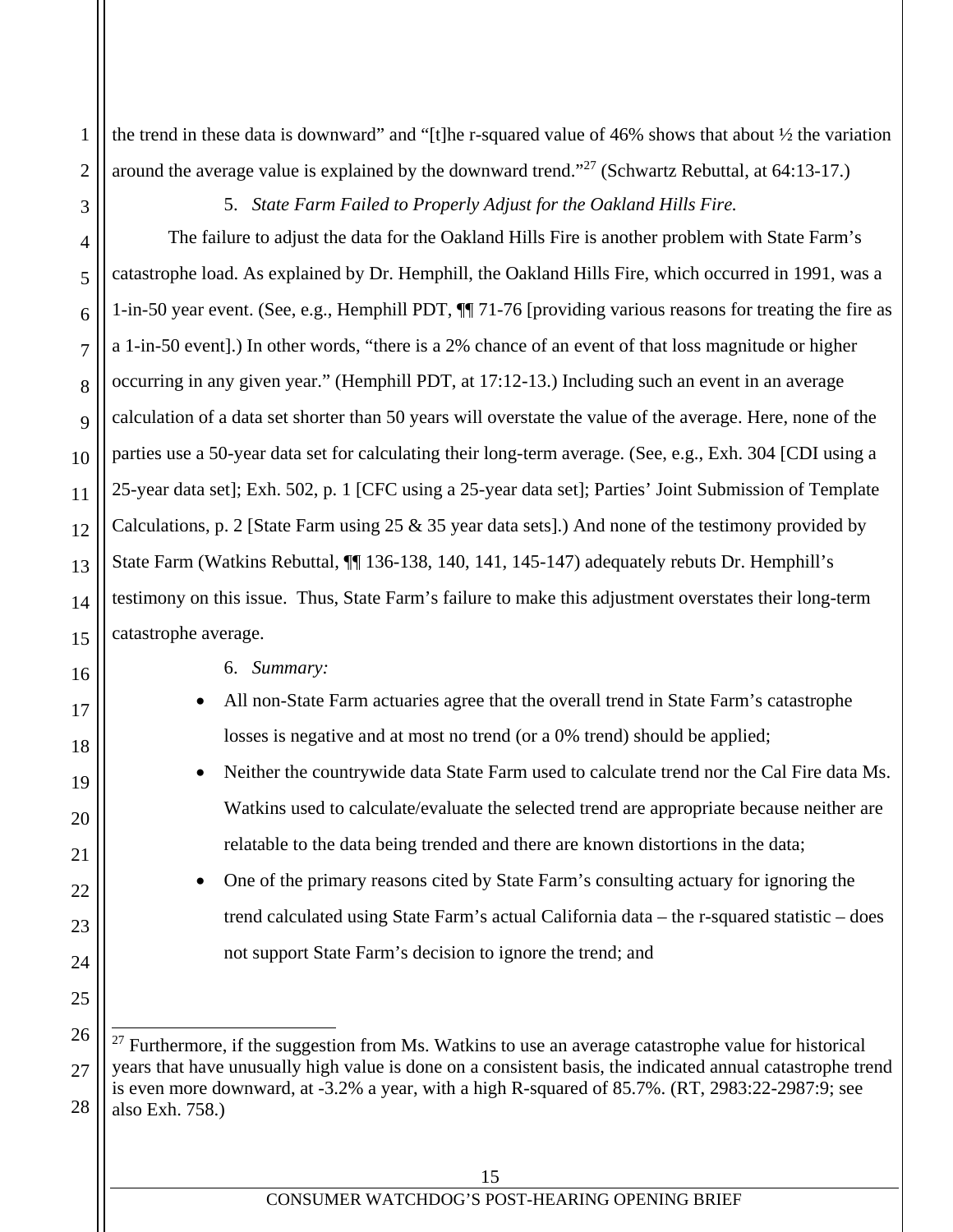State Farm's failure to make an adjustment for the Oakland Hills Fire overstates the longterm catastrophe average.

#### **B. State Farm's Substitution for the Regulatory Projected Yield Value Improperly Relitigates the Formula.**

State Farm seeks to use an improper value for the projected yield, $28$  on two bases. First, State Farm argues that the general, introductory language of the regulation, which states yield is calculated using "the insurer's actual portfolio,"<sup>29</sup> mandates usage of the annual statement of the applicant – State Farm General Insurance Company – and not the "consolidated annual statement," which the regulation specifically states is to be used.<sup>30</sup> Second, State Farm argues that applying the regulations as written would result in "confiscation," which is prohibited by the U.S. Constitution. As explained in section V.B. below, State Farm's substitution of its desired values for the values required by the regulations as the test for confiscation is specifically prohibited by the apposite legal authority. As explained in this section, State Farm is improperly seeking to relitigate the projected yield regulation. This attempt to rewrite the regulations should be rejected.

"While companies remain free to formulate their rates under any methodology, the Commissioner's review of those rates must use a single, consistent methodology." (10 CCR § 2643.1.) "[T]he ALJ *must* apply the regulatory formula." (Proposed Decision, *AHIC*, *supra*, July 24, 2003, p. 8, emphasis added.) "Relitigation in a hearing on an individual insurer's rates of a matter already determined either by these regulations or by a generic determination is out of order and shall not be

 $\overline{a}$ <sup>28</sup> Since it is based on the projected yield, State Farm is also using an improper investment federal income tax factor, as well, but correction of the yield will also correct this value. (See, e.g., 10 CCR § 2644.18 [" 'Investment federal income tax factor' means 1.0 minus the prospective federal income tax rate on investment income. The prospective federal income tax rate on investment income *shall be calculated using the weighted yield, adjusted for investment expenses, computed in section 2644.20* . . .

<sup>.&</sup>quot; Emphasis added.].)

<sup>&</sup>lt;sup>29</sup> The full sentence reads: " 'Projected yield' means the weighted average yield computed using the insurer's actual portfolio and yields currently available on securities in US capital markets." (10 CCR §  $2644.20(a)$ .)

<sup>&</sup>lt;sup>30</sup> Again, the full sentence reads, "The weights shall be determined using the insurer's most recent consolidated annual statement, and shall be computed by dividing the insurer's assets in each separate asset class shown on page 2, lines 1 through 9 of the insurer's consolidated statutory annual statement, by the total of lines 1 through 9." (*Ibid.*)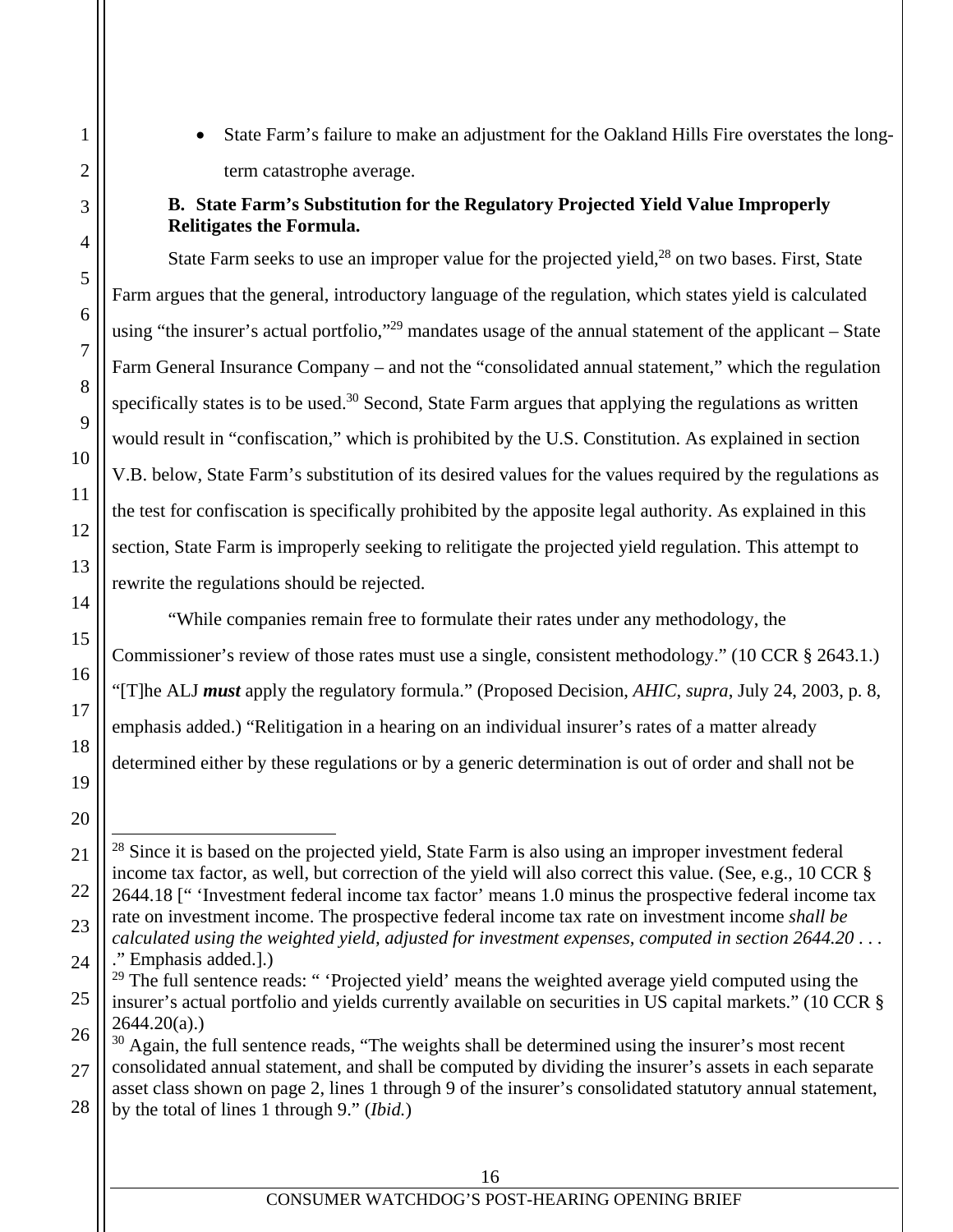1 2 3 4 5 6 7 8 9 10 11 12 13 14 15 16 17 18 19 20 21 22 23 24 25 26 permitted." (10 CCR § 2646.4(c).) This is known as the relitgation bar, which the California Supreme Court has upheld against industry attack in *20th Century v. Garamendi*, *supra*, stating: the effect of the 'relitigation bar' is unobjectionable. In adjudication, the judge applies declared law; he does not entertain the question whether its underlying premises are sound. That is as it should be. Otherwise, standardless, *ad hoc* decisionmaking would result. Similarly, in quasiadjudicatory proceedings, the administrative law judge applies adopted regulations; he does not entertain the question whether their underlying premises are sound. That is also as it should be, and for the same reason. (*20th Century*, *supra*, 8 Cal.4th at 312.) The language of the apposite regulation clearly mandates that projected yield be calculated using *the insurer's most recent consolidated statutory annual statement* . . . ." Emphasis added.].) As explained above and shown in Exhibit 13, the consolidated annual statement (now *combined* annual statement) contains the combined data for an entire group of affiliated property casualty insurers. (See, e.g., Exh. 13-001, ¶ 3.) Thus, the Commissioner has determined that it is the *group's* asset distribution that is appropriate to calculate the projected yield for use in the Regulatory Formula. Nevertheless, instead of following the regulations, State Farm seeks to use an improper asset distribution for its projected yield calculation; State Farm wants to use data from State Farm General's individual annual statement instead of the consolidated annual statement data required by the regulations.31 Seeking to use a value other than the one that is explicitly mandated by the regulations is the very definition of relitigation, which is defined as litigation "of a matter already determined by the[ ] regulations." (10 CCR § 2646.4(c).) Thus, State Farm's alternate yield calculations violate the regulations and should not be considered on in this proceeding. It was for this reason that the ALJ struck the vast majority of State Farm's pre-filed direct testimony on this issue. (See, e.g., Final Rulings on  $\overline{a}$  $31$  In Exhibit 17, State Farm uses "Yield" and "FIT\_INV" values from lines (17) and (18) to calculate the final values in line (37) instead of the values contained on lines (2) and (3), which are "calculated using State Farm Mutual combined annual statement data." The line (17) and (18) values that State Farm uses are "calculated using State Farm General annual statement data." (See Exh. 17, column labeled "Source or Calculation"; see also RT, 474:2-4 [explaining that Exhibit 16 is an updated version of appendix A to

27 28 Exhibit 13-A of the rate application, which is on page 1-0094]; *id.* at 476:21 – 477:17 [explaining that Exhibit 17 is the same as Exhibit 16, except that it reflects the parties' stipulations on various components to the ratemaking formula].)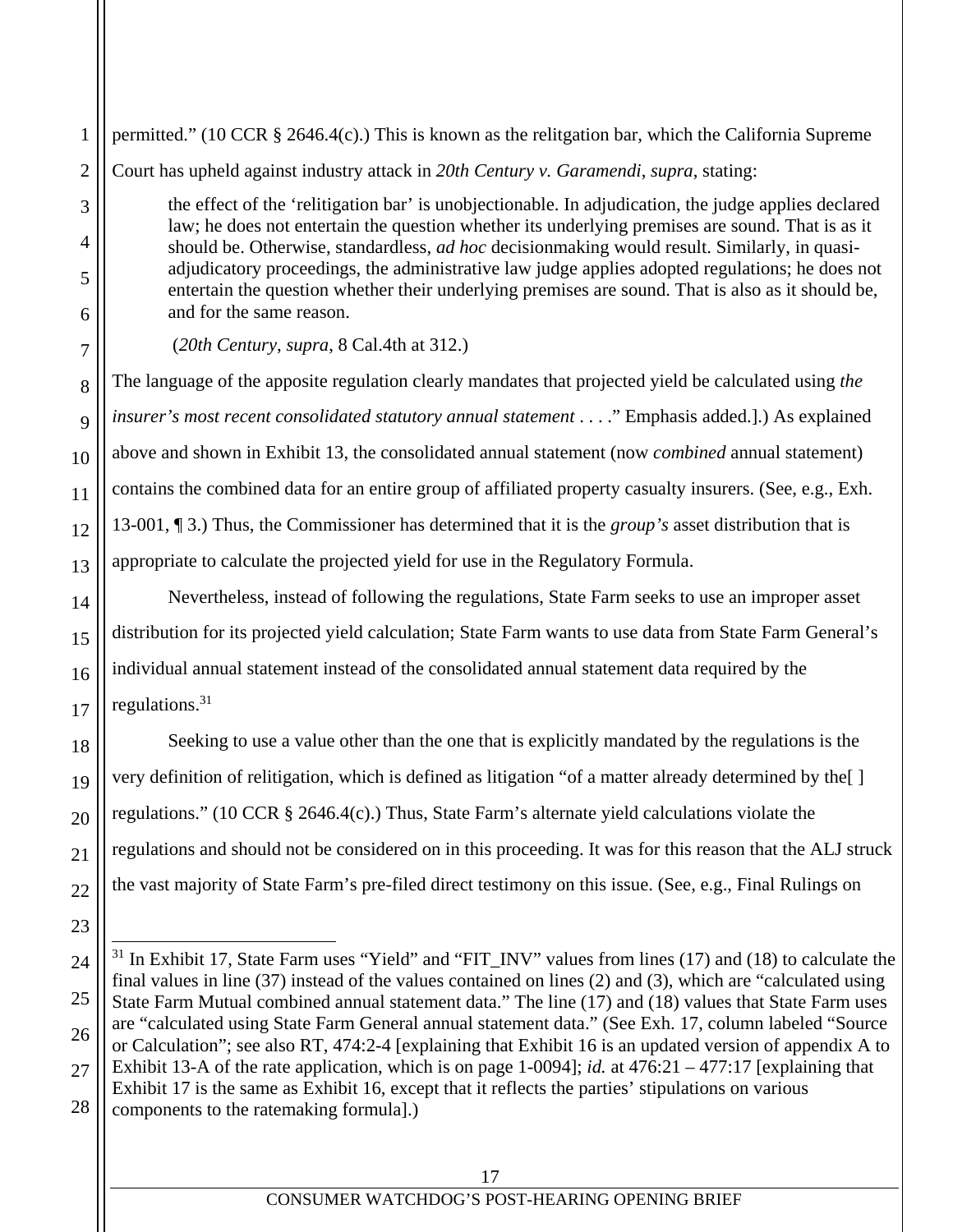Motions to Strike Applicant's Pre-Filed Direct Testimony, Oct 14, 2015, pp. 5-7.) That should be the end of the inquiry.

#### **C. The Proper Projected Yield Value Is 5.84%, not 5.68%.**

CDI's expert, Dr. Hemphill, calculated a projected yield value of 5.68%. (See, e.g., Exh. 384, p. 3.) Consumer Watchdog calculates the yield as 5.84%. (See, e.g., Schwartz Rebuttal, at 4:8-11.) And while it did not *use* this value in its rate template calculations, State Farm agrees with CWD that the *calculated* yield value based upon the regulation is 5.84%. (See, e.g., Exh. 1-0094, line (2); Exh. 17, line (2); see also Appel Rebuttal, ¶ 55 [stating that 5.84% is "the yield based on SFMAIC's investment portfolio"].)

As both Dr. Hemphill and Mr. Schwartz testified, there are two reasons for the differences between Consumer Watchdog's yield value and the CDI's. First, CDI used the 2013 annual statement, while CWD used the 2014 annual statement, which was the most recent available as of the date of the updated application (see e.g., Schwartz Rebuttal, at 4:8-9; RT, 2840:2-3). Second, CWD used investment yields as of June 2015, while the CDI used values from September 2014 (see, e.g., Schwartz Rebuttal, 4:10-11; RT, 2840:305 [to be accurate, Dr. Hemphill could not recall the exact months, but she did agree that CWD used "an updated month"]).

While Dr. Hemphill testified that "either way is fair and accurate," she stated she chose to not to use the updated values because "doing the update [ ] would have decreased the indicated rate for State Farm, and [she] didn't want to do something that was just essentially punitive." (RT, 2840:6, 2840:10- 13.) Dr. Hemphill further testified that she did not think the regulations mandated which data to use. (RT, 2840:19-20.)

Mr. Schwartz's approach is in compliance with the regulations. 10 CCR § 2644.20 provides, in part, that the yield should be calculated using "*the most recent* consolidated annual statement," and "[t]he yields should be used, and for each asset class shall be based on an average of *the most recent available 3 complete months, as of the date of filing*." (Emphasis added.)

Here, the "date of the filing" is August 7, 2015. (See Exh. 1-0001, "Date Submitted" column.) At the time of the filing, the "most recent" annual statement was the 2014 annual statement, and the "most recent available 3 complete months" of yields was the June 2015 data. (Schwartz Rebuttal, at 4:22-25.)

1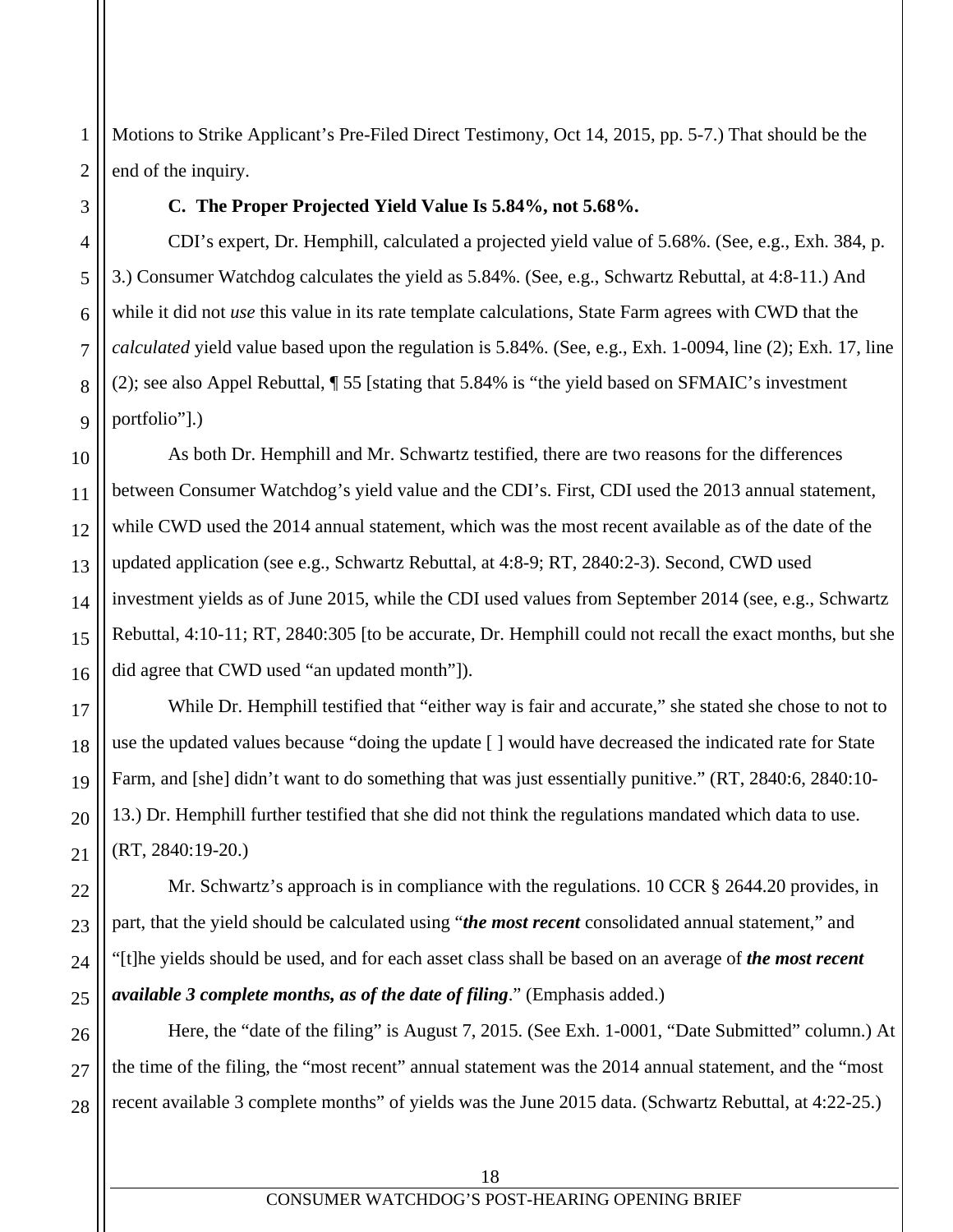Additionally, on August 4, 2015, the ALJ ordered:

The decision in this matter shall be based on data through year-end 2014. State Farm shall update its rate application online through SERFF with data through year-end 2014, including the templates and other exhibits required of a rate application no later than **August 7, 2015.**

(Order Following Scheduling Conference of July 31, 2015, Aug. 4, 2015.) The annual statement data is "data" used in the application; thus, per the ALJ's order, the 2014 data should be used. Using the updated yields, which are from 2015, does not violate the ALJ's order, as the bond yields are not State Farm "data" underlying the application, but instead are "commissioner-issued values,"32 which the regulations mandate must be the most recent values as of the date of the application.

 Finally, calculating the investment yield using the procedures mandated by the regulations is no more "punitive" than using the efficiency standard or reserve ratios mandated by the regulations. It is simply applying the regulations, as directed. In certain circumstances, the calculations mandated by the regulations may favor a carrier, in others they do not. It is the ALJ's duty to apply the regulations in either event. By applying the regulations and previous orders in this case, as required, the appropriate projected yield when using the combined annual statement is 5.84%, *not* 5.68%.

# **V. STATE FARM'S VARIANCE REQUESTS ARE WITHOUT MERIT AND MUST BE DENIED.**

# **A. State Farm Has Not and Cannot Meet the Standard for Granting the Leverage Factor Variance.**

The leverage factor is calculated by the Commissioner for each line based on industry-wide national data as the ratio of earned premiums to the average year-beginning and year-end surplus. (10 CCR § 2644.17(a).) As explained above, the leverage factor imputes a standard value for surplus and is used to calculate the profit provision and the investment income factor. (See, e.g., 10 CCR 2644.15

28

1

2

3

4

5

6

7

8

9

10

11

12

13

14

15

16

17

18

19

20

21

22

23

24

25

26

l  $32$  The yield values by asset type are promulgated by the Commissioner, are posted on the CDI website (http://www.insurance.ca.gov/0250-insurers/0800-rate-filings/0200-prior-approval-factors/ "Maximum Permitted Rate of Return & Yields for Investment Income Calculation"), and must be used for every rate application subject to Proposition 103.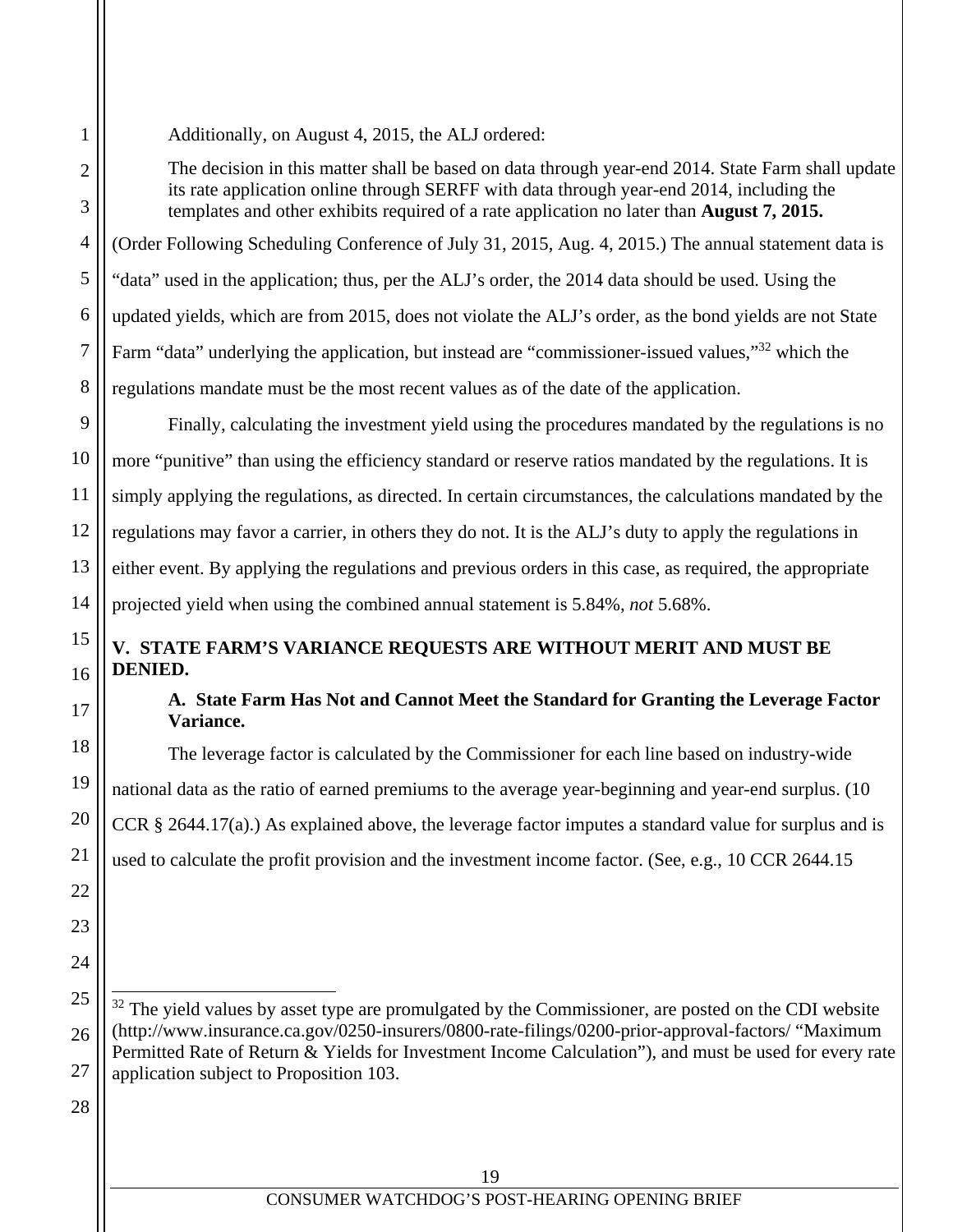[profit factors], 2644.19(b) [calculating variable investment income factor using the "surplus ratio," which is the inverse of the leverage factor (see 10 CCR  $\S$  2644.22)]; see also RT, 421:3-19.)<sup>33</sup> 10 CCR § 2644.27(f)(3) sets forth the following "valid bas[i]s for requesting a variance" to the leverage factor, stating:

That the insurer should be authorized leverage factor different from the leverage factor determined pursuant to section 2644.17 on the basis that the insurer either writes at least 90% of its direct earned premium in one line or writes at least 90% of its direct earned premium in California and *its mix of business presents investment risks different from the risks that are typical of the line as a whole*. . . . If *an insurer* writes at least 90% of its direct earned premium in one line and writes at least 90% of its direct earned premium in California, the insurer will only be authorized one leverage factor adjustment of 0.85. (Emphasis added.)

Granting the leverage factor variance results in two adjustments: the leverage factor is multiplied by 0.85 and the surplus ratio (the inverse of the leverage factor) is divided by 0.85. (10 CCR §  $2644.27(f)(3)$ .) The mathematical impact of multiplying the leverage factor and dividing the surplus ratio by 0.85 is to increase the imputed surplus by 17.6%.<sup>34</sup> The impact on the formula of granting this variance is to increase the profit provision and the investment income, with the net effect of increasing the indicated rate. (See, e.g., Terry PDT, ¶ 100; RT, 411:20-24; Appel PDT, at 14:23-15:2.)

Since a properly triggered leverage factor variance imputes *more* surplus into the ratemaking formula, resulting in a higher rate indication, it necessarily follows that for the variance to apply, the investment risks do not have to be just "different," but they should be *more risky*. This does not appear to be an item in dispute, as Ms. Terry agreed that the variance is intended to provide relief to more risky insurers. (See, e.g., Terry PDT ¶ 99.) One general theory for the purpose of the leverage factor variance is that a company with a mix of business that is more risky would need to have more surplus to protect

28

1

2

3

4

5

6

7

8

9

10

11

12

13

14

15

16

17

18

19

20

21

<sup>23</sup> 24 25 26 27  $\overline{a}$ <sup>33</sup> See also Terry PDT, at 18:3-5 ("To avoid allowing one insurer more profit than another, the state sets an artificial surplus level for the purpose of establishing a normalized profit allowance."); 10 CCR §§ 2644.15 (containing the "profit factor" calculations, which include the leverage factor); 2644.17(b)**Error! Bookmark not defined.** (providing for "industry-wide leverage factors," which shows that the surplus is an imputed value); 2644.19(b) (variable investment income factor calculation, which in part relies on "the surplus factor," which is the inverse of the leverage factor); 2644.22 (defining "surplus ratio" as "the reciprocal of the leverage factor").  $34 \text{ } 1 \div 0.85 = 1.17647.$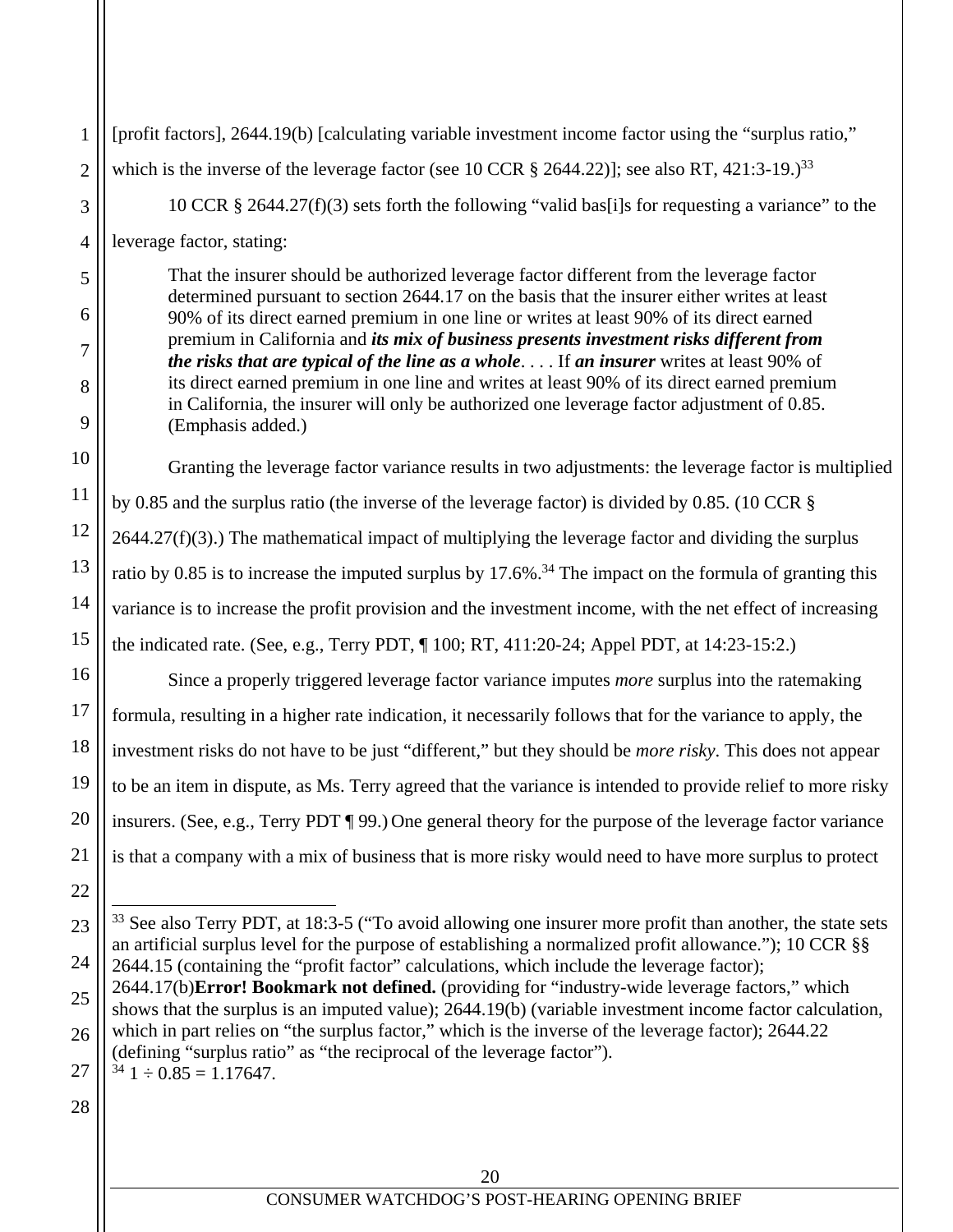against the greater risk of loss, and therefore, the formula imputes that greater surplus into the rate calculation. (See, e.g., RT,  $411:25 - 412:5.$ )<sup>35</sup>

1

2

3

4

5

6

7

8

9

10

11

12

13

14

15

16

17

18

 $\overline{a}$ 

The variance contains two explicit requirements, or "prongs": the company 1) must write at least 90% of its direct earned premium in either one line or in California; and 2) must have "a mix of business [that] presents investment risks different from the risks that are typical of the line as a whole." (10 CCR § 2644.27(f)(3).) In this brief, CWD focuses on the second prong.<sup>36</sup>

For the second prong, it is not enough to show only that the company is more risky than the line as a whole or that the company has a mix of business different from the line as a whole. This prong requires a showing of a *relationship* between the two: i.e., State Farm must prove that its mix of business leads to investment risks that are different (and riskier) from the line as a whole. As shown below, State Farm has failed to meet its burden on this request, as: 1) all the evidence points to a conclusion that State Farm, the largest homeowners insurer both in California and in the United States, has a mix of business that is *less* risky than other insurers; 2) the sole piece of evidence State Farm finally relied upon at the hearing to prove it is more risky than the line as a whole – exhibit  $25^{37}$  – does not provide a valid and complete comparison and, even if it did, when evaluated appropriately and consistently with actuarial principles, it shows State Farm's mix of business is less risky than average; 3) State Farm's constantly changing story regarding the leverage variance undermines its position, 4) State Farm's preferred method of using countrywide data (which it did not present) again shows that State

<sup>19</sup> 20 21 22 23 24 25 26 27 28 <sup>35</sup> Also, it would make little sense for a carrier to be allowed to charge higher premiums, above the standard indicated rate, if it faced *less* risk than other carriers competing in the same line of insurance. <sup>36</sup> While Mr. Schwartz concluded that State Farm meets the first prong of the test because the applicant, State Farm General Insurance Company, writes 90% of its direct earned premium in California (see Schwartz PDT, 10:22-23), the CDI argues that this first prong should be evaluated on a group-wide basis (see, e.g., Hemphill PDT, ¶ 104). In response to questioning by the ALJ, Mr. Schwartz explained that he has always evaluated the second prong on a group-wide basis, and while he has always evaluated the first prong on a company-specific basis, he did not think it would be wrong to evaluate it on a groupwide basis. (See, e.g., RT, 1190:1-3 ["the regulation isn't 100 percent explicit about what they mean by 'insurer.'"]; *id.* at 1188:15 – 1189:4.) Whether the first prong is evaluated on a company-specific or group-wide basis, though, Mr. Schwartz explained that the second prong should be evaluated on a group-wide basis because that affects the risk of the mix of business. (*Id.* at 1190:9-16.)  $37$  Dr. Appel also referred to a study he previously presented in another rate case, but without identifying that proceeding or discussing the study in any detail. As shown later, that study was from a CSAA rate case and clearly demonstrates that State Farm is not entitled to the leverage variance. (Schwartz Rebuttal, at 10:1-14.)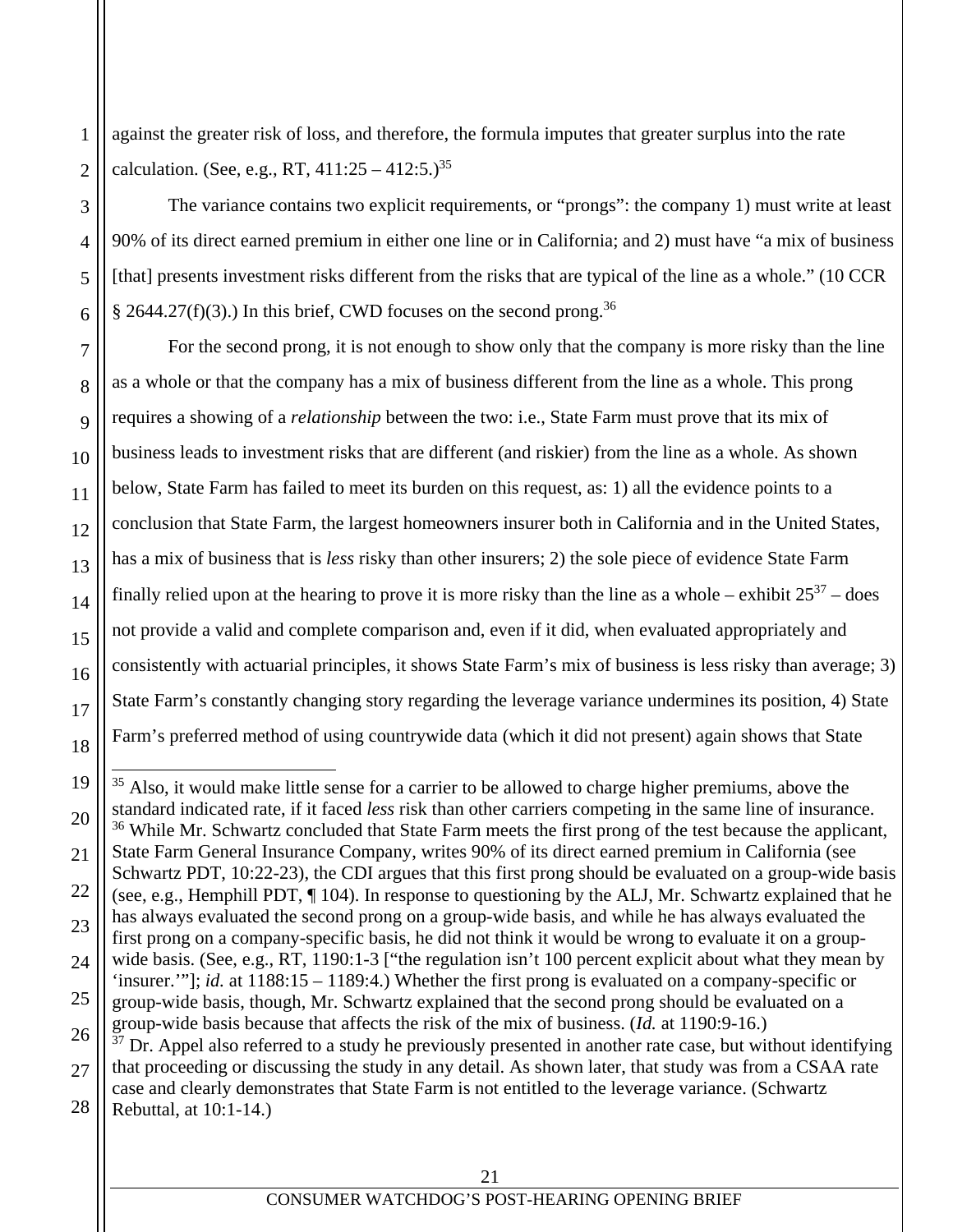Farm is less risky than the line as a whole; and 5) even if it is found that State Farm is more risky, which it is not, State Farm has failed to show that this is *because* of its mix of business, which is required by the variance.

# 1. *As an intial matter, the appropriate subject of review for the second prong is the State Farm Group, not State Farm General in isolation.*

Irrespective of whether the 90% threshold of the first prong should be evaluated on an individual company or group-wide basis, the second prong *must* be evaluated on a group-wide basis. There are several reasons for this. First, it is undisputed that being part of a group with the commensurate diversification geographically and across lines of business reduces the risk. (See, e.g., RT, 1188:20-25, 1191:7-13 [Mr. Schwartz]; Hemphill Rebuttal, at 28:3-8; Appel PDT, at 16:69 & fn.12.) Second, it is clear that State Farm itself manages risk on a group wide basis, coordinating the activities of affiliated insurance companies in the group.

State Farm goes to great lengths to assert it operates as a separate and independent company from other insurers in the State Farm Group. However, the evidence is clear that, while State Farm General may be a separate legal entity that complies with minimal requirements to have its own board meetings, accounting, and the like, State Farm Mutual – the sole 100% owner of State Farm General – manages the company on a group-wide basis from risk management to advertising and accounting. (Schwartz PDT, at 17:2 – 24:14.) As AM Best has stated, "The ratings and outlooks reflect State Farm General Insurance Company's (SFGIC) strong risk-adjusted capitalization, excellent overall operating performance and superior business profile as a *strategic member of State Farm Group*." (Exh. 711-1, emphasis added.)

As Mr. Schwartz explained "SFGIC has only one shareholder – that being State Farm Mutual Automobile Insurance Company (SFMAIC). According to Schedule Y of the 2014 SFMAIC Annual Statement, SFMAIC has 100% ownership of SFGIC. [Exhibit 10-124] That document also indicates that SFGIC is directly controlled by SFMAIC. Hence, whatever committees SFGIC may have, and whatever meetings it may hold, the reality is that SFMAIC completely owns and directly controls SFGIC." (Schwartz PDT, at 23:6-10.)

For example, there is significant overlap between the officers and directors of State Farm General and State Farm Mutual. (See Exh. 714-1.)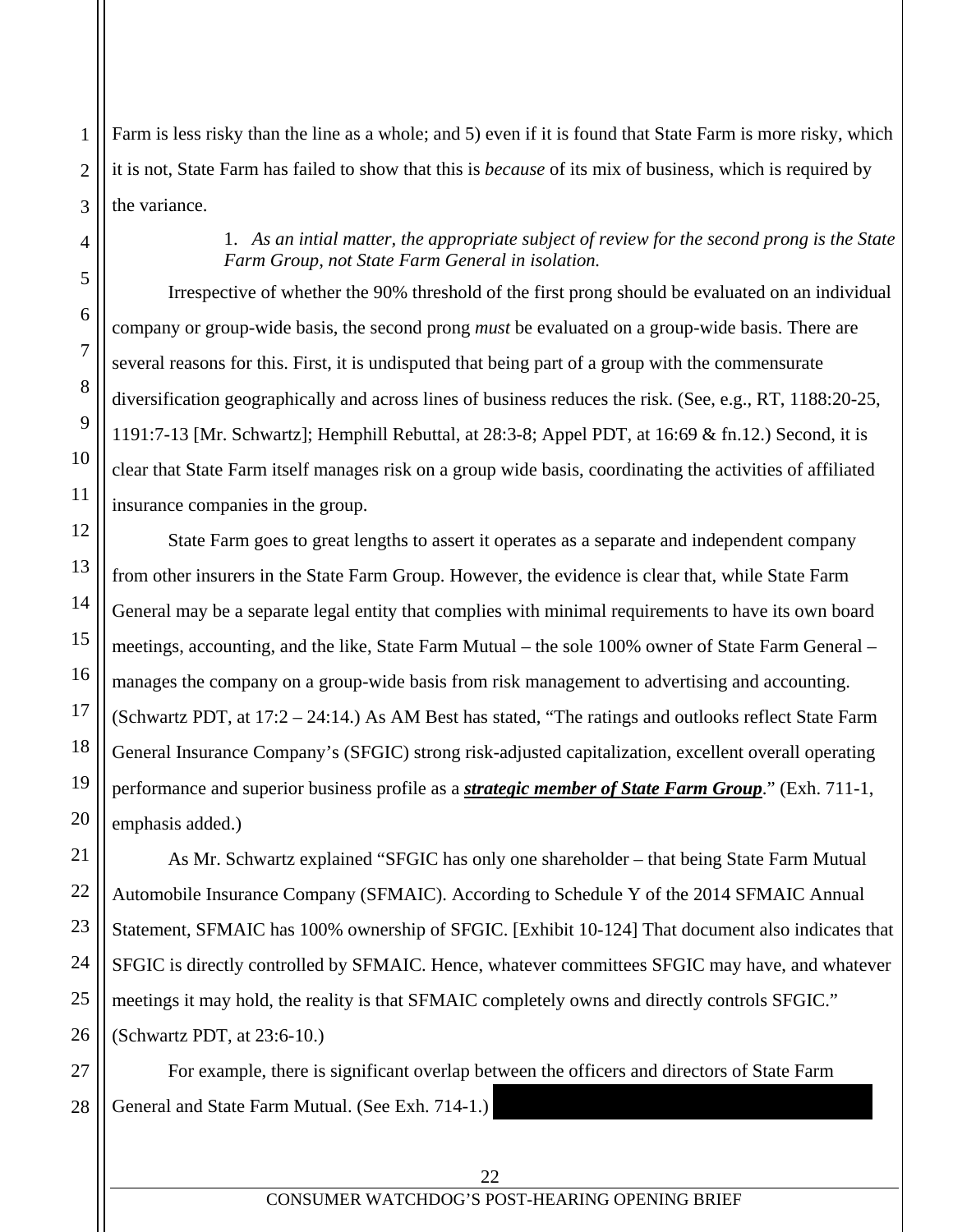The State Farm Group's advertising is done on a group-wide basis. (See Schwartz PDT, at  $21:22 - 22:2.$ 

are exclusively officers and directors of State Farm Mutual. (RT, 2278:10-14; compare Exh. 754 with

1

2

3

4

5

6

7

8

9

10

11

12

13

14

15

16

17

18

19

20

21

22

23

24

25

26

27

28

(See, e.g., Schwartz PDT, at  $24:5-14$ .) And third parties recognize the benefits to State Farm General of this  $(Sch. 325, 711)$ 

Additionally, other statutory provisions provide guidance as to how to measure the independence of a company from the common ownership group to which it belongs. Section 1861.16(b), for example, provides that an agent or representative of an individual company in a group is required to offer the lowest good driver rate from all companies within that group, unless the company meets certain requirements under subdivision (c). Among the requirements of this "supergroup exception," as it is commonly referred to, are: 1) The business operations of the insurers are independently managed and directed; 2) The insurers do not jointly maintain or share loss or expense statistics, or other data used in ratemaking or in the preparation of rating systems or rate filings; 3) The insurers do not utilize each others' marketing, sales, or underwriting data; and 4) The insurers' sales, marketing, and policy service operations are separate. (See Ins. Code, § 1861.16(c).) While this statute applies to auto insurance, it provides a reference point for what is considered independence in insurance operations. State Farm General clearly does not meet any of these criteria in relation to State Farm Mutual.<sup>38</sup> Therefore, any claims of "independence" should be rejected.

 $\overline{a}$ <sup>38</sup> The business operations of State Farm and State Farm Mutual are not independent, since  $(RT, 2278:10-14$ ; compare also Exh. 754 with Exh. 755**.**) And the fact that ratemaking data are shared is obvious from the State Farm filing itself "Data is for the State Farm Fire and Casualty Company and State Farm General Insurance Company combined" and "While no business is being written in State Farm Fire and Casualty Company at this time, necessary historical State Farm Fire and Casualty Company supporting data has been included where appropriate." (Exh. 1-76, 1-122.) With regard to marketing and sales, State Farm states: "we use cross-selling opportunities to sell across all product lines: P/C, life, and financial services" (Exhibit 712- 1), and it advertises its various products together (see Exh.  $713-1-4$ ). (See also RT,  $927:21-23$ ["[A]gents' commissions are paid by State Farm General to State Farm agents, who are licensed to sell products for multiple State Farm affiliates."]; RT, 927:8-13 ["State Farm General does not have claims employees. So State Farm General claims-handling services that are done are performed by State Farm employees. It could be Mutual or Fire employees."].)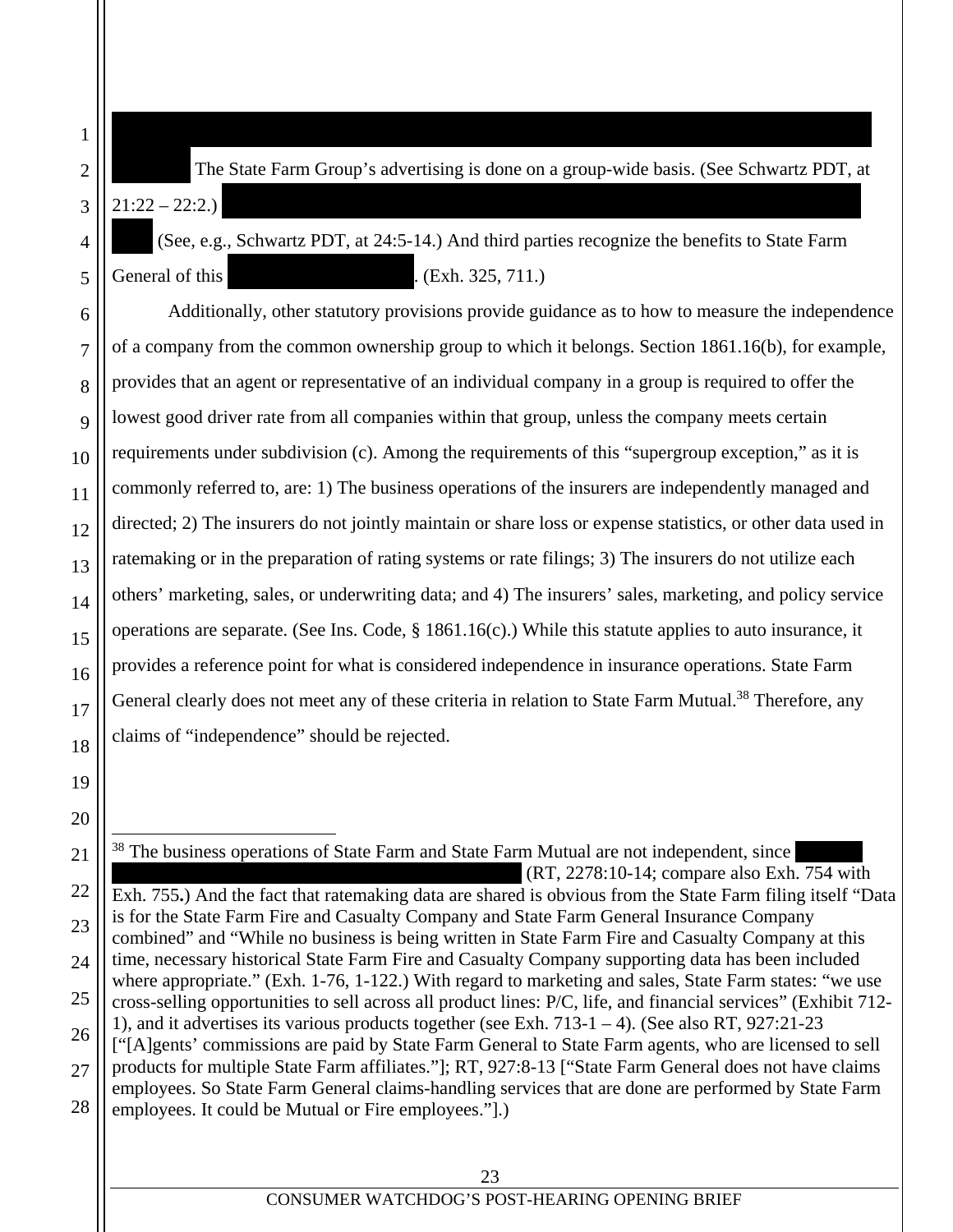## 2. *The overwhelming weight of evidence supports a conclusion that State Farm is less risky.*

State Farm's position that its mix of business is significantly more risky than other insurers is quite simply not credible or believable. State Farm, as a member of the largest property/casualty insurance group in the state and the nation, which writes 1 in 5 homeowners insurance premium dollars, both in California and countrywide – benefits from both geographic and line of business diversification, as well as from a sophisticated enterprise risk management system. Those facts alone lead to the conclusion that State Farm should be less risky than average. And a reasonable, rational evaluation of the facts confirms that belief. In marked contrast, not only does State Farm claim it is more risky than average, State Farm's position is that it is *the most risky* insurer. (See, e.g., Exhibit 25 [showing State Farm has the highest "scaled" standard deviation of all those presented].) Not only does State Farm expect us to believe that it is more risky than the line as a whole, but according to Dr. Appel's scaled standard deviation calculations in Exhibit 25, State Farm is *three times* as risky as average homeowners insurance in California. (See Schwartz Rebuttal, at 29:9-11.) On its face, it is not plausible to believe that a company with more than 20% of the market share has such an unusual book of business that it is 3 times as risky as the market as a whole. (*Id.* at 29:11-14.) In fact, State Farm's own words contradict the position it has taken in this case regarding risk: State Farm has stated "we are a conservatively managed company that avoids excessive risk taking."<sup>39</sup>

A review of the facts shows that State Farm is far from risky. For example, Mr. Schwartz testified: "SFGIC, by being a large writer of homeowners insurance has less relative risk from catastrophes in California than do other insurers." (Schwartz PDT, at 14:2-3.)<sup>40</sup> Dr. Hemphill provides another example in her pre-filed direct testimony; she cites an AM Best release that highlights the fact that State Farm Mutual and its affiliates "comprise the largest personal lines insurance group in the United States" in reaffirming its strong financial ratings of the company. (Hemphill PDT, 115, citing Exh. 325.) In fact, AM Best gives both State Farm General and State Farm Mutual a Financial Strength Rating of "A" and an Issuer Credit Rating of at least "a." (Exhs. 325, 711.)

39 Exhibit 182.

 $40$  Dr. Appel agrees with this analysis and conclusion of Mr. Schwartz. (See Appel Rebuttal, at 7:8-11.)

28

1

2

3

4

5

6

7

8

9

10

11

12

13

14

15

16

17

18

19

20

21

22

23

24

25

26

 $\overline{a}$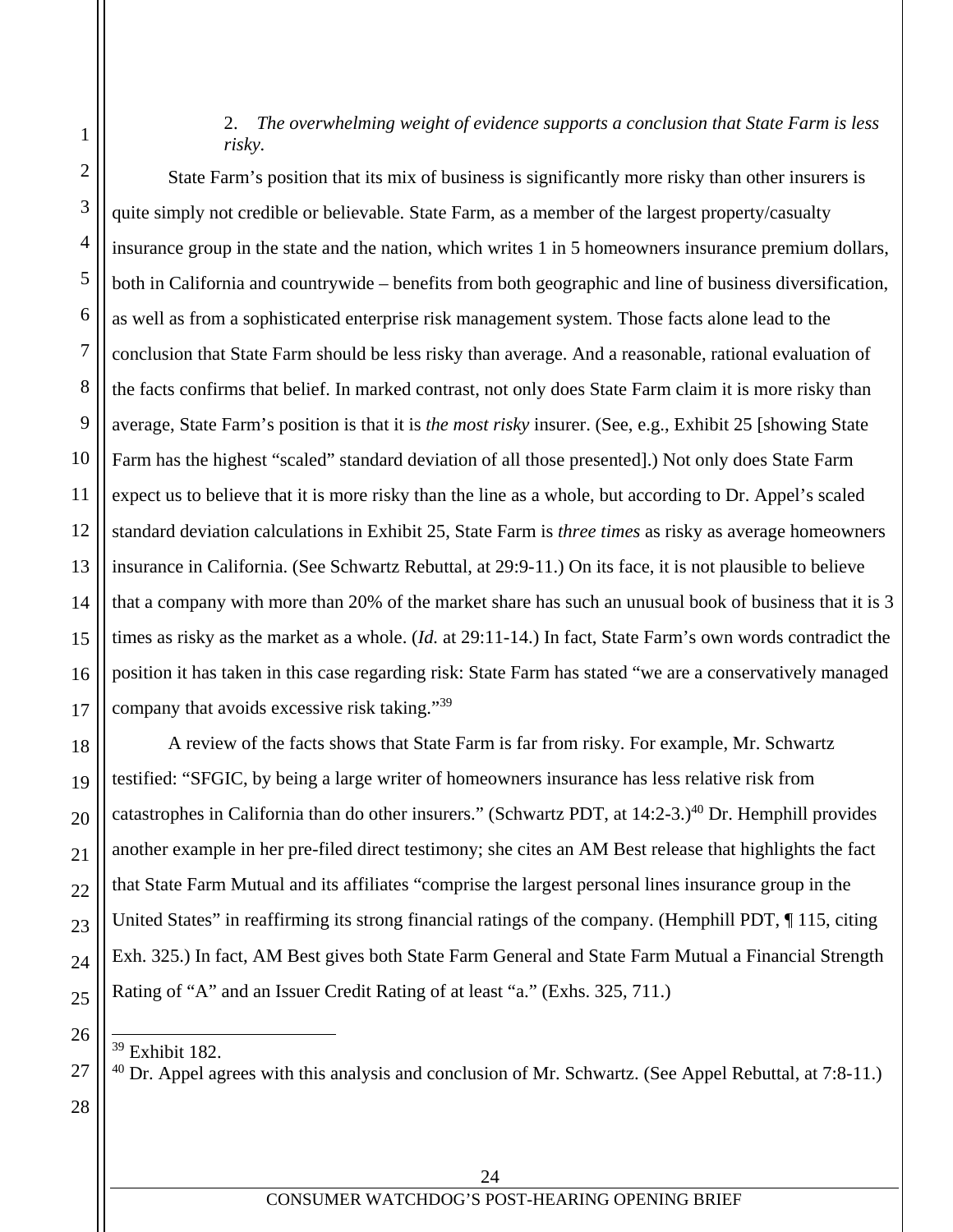Also, Mr. Schwartz has shown that companies selling these lines in California are less risky than the line as a whole nationally. For example, Mr. Schwartz reviewed the historical operating profits for homeowner insurance in each state from 1985 to 2013,<sup>41</sup> and the results showed that California has had a higher than average profit, a lower than average standard deviation of profit and a more positive upward trend in profits. (Schwartz PDT, at 13:1-5.)<sup>42</sup> California also has a lower than average exposure to catastrophe for homeowners insurance. (*Id.* at 15:1 – 16:8; see also Schwartz Rebuttal, at 33:17 – 36:21.) Thus, by virtue of operating in California – and comprising 20% of the California market – State Farm's book is less risky than the line as a whole.

While Dr. Appel alleged that California has a higher than average catastrophe risk nationwide.<sup>43</sup> there are numerous problems with Dr. Appel's analysis, including the fact that he ignored hurricane risk, which is obviously a significant catastrophe risk nationwide. (See, e.g., Schwartz Rebuttal, at 34:18 – 36:21.) Dr. Appel attempted to dismiss this as not important (RT, 2355:9 – 2356:13), but once again Dr. Appel's CSAA study contradicts him. Comparing three State Farm companies that mostly operate in a single state – State Farm General, State Farm Florida, and State Farm Lloyds – shows what a large issue hurricane risk is in states other than California. State Farm Florida has a standard deviation 4 times as high State Farm General, and State Farm Lloyds, which writes business in Texas, has a standard deviation twice as high as State Farm General.<sup>44</sup>

28

1

2

3

4

5

6

7

8

9

10

11

12

13

14

15

16

17

18

19

20

21

22

23

24

25

26

 $\overline{a}$  $41$  Mr. Schwartz also ran this analysis through 2014, which is shown in Exhibit 757. The updated data confirmed Mr. Schwartz's analysis as to the data through 2013. (See RT, 2977:4 – 2978:20.)  $42$  Dr. Appel criticized the method used by Mr. Schwartz to combine together the standard deviations across states. (See, e.g., Appel Rebuttal, ¶ 30.) However, the method used by Mr. Schwartz is essentially the same method as used by Dr. Appel for both his CSAA study (RT, 2968:25 – 2969:9) and in Exhibit 25. In Exhibit 25, the average Raw Standard Deviation of 0.157 is the average of the twenty values by company shown in the column;  $0.157 = (0.168 + 0.136 + 0.137 + 0.163 + 0.088 + 0.213 + 0.169 + 0.113$  $+ 0.260 + 0.190 + 0.102 + 0.133 + 0.187 + 0.256 + 0.126 + 0.061 + 0.133 + 0.171 + 0.202 + 0.139) \div 20$ Similarly, the average Scaled Standard Deviation of 0.056 is the average of the twenty values by company shown in that column. <sup>43</sup> Appel Rebuttal, at  $15:11 - 16:14$ .

 $^{44}$  RT, 2970:5-21.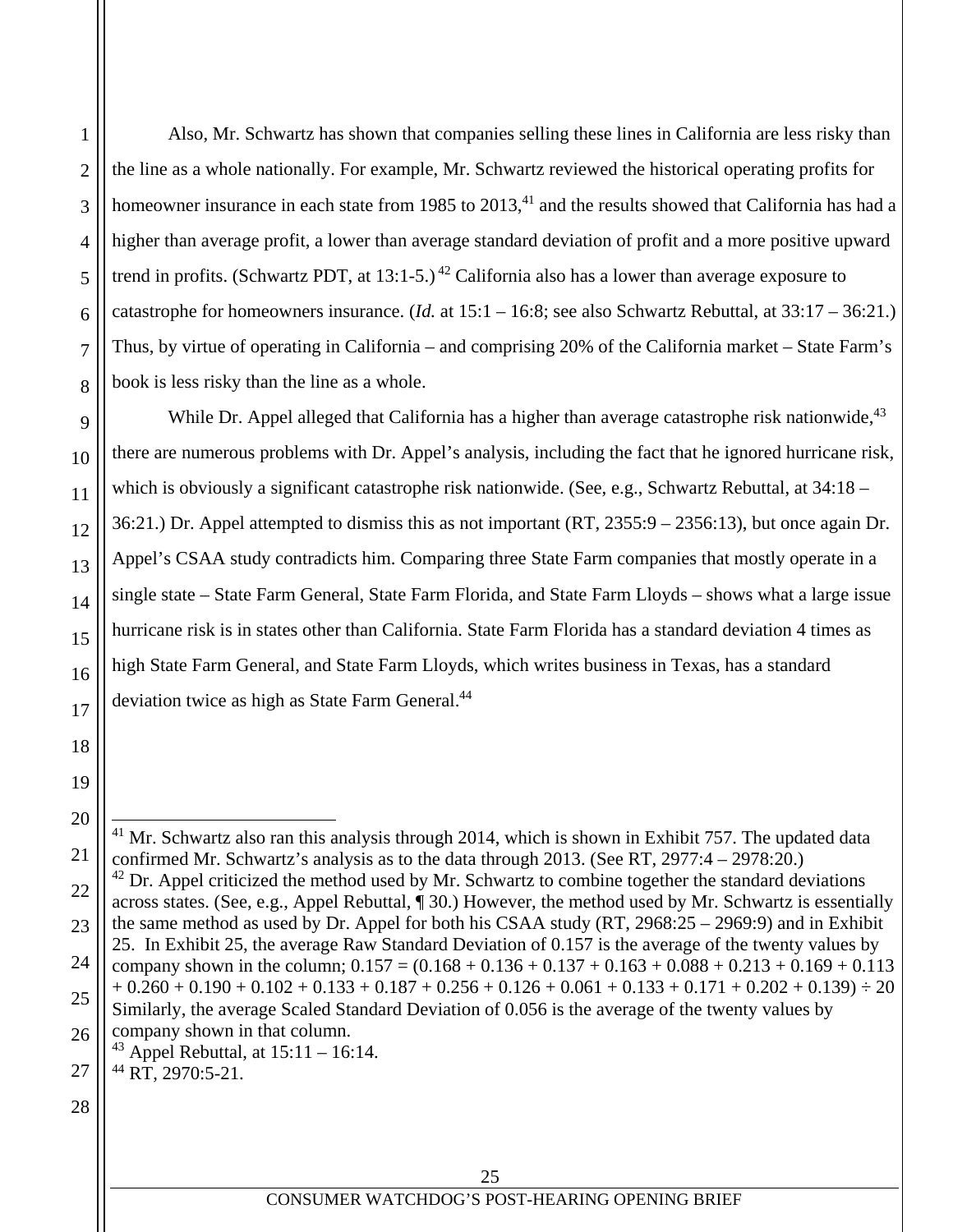$\overline{a}$ 

less risky than both: 1) the companies listed in Exhibit 25; and 2) other State Farm affiliates. (Schwartz

PDT, at 31:2-3; Schwartz Rebuttal, at 30:12 – 31:5; Exh. 720.)

3. *The single piece of evidence State Farm presented that purports to show State Farm General is more risky – Exhibit 25 – is not actuarially sound, and when analyzed correctly, supports a finding that State Farm is not more risky.* 

Mr. Schwartz also looked at Insurance Regulatory Information System ("IRIS") ratios45 for State

Farm General and the companies listed in State Farm's Exhibit 25 (Schwartz Rebuttal, at 29:24-25), as

(Schwartz PDT, at 30:6 – 31:3). The IRIS Ratios and the stress tests show that State Farm General is

well as the results of internal stress tests for State Farm General and other States for State Farm affiliates

State Farm presented only one exhibit purporting to show that State Farm General is more risky than the line as a whole – Exhibit 25. The ALJ should recall that Exhibit 25 was introduced for the first time during the middle of the evidentiary hearing, and admitted over forceful objections, well after it was clear that State Farm's original arguments in favor of the leverage variance would be rejected. Exhibit 25 is State Farm's Hail Mary pass on the leverage variance, but it, too, falls short.

In Exhibit 25, Dr. Appel "compares the variability of State Farm General's loss experience for California homeowners to the variability of the loss experience for [19] other companies that write California homeowners." (RT, 980:13-15.) He does this by comparing the standard deviation of losses, plus DCCE, for the time period 1998 through 2014. Dr. Appel testified that the chose 1998 as the starting point because "State Farm has essentially been a mono-state property insurer in California since 1998." (RT, 981:22-23.) And he limited the other companies to those that had been continually writing homeowners in California for that time period and written a minimum of \$10 million per year for every year during that period. (RT, 982:22-25.) After calculating the standard deviation, the so-called "raw" standard deviation, Dr. Appel then "scaled" the standard deviations to adjust for differences in premium. (RT, 991:23 – 993:11, 995:11-15.) This mathematical calculation purportedly removes the distortion allegedly present based on an assumption that standard deviations across years for different companies

<sup>&</sup>lt;sup>45</sup> "The NAIC Insurance Regulatory Information System (IRIS) is a collection of analytical solvency tools and databases designed to provide state insurance departments with an integrated approach to screening and analyzing the financial condition of insurers operating within their respective states." (Schwartz, p. 30, fn. 37, quoting exhibit 718-2.)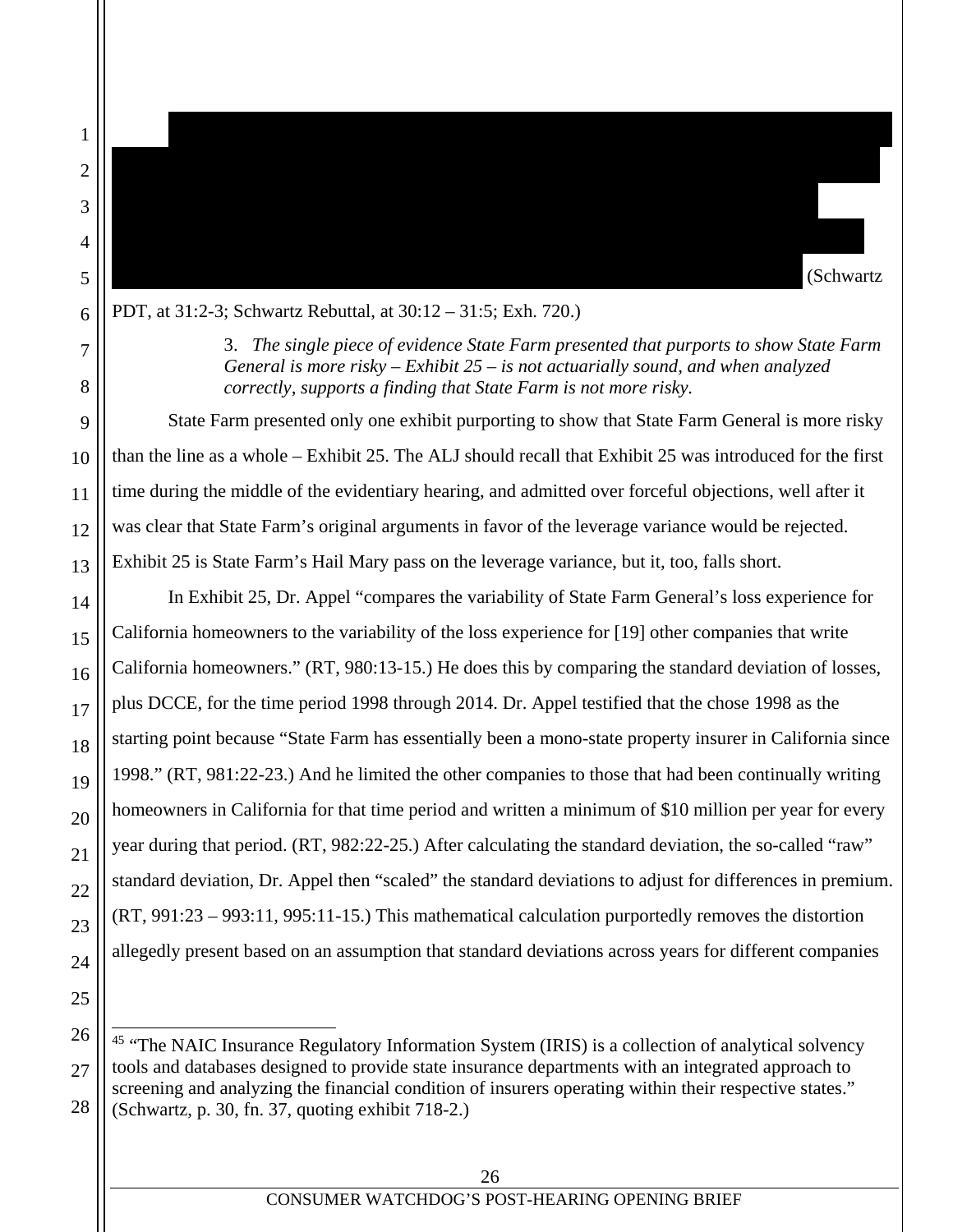would vary inversely with the square root of premium. (See, e.g., RT, 1077:3-5 [Appel testimony]; see also Schwartz Rebuttal, at 26:2-14.)

The raw calculations show that State Farm's standard deviation is 17.1% with an average across all companies of 15.7%, while the scaled values show State Farm's value is still 17.1%, but the average has moved to 5.6%. (See Exhibit 25.)

Dr. Appel's methodology is flawed from the outset. It only compares State Farm to 19 of the 116 companies that wrote homeowners insurance in California in 2014. (See also Hemphill Rebuttal, ¶¶ 67- 70.) In other words, rather than do a comprehensive analysis in compliance with the language of the variance, Dr. Appel cherry-picked the data he needed to show the conclusion that State Farm wanted him to reach. This is improper.<sup>46</sup>

Even ignoring this fatal flaw, an evaluation of the raw values shows that State Farm's "riskiness" is, at worst, about average. (Schwartz Rebuttal, at 14:21 – 16:2.) Plus, when looking at 11 or fewer years (from 2001 to the present), State Farm's standard deviation is lower than average, and when looking at the last 5 or 6 years, State Farm is substantially lower than average. (Schwartz Rebuttal, at 17:9 – 18:2.)47 This shows that, even using the measure advanced by State Farm, State Farm General is *less risky* than average in recent years. In fact, when looking at the specific years of data used by Dr. Appel, Mr. Schwartz identified two anomalous years, 2003 and 2004, that substantially skewed the standard deviation upward.48 (Schwartz Rebuttal, at 19:2-8.) And, Mr. Schwartz determined that the anomaly was, at least in part, attributed to reserving practices, *not actual losses*. 49 (Schwartz Rebuttal, at 20:10 – 23:11.) As stated by Mr. Schwartz,

28

26

27

1

2

3

4

5

6

7

8

9

10

11

12

13

14

15

16

17

18

19

20

21

 $\overline{a}$ 

22

<sup>&</sup>lt;sup>46</sup> In attempting to characterize State Farm's collection of California homeowner's policies as presenting three times the investment risk of the average carrier, Exhibit 25 brings to mind Mark Twain's famous quote, "lies, damned lies, and statistics."

<sup>24</sup> 25  $47$  Note that, in its rate application, State Farm uses a standard deviation calculation looking at only six years (Exh. 1-0111), so State Farm must believe that standard deviations calculated using time periods as short as six years is appropriate.

<sup>&</sup>lt;sup>48</sup> Ms. Watkins acknowledged this anomaly in State Farm's catastrophe losses, which gave unusual results (negative catastrophe losses) and made certain calculations impossible. (RT, 135:4-18)

<sup>&</sup>lt;sup>49</sup> The actual paid losses were fairly consistent, while the reserve values set by State Farm fluctuated widely. (Schwartz Rebuttal, 22:2-21.)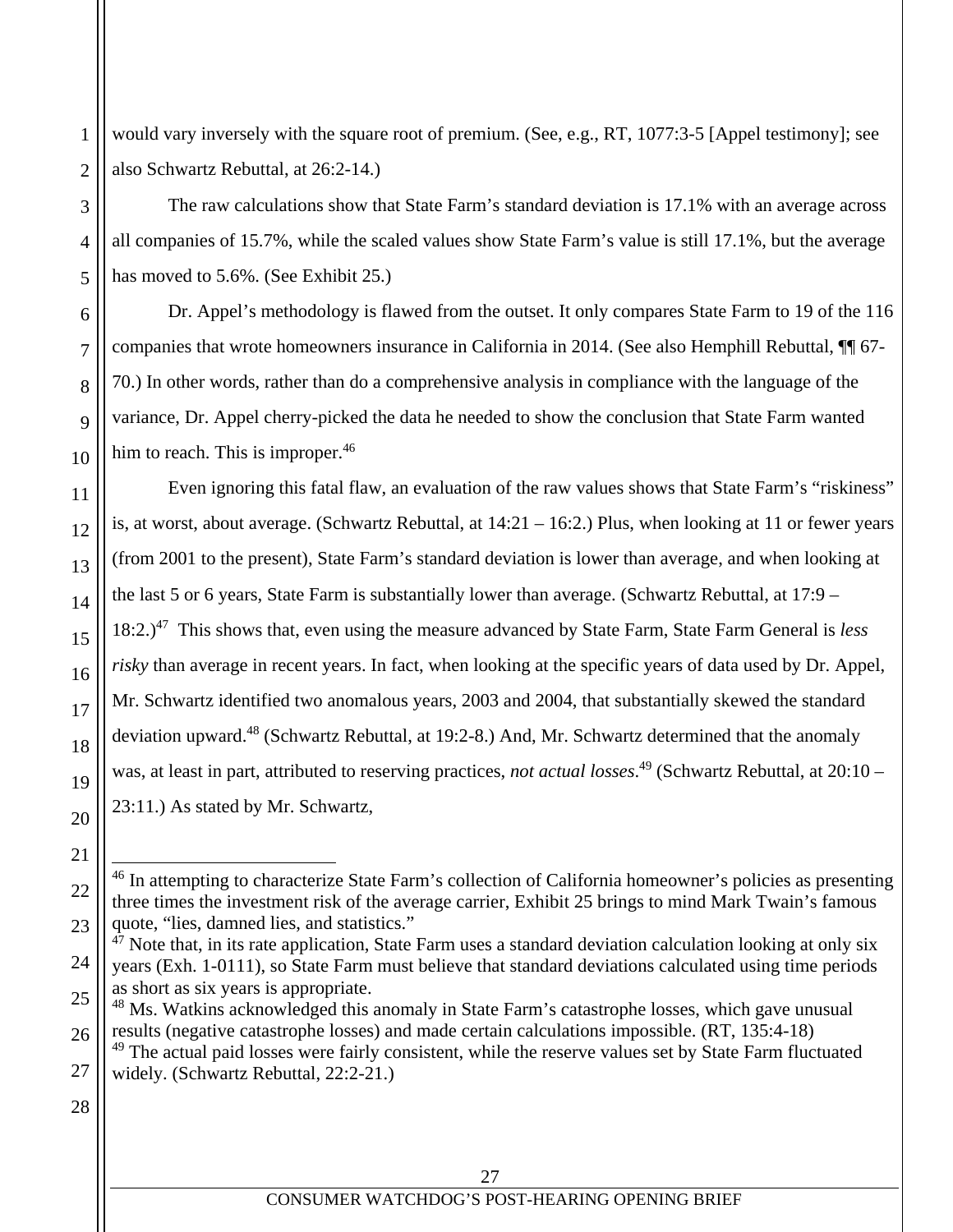2 3 4 5 6 7 8 10 11 12 13 14 15 16 [T]he wide swings in the SFGIC reported incurred experience between 2003 compared to 2004 and 2005, *which forms a significant part of the basis of the standard deviation calculations underlying Exhibit 25*, does not represent an actual fluctuation of experience between years. Instead, it is simply an artificial distortion resulting from the wildly varying reserving practices of SFGIC during this time period. (*Id.* at 23:7-11.) After removing these two anomalous years from the calculations for State Farm and all the other companies in Exhibit 25, State Farm's standard deviation was well below average over the entire period  $-12.9\%$  compare to the average of 15.7%. (Schwartz Rebuttal, at 19:8-13.)<sup>50</sup> The anomalous results for these two years can be seen in the data included in the State Farm filing, which shows negative catastrophe losses for 2004.<sup>51</sup> So unless policyholders are paying State Farm before a catastrophe occurs, it is clear that there are significant issues with the calendar data

1

9

17

18

19

20

21

22

23

24

25

26

reported by State Farm for 2004 and surrounding years. In fact, State Farm's own witness agreed that there were issues with the data collected for those years. (RT, 257:8-11.) Given this situation, it is appropriate and actuarially sound to analyze the results excluding those unusual years. Finally, Dr. Appel's "scaling" methodology, which purports to show that State Farm is three times more risky than average, is unsupported and flawed in its intent and design. As an initial matter,

Mr. Schwartz, who unlike Dr. Appel, is an actuary, found that Dr. Appel's scaling methodology was not actuarially sound or appropriate. (See, e.g., Schwartz Rebuttal, at 24:10-22.) Neither one of State Farm's

(Exh. 901, p. 4.) Mr. Schwartz carefully evaluated and analyzed the data, whereas Dr. Appel simply did some numerical calculations without making an effort to consider the underlying data or the meaning of the results, which is required by Actuarial Standards of Practice.

27  $51$  Exhibit 1-70.

l  $50$  Mr. Schwartz's evaluation and treatment of the two anomalous years is consistent with, in fact required by, accepted actuarial practices. ASOP No. 23, Data Quality, states in part:

<sup>3.5</sup> Review of Data … whether the actuary prepared the data or received the data from others, the actuary should review the data for reasonableness and consistency … When determining the nature and extent of such a review, the actuary should consider the following: … b. Identify Questionable Data Values - The actuary should review the data used directly in the actuary's analysis for the purpose of identifying data values that are materially questionable or relationships that are materially inconsistent. If the actuary believes questionable or inconsistent data values could have a material effect on the analysis, the actuary should consider further steps, when practical, to improve the quality of the data.

<sup>28</sup>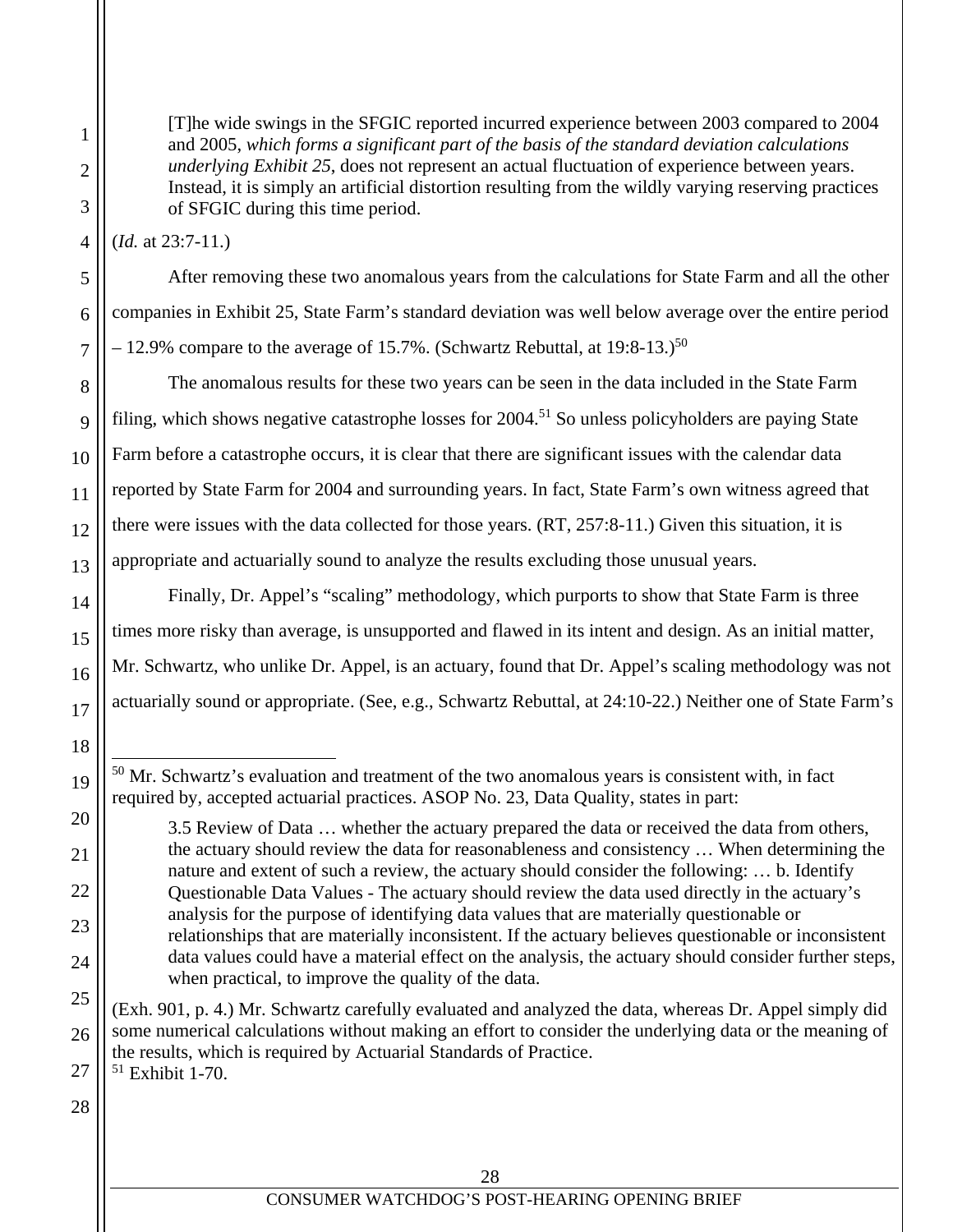actuarial witnesses even discussed Exhibit 25, much less rebutted Mr. Schwartz's conclusion. This is true, even though Mr. Schwartz's testimony calling into question the actuarial soundness of Exhibit 25 appears in his *written* rebuttal testimony filed in December 2015, and both Ms. Terry and Ms. Watkins testified orally in January 2016.52As Mr. Schwartz testified: 1) the scaling methodology advanced by Dr. Appel – which Dr. Appel provided no authority for  $53$  – has never been used before in any rate proceeding. (Schwartz Rebuttal, at 14:8-11.) In fact, Dr. Appel admits *he has never used it before* (RT, 1053:9-18); 2) Mr. Schwartz is not aware of anyone else who has proposed using such calculations for any purpose (Schwartz Rebuttal, at 14:13-19); and 3) Mr. Schwartz was unable to identify any publication, much less a peer-reviewed article, evaluating (or even using) this methodology (see Schwartz Rebuttal, at 14:13-19).

Additionally, although State Farm has the burden to prove that the never-before-used scaling methodology it recommended is correct and CWD has no burden to show it is incorrect, Mr. Schwartz did in fact show that the scaling method by Dr. Appel is unsupported. Mr. Schwartz conducted a regression analysis of the underlying data and found that the assumption providing the basis for scaling the values – that the standard deviation varied inversely with the square root of premium<sup>54</sup> – was not supported. (Schwartz Rebuttal, at 26:7 – 27:10.) Instead, Mr. Schwartz discovered that, if anything, *the opposite was true*: for this dataset, "standard deviation is increasing as premium size increases."<sup>55</sup> (Schwartz Rebuttal, at 27:3-4.)

1

2

3

4

5

6

7

8

9

10

11

12

13

14

15

16

17

18

19

20

 $\overline{a}$ 

21

22

<sup>&</sup>lt;sup>52</sup> CWD counsel does not recall and could not find any mention of Exhibit 25 in the transcript of Mses. Watkins and Terry's January testimony.

<sup>53</sup> See, e.g., Schwartz Rebuttal, at 26:2-5.

<sup>23</sup> 24 <sup>54</sup> Recall that the purpose of the scaling calculation was to "control" for alleged distortions in the value because of differences in premium values, based on an assumption that the standard deviations varied inversely with the square root of premium. (E.g., Appel Rebuttal, ¶¶ 17-18.)

<sup>25</sup> 26 27 28 <sup>55</sup> Moreover, whether the standard deviation increases, decreases, or remains the same in relation to premium is actually irrelevant, since the entire concept of scaling as proposed by Dr. Appel and State Farm is antithetical to the issue of the leverage factor variance. The amount of premium written *is part* of the mix of business. (See Schwartz Rebuttal, at 29:4-8; RT, 2830:22 - 2831:16 [Hemphill testimony].) Thus, removing the impact of premium size on the investment risk of the mix of business, as part of the analysis of the leverage factor variance, simply does not make any sense, as it takes out one of the factors that should be considered in evaluating the mix of business.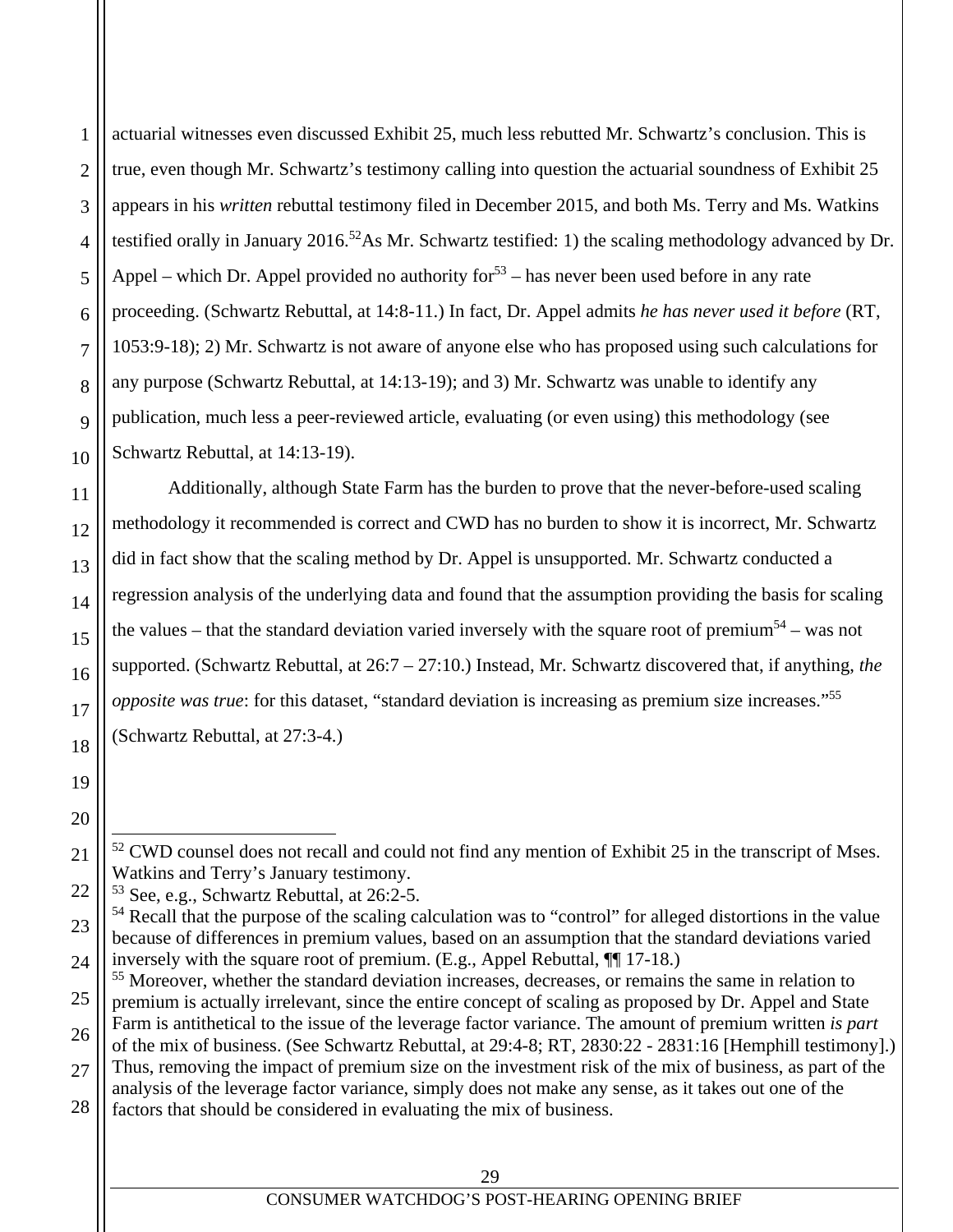#### 4. *State Farms's changing arguments regarding the leverage variance undermine its credibility.*

State Farm presented at least four different arguments in relation to its leverage variance. Those different positions were contained in State Farm's: 1) filing with CDI; 2) pre-filed direct testimony; 3) additional oral direct testimony; and 4) pre-filed rebuttal testimony. Given all the different versions State Farm presented regarding the leverage variance, it is hard to determine what, if anything, State Farm really believes on this issue.

State Farm's first attempt to justify the leverage factor variance consisted of comparing the asset distribution of State Farm General Insurance Company to that of State Farm Fire and Casualty Insurance Company in its rate application. (See Exh. 1-79.) State Farm concluded that since State Farm General invested in 100% bonds whereas State Farm Fire invested in 80% bonds and 20% stocks, that "State Farm General Insurance Company's mix of business (California-only policies) presents investment risk that is different from the risks that are typical of the line as a whole." (*Ibid.*) It is no surprise that State Farm completely abandoned this argument, as it simply does not make sense.

The second argument State Farm presented was that since State Farm General lacks diversification,<sup>56</sup> it automatically meets the second prong of the leverage variance.<sup>57</sup> However, that exact same argument was previously rejected by Administrative Law Judge Kristin L. Rosi and the Insurance Commissioner in the Mercury Casualty Company homeowners insurance rate case.<sup>58</sup> In its direct testimony, State Farm did not present a single shred of statistical data or analysis in support of its conclusory opinions.

27 58 See Schwartz PDT, at 12:9-20.

28

1

2

3

4

5

6

7

8

9

10

11

12

13

14

15

16

17

18

19

20

21

22

23

24

 $\overline{a}$ 

25

<sup>56</sup> Note that CWD does not agree that there is a lack of diversification: this is State Farm's argument.  $57$  See, e.g., Appel PDT, 15:19-22 ["I] have come to the conclusion that SFG's highly concentrated exposure in a single state does imply greater risk than is typical of the line as a whole, and as a consequence it meets the requirements to be granted the requested variance. I explain the logic and analysis behind this opinion below."].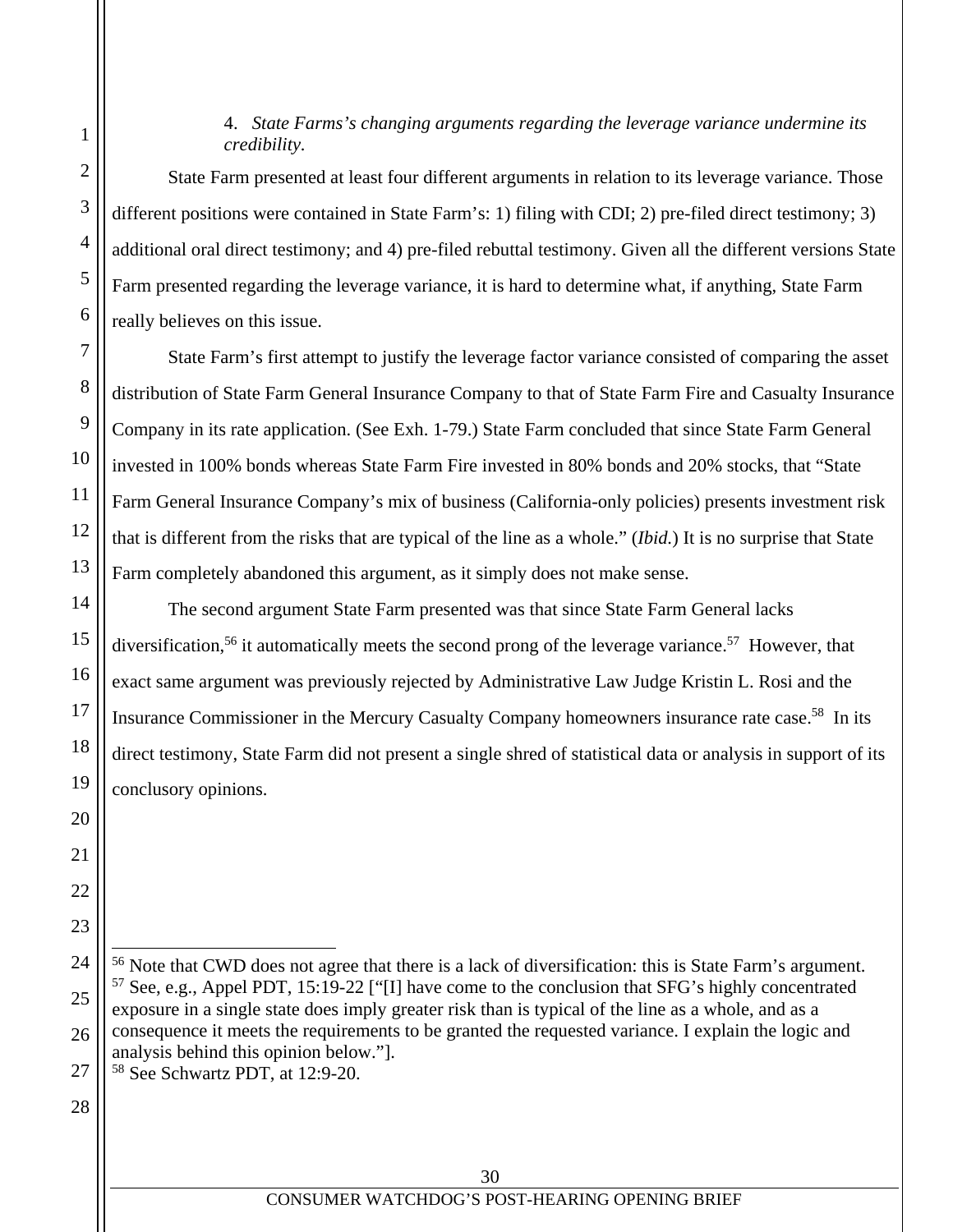31 CONSUMER WATCHDOG'S POST-HEARING OPENING BRIEF 4 5 6 7 8 9 10 12 13 14 15 16 17 18 20 21 22 23 25 27 by Dr. Appel was contained in Exhibit 25. As has previously been discussed, that data does not show of the line as a whole, but in fact State Farm has a *lower* risk. That is, the one piece of statistical data and analysis presented by State Farm shows that it is not entitled to the leverage variance. The final argument presented by State Farm was that a study performed on a countrywide basis makes the most sense.<sup>62</sup> Despite this conclusion that a countrywide study makes the most sense and only data and analysis Dr. Appel presented was on a California-only basis.<sup>64</sup> No explanation was presented by State Farm for why it did not have a study done based on the data its expert witness l  $59$  State Farm and Dr. Appel's position that Dr. Appel belatedly discovered this type of analysis in a rate case where that exact same type of analysis was presented. (See, e.g., Schwartz PDT, at 9:9 – 10:18.)  $60$  The position by State Farm that Dr. Appel did this analysis on November 18 and 19, 2015, is directly contradicted by Dr. Appel's testimony that the data were extracted on November 5, 2015, and the analysis was completed no later than November 13, 2015.  $(RT, 1024:22 - 1025:5)$ MS. WELLS: . . . It wasn't just produced last night, but it was also this morning. So it was last night and this morning that this exhibit was produced. JUDGE LARSEN: When you say "produced," what -- do you mean it was given to the parties before or -- MS. WELLS: No. No. The study was conducted last night and this morning. JUDGE LARSEN: Okay. You mean Dr. Appel looked at all his data and came up with these numbers last night? MS. WELLS: Correct. JUDGE LARSEN: Okay. In preparation for his testimony? MS. WELLS: In preparation for his testimony today. (RT, 964:21-965:3; see also RT, 982:7-21 [Dr. Appel testifying that he reviewed a database with thousands of annual statements].)  $62$  See, e.g., Appel Rebuttal, at 2:12-14. The actual data and results of the study were not presented by Dr. Appel or State Farm. <sup>63</sup> See Appel Rebuttal, at 4:5-21. State Farm General's experience to the variability of other California homeowners insurers."].

1

2

3

State Farm's third argument regarding the leverage factor variance was purportedly the result of a midnight epiphany<sup>59</sup> by Dr. Appel, where he allegedly<sup>60</sup> evaluated and analyzed a massive amount of data the night before and the morning he took the witness stand for this direct testimony.<sup>61,</sup> That study that State Farm General's mix of business presents investment risks *higher* than the risks that are typical

while Dr. Appel discussed in a vague general manner a study he performed on a countrywide basis,<sup>63</sup> the

- 19
- 24
- 26

<sup>64</sup> See, e.g., RT, 980:4-6, [Dr. Appel testifying that Exhibit 25 "compares the volatility or variability of

regarding the leverage factor variance seems incredulous given the fact that he was previously involved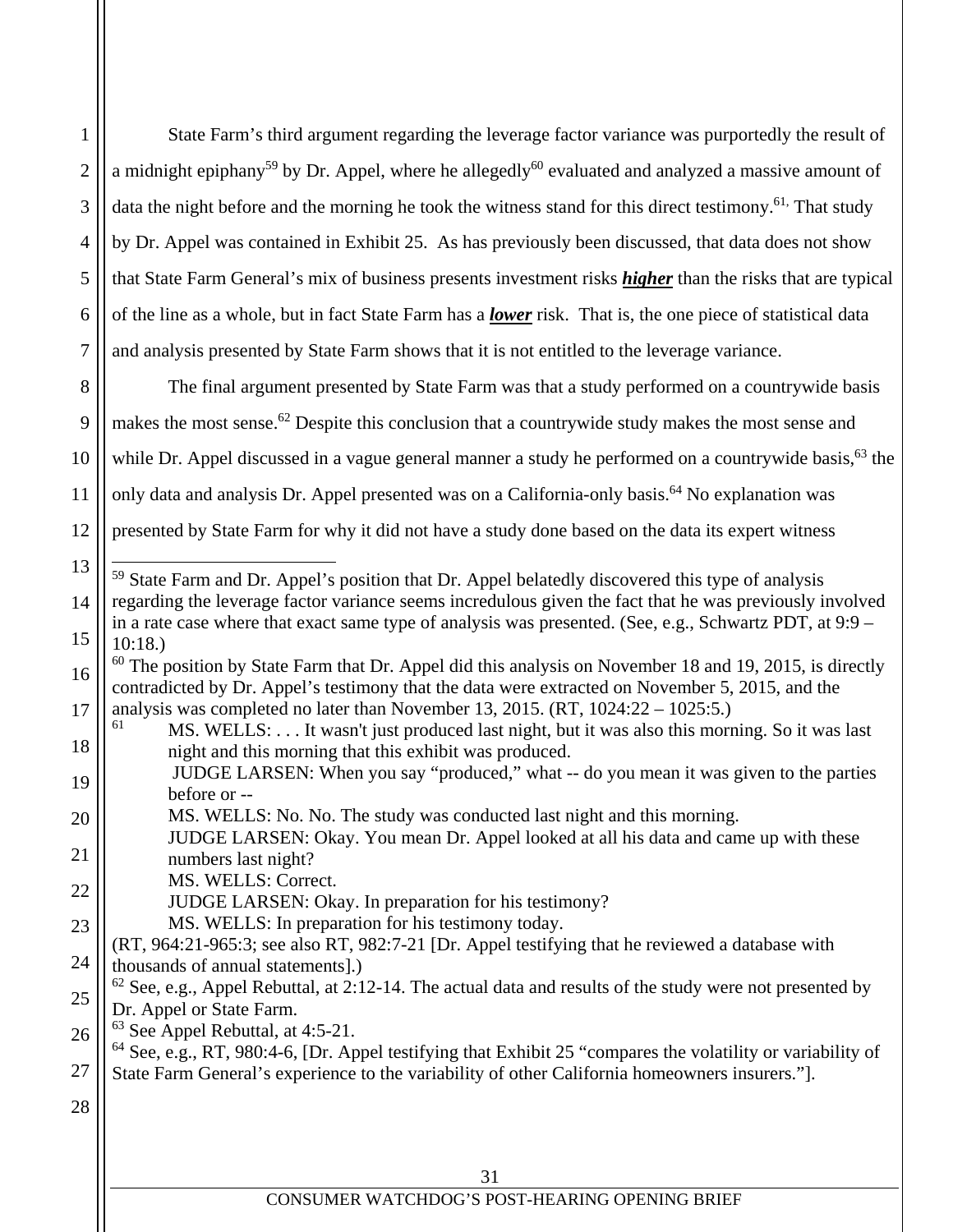believed made the most sense. The reason is obvious because, as discussed below, the previous countrywide study performed by Dr. Appel conclusively demonstrates that State Farm General's mix of business presents investment risks *lower* than the risks that are typical of the line as a whole.

From the inception of this process, starting with the filing State Farm submitted to CDI through to the conclusion of the evidentiary hearing, State Farm's alleged basis for why it contends it is entitled to the leverage variance was constantly changing and shifting, without any consistency. The only constant is that each of State Farm's positions was shown to be unsupported with no basis whatsoever, and that State Farm is not entitled to the leverage factor variance.

> 5. *Dr. Appel's preferred methodology for evaluating the leverage factor variance, which he presented in the CSAA rate case, shows that State Farm does not qualify.*

Dr. Appel agrees that in the context of the leverage variance, the term "line as a whole" could mean California homeowners or countrywide homeowners, but he believes the latter – countrywide – is more appropriate. (Appel Rebuttal, at 2:8-14.) With respect to treating the "line as a whole" as California homeowners insurance, Dr. Appel presented exhibit  $25<sup>65</sup>$  which is discussed elsewhere in this brief. Regarding treating the "line as a whole" as countrywide homeowners insurance, Dr. Appel referenced an analysis he presented in a different rate proceeding. (Appel Rebuttal, at 4:5-21) Although Dr. Appel never identified that other proceeding, it came from a CSAA rate case. (See RT, 2963:22-25.) It is not surprising that Dr. Appel did not specifically identify or discuss in detail the CSAA analysis because it completely undercuts and contradicts his analysis in this case.

Dr. Appel's analysis in the CSAA case showed that State Farm had a standard deviation of 18.1%, which was lower than the overall countrywide standard deviation of 19.7%. (RT, 2975:7-9; see also Exh. 756.) That is, State Farm has a standard deviation 8% lower than the countrywide homeowners results.66 Thus, the CSAA study shows that using Dr. Appel's: 1) preferred definition of the line as a whole; and 2) preferred measure of risk based upon standard deviation, State Farm is less risky than the line as a whole. Hence State Farm does not qualify for the leverage variance.

<sup>66</sup> Updating data through the end of 2014 would increase the amount by which State Farm is less risky than countrywide homeowners insurance.  $(RT, 2975:20 - 2976:1)$ 

 $\overline{a}$ 65 See Appel Rebuttal, at 3:13-18.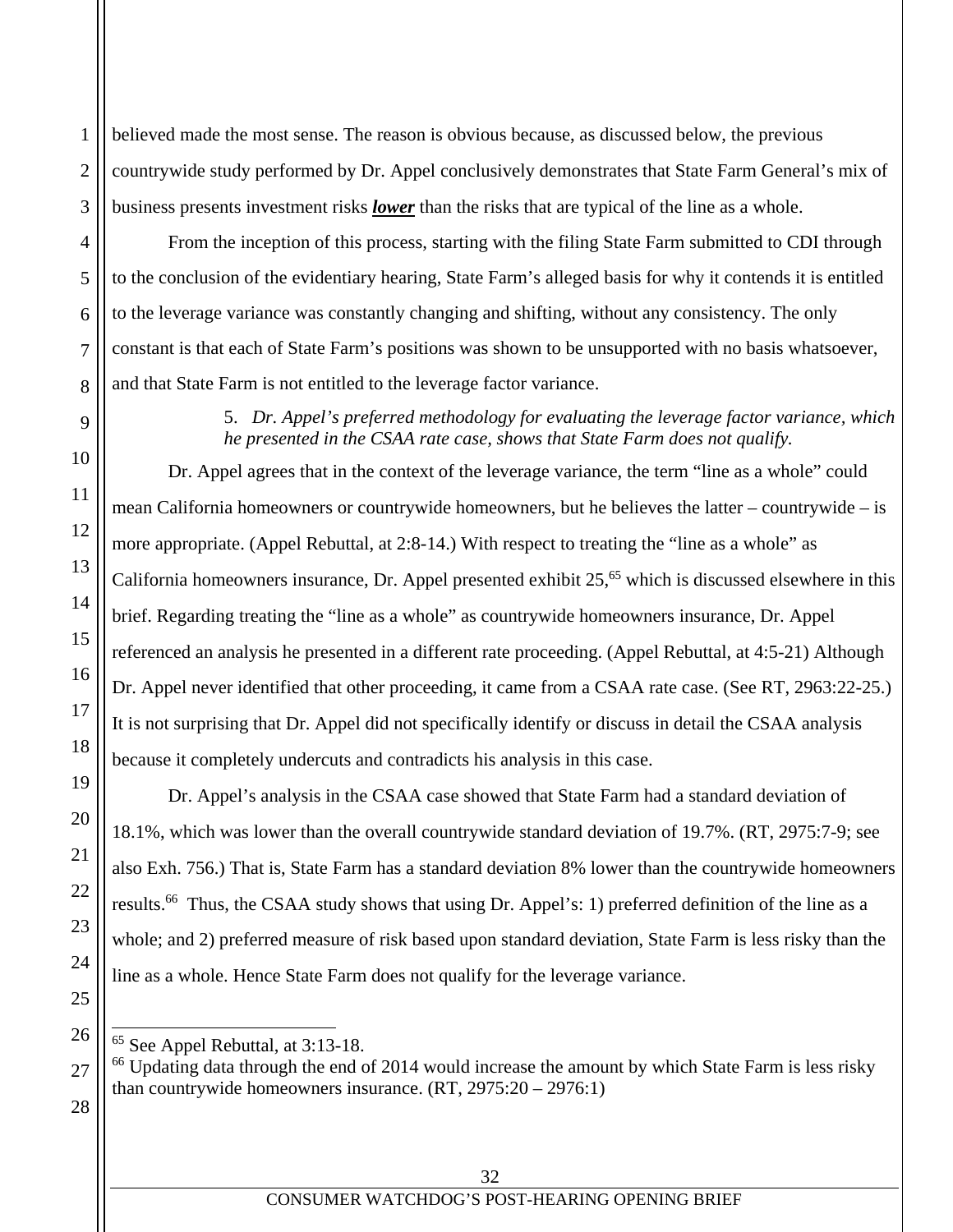There are also many also instances where Dr. Appel's CSAA analysis contradicts his Exhibit 25 analysis in this case. Those include, but are not limited to:

1) Using different criteria to determine which companies to include in the analysis (RT, 2964:24  $-2965:2$ :

2) Using a different number of years in the analysis (RT, 2967:6-23); and

1

2

3

4

5

6

7

8

9

10

11

12

13

14

15

16

17

18

19

20

21

22

23

24

25

26

 $\overline{a}$ 

27

28

3) Using scaling in Exhibit 25, but not using scaling in his CSAA study (RT, 2968:12-20).

The multiple inconsistencies between the procedure Dr. Appel used in Exhibit 25, compared to what he did in the CSAA case, raises serious concerns regarding the reliability of Dr. Appel's leverage variance analysis in this case, especially considering that Dr. Appel asserted that the type of analysis he conducted in CSAA was his preferred view of the leverage factor variance. This begs the question of why didn't Dr. Appel use the same CSAA methodology in this proceeding if he believes it is the proper way to analyze whether the requirements for the leverage factor variance have been met? The answer is obvious: it is because using the methodology Dr. Appel espoused in CSAA would clearly show that State Farm is not entitled to the leverage variance.

> 6. *Even if State Farm is more risky, which it is not, State Farm has not shown (and cannot show) that this is due to differences in State Farm's mix of business from the line as a whole.*

Even assuming that State Farm is more risky, which it is not, State Farm has failed to meet its burden of showing that this is due to State Farm's mix of business. The regulation requires that the "*mix of business* presents investment risks that are different from the risks that are typical of the line as a whole," not just that the insurer is more risky than the line as a whole. For example, the variance might be granted to an insurer that can prove its mix of business presents more investment risk than is typical of the line as a whole because it only writes insurance in San Francisco, but should not be granted to an insurer that is more risky because of inaccurate reserving practices.<sup>67</sup> In the latter scenario, the fact that the company's inaccurate reserving practices make it *appear to be* more risky means it does not meet the requirements of the variance because the apparent greater riskiness is not due to its mix of business.

67 See, for example, the discussion of State Farm's reserving practices in section **Error! Reference source not found.**, *infra*.

33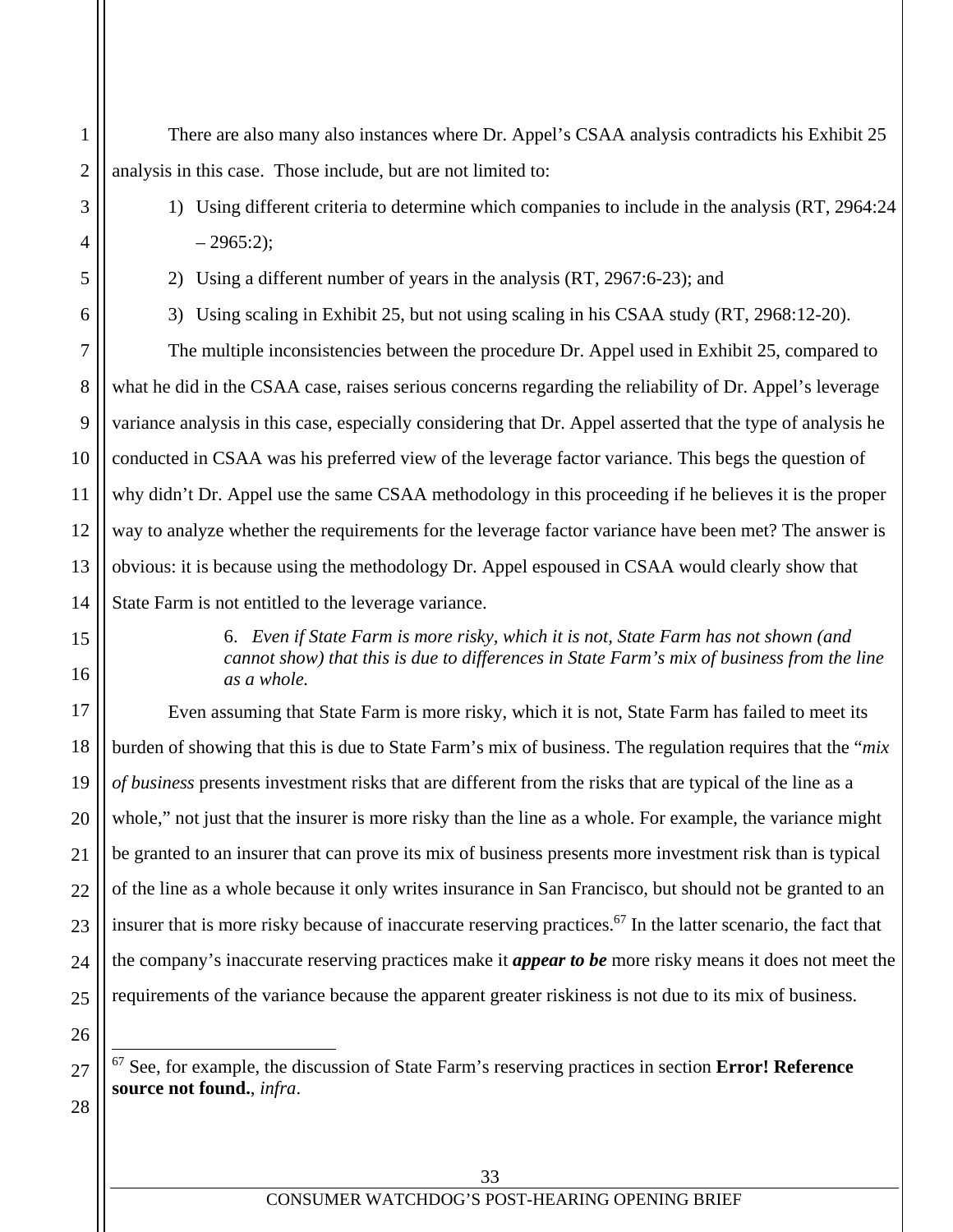Here, State Farm's evidence on its mix of business in relation to the leverage factor variance is exceptionally sparse. The only specific testimony about State Farm's overall mix of business came from Ms. Terry. She testified that State Farm writes approximately 20% of the California homeowners market, its "exposure is spread throughout the state," and therefore it is likely that State Farm policyholders will be impacted by any given catastrophe. (Terry PDT, ¶ 103.) That's it. Standing alone, which it is, this testimony is not sufficient to determine that State Farm's mix of business is different from the line as a whole, much less whether it is related to any additional riskiness of State Farm.

On the other hand, Dr. Appel has presented the standard deviation of losses plus DCCE as evidence that State Farm is more risky. Even accepting Dr. Appel's analysis that State Farm has a greater than average standard deviation of losses plus DCCE, there has been no evidence to show that such riskiness is because of State Farm's mix of business.

In fact, it is much more likely and reasonable to conclude that a company that writes 20% of the business in one line, as State Farm does in California and countrywide,<sup>68</sup> is going to have a mix of business and investment risks that are, if anything, very similar to "the line as a whole," and because of that mix of business, large size, and diversification, is less risky than the line as a whole. As to the geographic diversity cited by Ms. Terry as leading to more riskiness, Dr. Appel testified that increasing geographic diversity lowers risk. (See, e.g., Appel PDT,  $\P$  31.)<sup>69</sup> And, as explained by Mr. Schwartz,

[fn] Consider that there are more than 1000 *insurance groups* operating in the U.S. Of those, the top 25 account for approximately two thirds of industrywide premium and surplus. To the extent that these firms can hold smaller amounts of surplus per dollar of premium because of diversification, the industrywide average amount of surplus will be substantially lower than would be required for smaller, less diversified firms

 $\overline{a}$ 

1

2

<sup>&</sup>lt;sup>68</sup> For countrywide data, see Exhibit M, attached to CWD's Request for Official Notice, filed concurrently with this brief.

<sup>&</sup>lt;sup>69</sup> In fact, in comments to the Commissioner regarding the leverage factor calculation, which were made on behalf of the Pacific Association of Domestic Insurance Companies, Dr. Appel specifically stated that the leverage factor was particularly punitive to small insurers because:

the amount of surplus currently held by the industry reflects the fact that many insurers (and *all of the largest insurers*) are substantially diversified, selling multiple lines of business in many states.<sup>[fn]</sup> As mentioned earlier, since diversification confers a benefit in terms of risk reduction, the insurance industry in the aggregate can hold less surplus than it otherwise would absent its diversified business activities.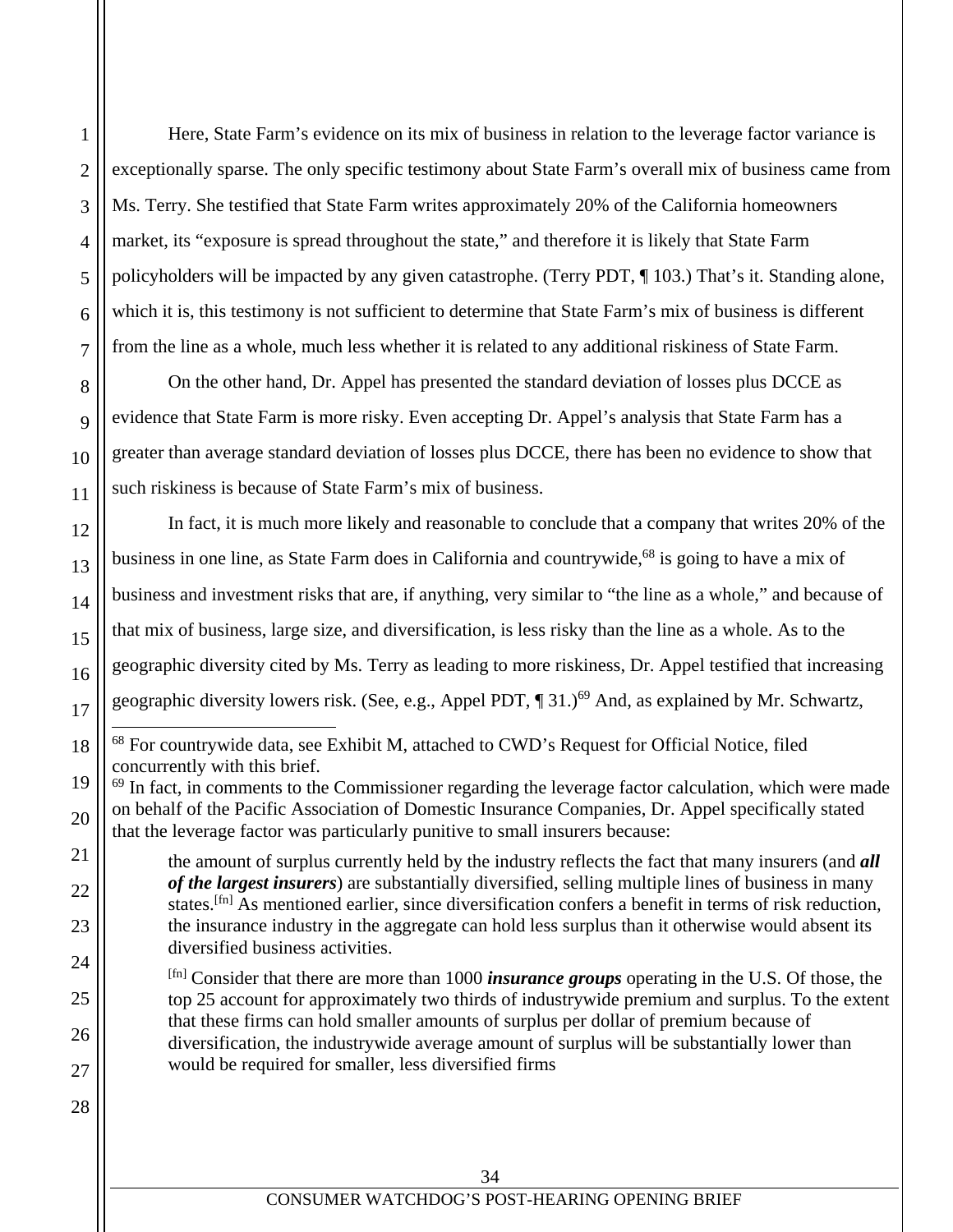State Farm's large size, while potentially subjecting it to more catastrophes, creates *less uncertainty* about the impact of catastrophic events and more certainty about potential losses, thus supporting a finding of less riskiness. (See Schwartz PDT, at 14:5-22.) In fact, Dr. Appel stated he *agrees* with Mr. Schwartz's analysis on this issue. (Appel Rebuttal, at 7:8-11.)

In sum, even if State Farm appears to be more risky, which it has not shown, it has failed to prove that this increased riskiness is due to its mix of business, which is required by the regulation.

#### **B. State Farm's Confiscation Variance Request Fails on All Points.**

State Farm also requests variance 9, which may be granted if it is demonstrated "[t]hat the maximum permitted earned premium would be confiscatory as applied." (10 CCR § 2644.27(f)(9).) As the regulation states, "This is the constitutionally mandated variance articulated in *20th Century v. Garamendi* (1994) 8 Cal.4th 216 which is an end result test applied to the enterprise as a whole."

As explained in footnote 1 of the Parties' Joint Submission of Template Calculations, "[t]he calculations underlying [State Farm's] Variance 9 are shown in Exhibit 17." A review of the evidence shows that State Farm is simply substituting in a projected yield calculation using the asset distribution in State Farm General's *individual* annual statement, instead of State Farm's consolidated annual statement as required by the regulations.70 State Farm claims that it will *forever* be unable to earn a fair rate of return if it is required to use the combined annual statement to calculate projected yield, as the regulations require. (See, e.g., State Farm Motion to Strike Brief, *supra*, at 18:16-18.) And State Farm bases this conclusion on State Farm General's voluntary choice<sup>71</sup> to invest its entire portfolio in bonds, which have a lower yield than common stocks, while State Farm Group's portfolio, which the regulations mandate State Farm use to calculate its yield, has about 42% common stock. (See, e.g., 701-

28  $71$  And, since State Farm Mutual is the 100% owner of State Farm General, this is practically speaking, State Farm Mutual's choice.

1

 $\overline{a}$ (Exh. 734-2.) The State Farm Group is the largest property/casualty and homeowners insurer in the country, and State Farm General *itself* is the largest homeowners insurer in the state and the ninth largest in the country, even though it only writes in California. (See Schwartz Rebuttal, at 28:6-11.) Thus, not only did Dr. Appel indicate that larger insurers, like State Farm, need less surplus, he also evaluated this issue on a *group-wide* basis, as CWD argues should be done here.

 $70$  As explained in footnote 31 above, State Farm uses "Yield" and "FIT\_INV" values from lines (17) and (18), which use State Farm General annual statement data, to calculate the final values in line (37) of Exhibit 17, instead of the values contained on lines (2) and (3), which are "calculated using State Farm Mutual combined annual statement data."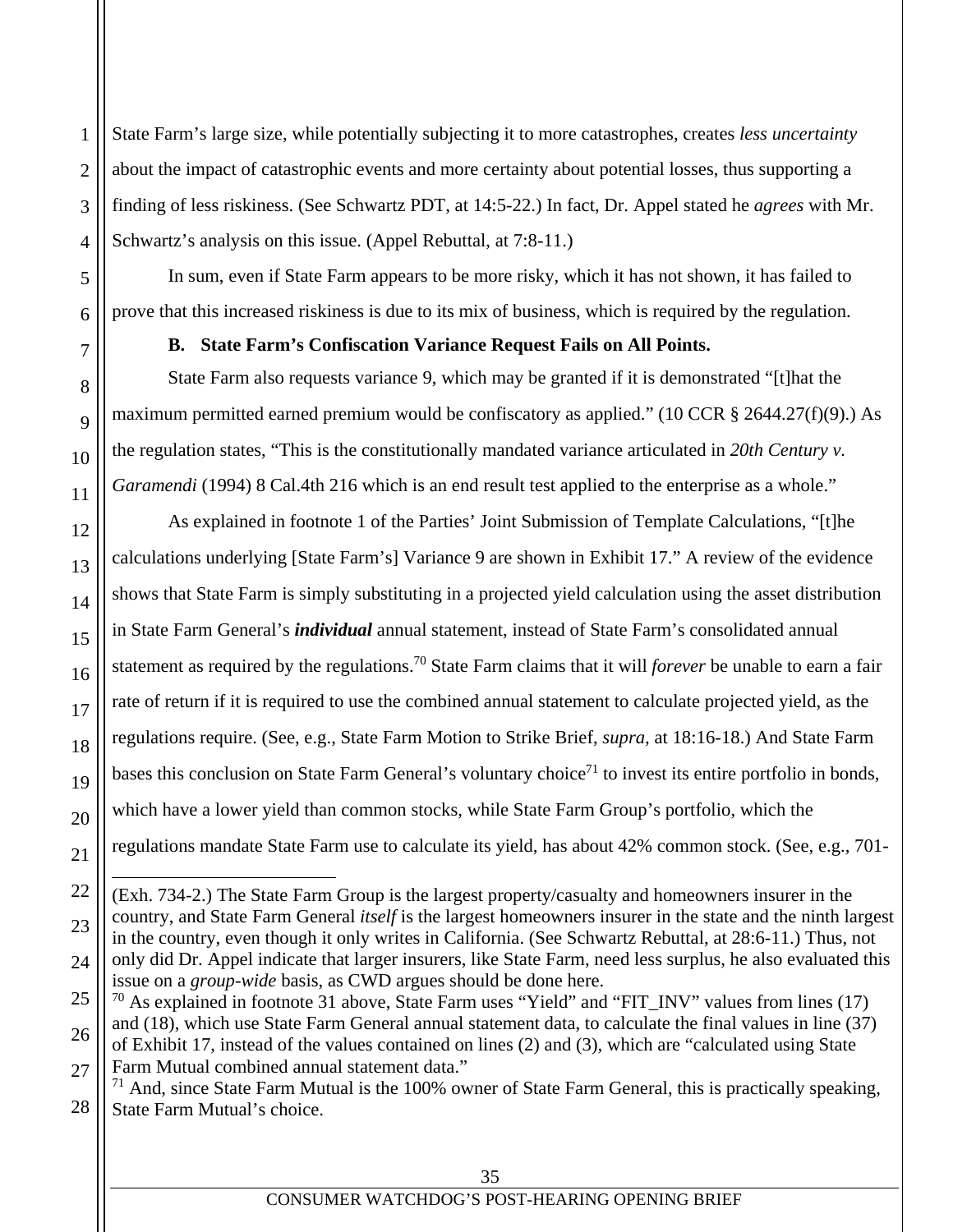2 3 4 5 6 7 8 9 10 2 [\$64.5 billion in common stock (line 4)  $\div$  \$152 billion total assets (line 10) = 42.43%].) As such, State Farm argues that the projected yield is lower than what State Farm General will actually realize. (State Farm Motion to Strike Brief, *supra*, at 15:17-21.) It is worth noting that the projected yield calculated using State Farm General's annual statement, which State Farm uses to show alleged confiscation, is *lower* and the investment income tax rate is *higher* than what State Farm itself actually believes it will earn on its investments. (Compare Exh. 1-114 [projecting a 3.5% yield for the rating period based on historical results] to Exh. 17, line (37) [projected yield of 2.64%]; compare also Exh. 1-115 [projected investment federal income tax factor of 14.5% for State Farm for the rating period] to Exh. 17, line (18) [investment federal income tax factor of 17.78%]; see also RT, 2083:1-23, 2088:10-13, 2082:4 – 2088:13.)

State Farm's request for a confiscation on this ground should be denied because State Farm has not provided any evidence relevant to whether it will be unable to operate successfully under the rate as calculated pursuant to Regulatory Formula, which is required to prove confiscation. (See *20th Century*, *supra*, at 296 ["In a word, the inability to operate successfully is a necessary-but not a sufficientcondition of confiscation."].)

## 1. *20th Century v. Garamendi provides the applicable standards for confiscation, which require, at a minimum, a showing of an "inability to operate successfully."*

In *20th Century*, the California Supreme Court applied the constitutional protections embodied in the due process and takings clauses of the U.S. Constitution to uphold the Commissioner's ratemaking regulations, both facially and as applied. (*20th Century*, *supra*, 8 Cal.4th at 291, 297, 328.) As articulated by the Court, when a regulation is challenged as being confiscatory as applied, "*the question is whether*, in the particular case, *its terms set a rate that is unjust and unreasonable and hence confiscatory*." (*Id.* at 318, emphasis added.) The Court went on to state, "[j]udicial inquiry as to whether or not a rate is just and reasonable is also limited." (*Ibid.*) Indeed, such an inquiry by the court is "at an end" "[i]f the total effect of the rate order cannot be said to be unjust and unreasonable…The fact that the method employed to reach that result may contain infirmities is not then important." (*Ibid*., quoting *Power Comm'n v. Hope Gas. Co.* (1944) 302 U.S. 320, 602; see also *20th Century*, *supra*, 8 Cal.4th at 292-293.)

28

1

11

12

13

14

15

16

17

18

19

20

21

22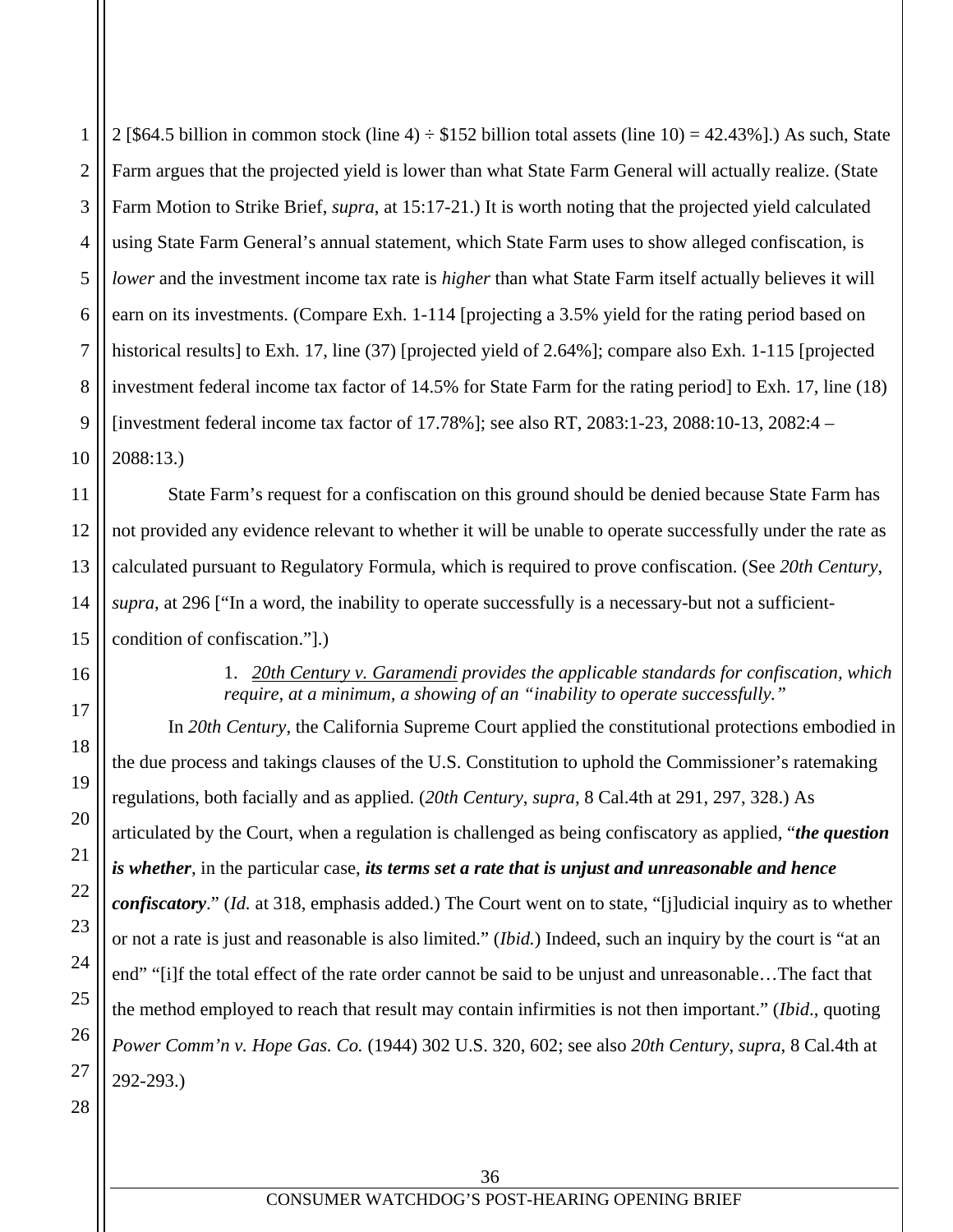As the established U.S. and California Supreme Court precedent further elucidate*, whether a rate "is unjust and unreasonable in its consequences and therefore confiscatory depends on a balancing of the interests of [the insurer] and its insureds*." (*Id*. at 325, emphasis added; see also *id*. at 293-295; *Hope*, *supra*, 320 U.S. at 603 ["[T]he fixing of 'just and reasonable' rates, involves a balancing of the investor and the consumer interests"].)

In applying the *Hope* balancing test, the *20th Century* Court noted that insureds have an interest in "freedom from exploitation." (*Id*. at 325.) On the other hand, the insurer has an "interest" in "a 'return to the equity owner' that is 'commensurate with returns on investments in other enterprises having corresponding risks' and 'sufficient to assure confidence in the financial integrity of the enterprise, so as to maintain its credit and to attract capital.'" (*Id.* at 325-326, emphasis added, citing and quoting *Hope*, *supra*, 320 U.S. at 603 [discussing the "investor interest" in "the financial integrity of the company whose rates are being regulated"].) The Court emphasized that this insurer "interest, however, is just that: it is an *interest*, not a *right*" and is "'only one of the variables in the constitutional calculus of reasonableness.'" (*Id*. at 326, emphasis in original, citing *In Re Permian Basin Area Rate Cases* ("*Permian Basin*") (1968) 390 U.S. 747, 769.) The Court held that an insurer "has no constitutional right to a profit" [citation omitted] and "[i]ndeed, it has no constitutional right even against a loss." (*Id*. at 294, 326.)

The Court continued:

1

2

3

4

5

6

7

8

9

10

11

12

13

14

15

16

17

18

19

20

21

22

23

24

25

l

26

27

In attempting to balance producer and consumer interests, one may of course arrive at a rate that disappoints one or even both parties. But a striking of the balance to the producer's detriment does not necessarily work confiscation. Indeed, it can *threaten* confiscation only when it prevents the producer from "operating successfully."

(*20th Century*, *supra*, 8 Cal.4th at 295, emphasis in original.)<sup>72</sup>

The *20th Century* Court further explained:

The *Hope* court itself expressly held that "[r]ates which enable the company to operate successfully, to maintain its financial integrity, to attract capital, and to compensate its investors for the risks assumed certainly cannot be condemned as invalid, *even though* 

<sup>28</sup> 72 Accord *Galland v. City of Clovis* (2001) 24 Cal.4th 1003, 1026 ("[W]ithin this broad zone, the rate regulator is balancing the interests of investors, [], with the interests of consumers, [] in order to achieve a rent level that will on the one hand maintain the affordability of the mobilehome park and on the other hand allow the landlord to continue to operate successfully," citing *Kavanau v. Santa Monica Rent Control Bd.* (1997) 16 Cal.4th 761, 778-779.)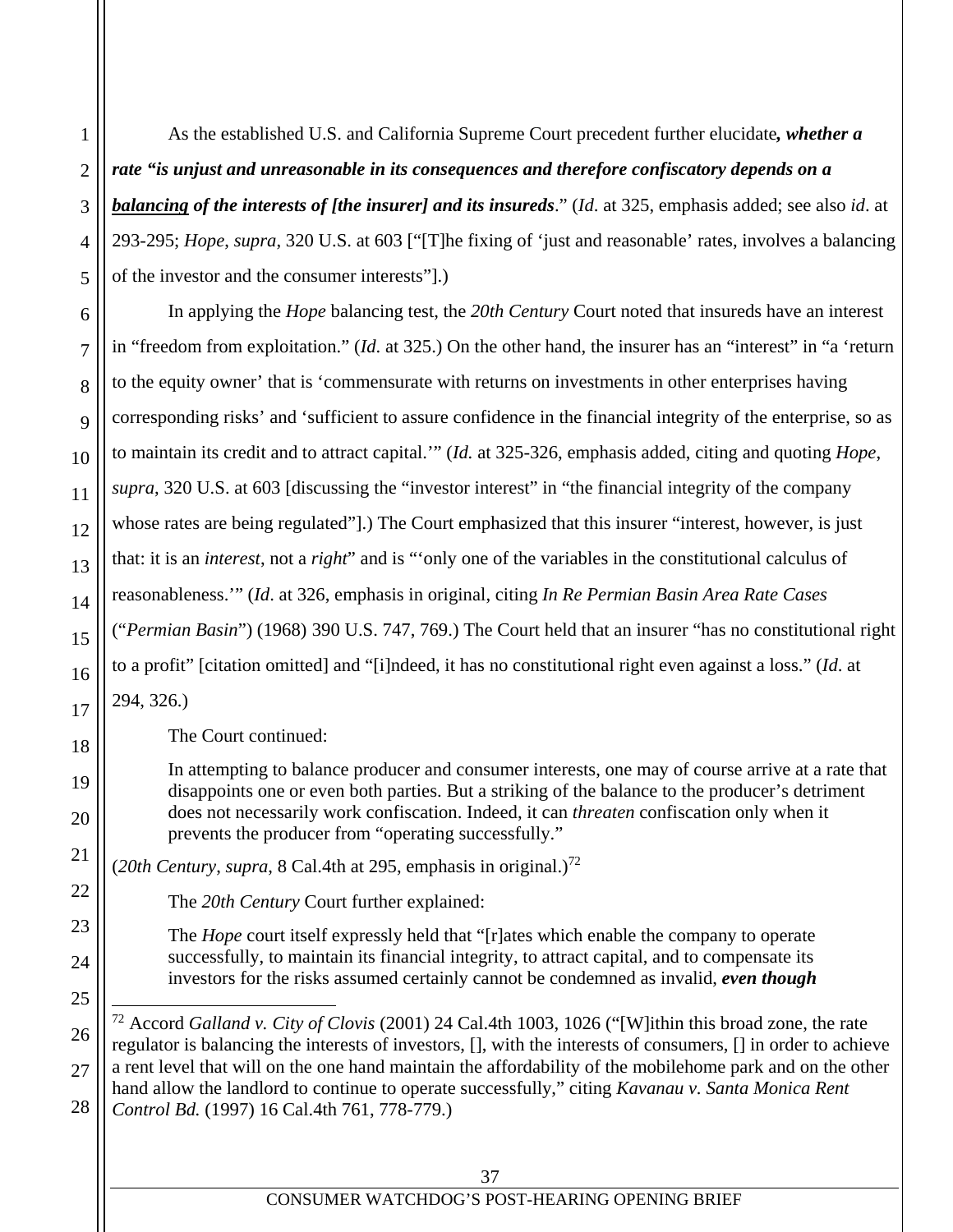*they might produce only a meager return*...." (*Power Comm'n v. Hope Gas Co., supra,* 320 U.S. at p. 605, 64 S.Ct. at p. 289.) A year later, the court restated this holding in even simpler terms in a unanimous opinion by Justice Jackson: "a company [cannot] complain if the return which was allowed made it possible for the company to operate successfully." (*Market Street R. Co. v. Comm'n, supra,* 324 U.S. at p. 566, 65 S.Ct. at p. 779.)

(*Ibid*., emphasis added.)

Accordingly, confiscation requires a showing by the insurer that "*the rate in question does not allow it to operate successfully*." (*Ibid.*, emphasis added; *Hope*, *supra*, 320 U.S. at 605.) "In a word, the inability to operate successfully is a necessary-*but not a sufficient*-condition of confiscation." (*20th* 

*Century*, *supra*, 8 Cal.4th at 296, emphasis added.)

The *20th Century* Court further explained that:

"absent the sort of deep financial hardship described in *Hope*," [] "there is no taking...." (*Jersey Cent. Power & Light Co. v. F.E.R.C., supra,* 810 F.2d at p. 1181, fn. 3.) This follows from the fact that, under *Hope,* a regulated firm may claim that a rate is confiscatory only if the rate does not allow it to operate successfully. In such circumstances, the firm is not inaptly characterized as experiencing "deep financial hardship" as a result of the rate.

(*Ibid.*)

The *20th Century* Court also determined that confiscation "does *not* arise": 1) "whenever a rate simply does not 'produce[] a profit which an investor could reasonably expect to earn in other businesses with comparable investment risks and which is sufficient to attract capital'" (*id.* at 297); or 2) when the Commissioner uses formulaic ratemaking by, for example, using industry averages for expenses or the leverage factor (*id.* at 285-90; see also *id.* at 285 ["he may proceed by formula rather than case by case. Indeed, it is arguable that he *should* proceed in that fashion," emphasis in original]). Additionally, "confiscation is judged with an eye toward the regulated firm as an enterprise" and not a particular line of insurance. (*20th Century*, *supra*, 8 Cal.4th at 293, emphasis added; see also *id*. at 308- 309 and 322 [same].)

A determination of "confiscation" thus involves a factual determination of the actual effects of implementing a particular rate on the totality of State Farm's business, not an abstract analysis of why, in State Farm's self-serving view, the Commissioner's chosen methodology for calculating the projected yield is unfair to this one company in the insurance group. Instead, State Farm must demonstrate that its entire enterprise will be unable to operate successfully when the proposed rate is enacted. State Farm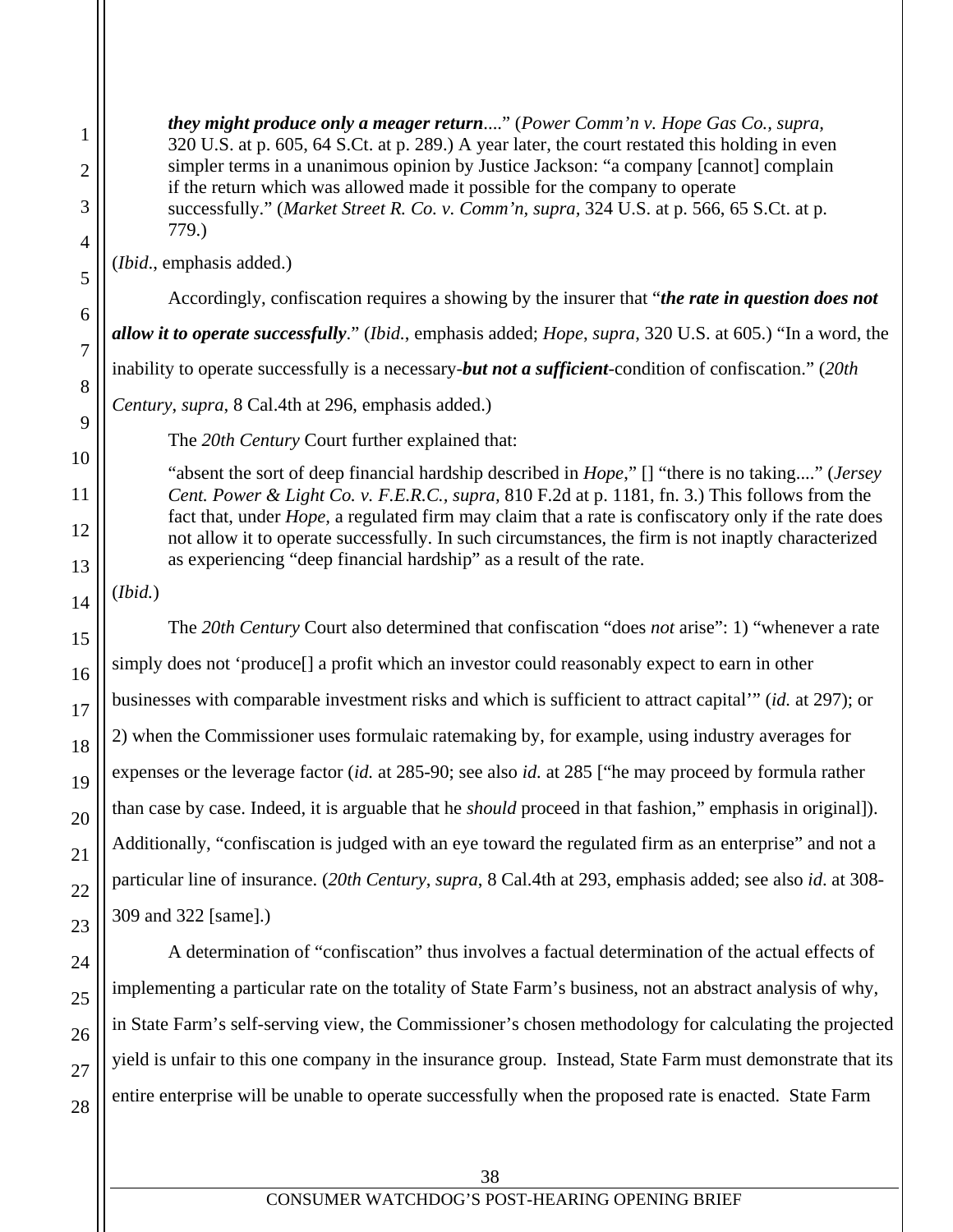has not and cannot make the required showing because it has fail to offer any evidence relevant to the finding necessary to show confiscation.

> 2. *State Farm's "independent company" argument has no bearing on the confiscation analysis, because confiscation looks to the "enterprise as a whole."*

As stated above State Farm's primary argument in support of its confiscation variance requests rests on its assertion that State Farm General is an independent company that has independently decided to invest all of its assets in bonds, whereas the State Farm Group has approximately 42% of its assets in common stocks. By State Farm's own admission the decision to segregate State Farm General's assets from the rest of the group was a voluntary business decision made by State Farm Mutual, State Farm General's parent and 100% owner. (E.g., Larson PDT, ¶¶ 10, 19).

Furthermore, by State Farm's own admission, as reflected in the State Farm Mutual Annual Statement, which is filed with the California Department of Insurance and signed under oath by the Chairman of the Board, President and Chief Executive Officer of State Farm, State Farm General Insurance Company is "Directly Controlled by" State Farm Mutual Automobile Insurance Company.73 Contrary to the fiction that State Farm keeps espousing, State Farm General is not operationally an independent company. The reality is that the operations of State Farm General are integrated and coordinated with the operations of the other companies in the State Farm Group. The evidence shows that State Farm Mutual manages its property and casualty affiliates – including State Farm General – on a group-wide basis from risk management to advertising and accounting. (See Schwartz PDT, at 17:2 – 24:14.) And, State Farm General's officers and directors are

 $(RT, 2278:10-14$ ; compare Exhs. 754 with Exh. 755.) There is no legal reason why State Farm Mutual could not change State Farm General's investment portfolio to match those in the State Farm Group's annual statement.<sup>74</sup>

Moreover, State Farm has identified no barrier to State Farm Mutual reorganizing its intercompany arrangements such that State Farm General could have the same asset distribution as State

l 73 Exh. 10-124.

<sup>&</sup>lt;sup>74</sup> While State Farm Mutual and State Farm General are two separate legal entities, the fact that State Farm Mutual is the 100% owner of, and directly controls, State Farm General means that the actions of those two entities are intertwined, not independent of each other, and State Farm Mutual has final authority over any of State Farm's business decisions.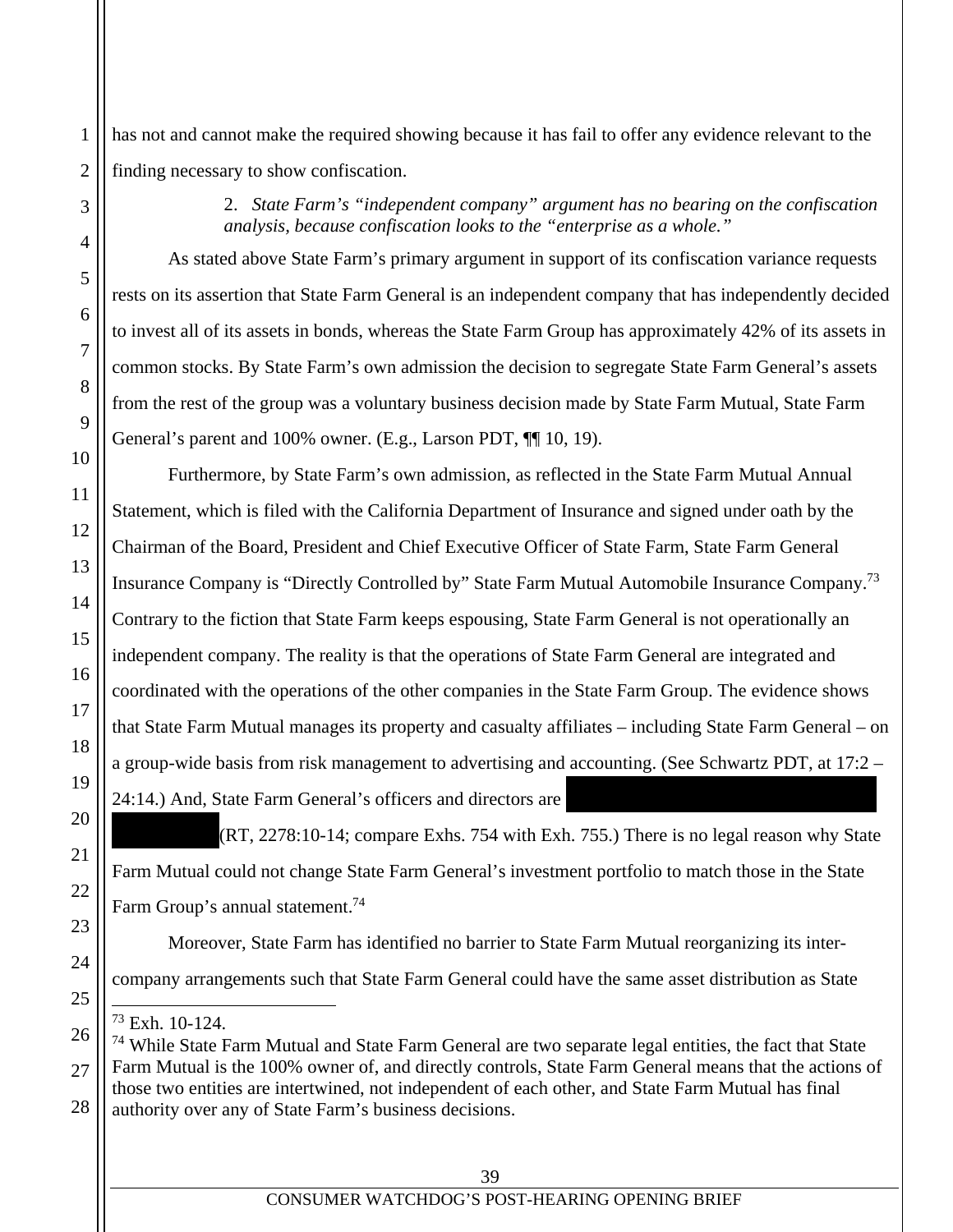Farm Mutual or simply share in the investment returns of the Group. Instead, State Farm General relies on the fact that it does not *currently* participate in any inter-company pooling arrangement as support for its claims that it is *forever* barred from earning a fair rate of return.

Here, the Commissioner's has determined that the combined annual statement is appropriate because companies in a common ownership group are permitted to, and commonly do, share finances and risk across companies. State Farm itself admits that *many* companies that operate within a common ownership group have inter-company arrangements to do just this. (E.g., Appel Rebuttal, ¶ 45.) And, the fact that sharing risk among the companies is one of the benefits of participating in a common ownership group is undisputed. (See, e.g., RT, 1188:20-25, 1191:7-13 [Schwartz]; Appel PDT, ¶ 29-33; RT, 956:24 – 957:22 [Appel]; Hemphill PDT, ¶¶ 110-127.) It necessarily follows that these companies would also share income, like investment returns. (See, e.g., Spiker Rebuttal, ¶ 7.) Furthermore, even if companies do not actually share income, insurance companies within a group coordinate decisions regarding operations, risk and investments. There is no doubt, and in fact there is a wealth of evidence demonstrating, that is what State Farm does.

This is one of the many reasons why the confiscation question requires a review of the "enterprise as a whole." Otherwise, companies might, for example, argue that its business decision to (at least on paper) segregate an undercapitalized or poorly run segment, affiliate, or product line from the rest of the enterprise, necessarily result in confiscation. Here, the Commissioner has determined that companies involved in a common ownership group can, and many times do, participate in intercompany pooling agreements in which they share both risk and reward (e.g., investment returns). As such, the Commissioner has determined that the consolidated/combined annual statement is the appropriate asset distribution to use for yield. The fact that State Farm Mutual – the 100% owner of State Farm General – has made a decision to not do that is of no consequence.

 In fact, the "enterprise as a whole" that is looked to for determining confiscation should be the common ownership group. Otherwise, insurance groups could simply create a legally separate business entity for each individual product line or geographic area (like State Farm has done here) in order to game the system. As shown below, State Farm General is projected to make a profit on this rate, and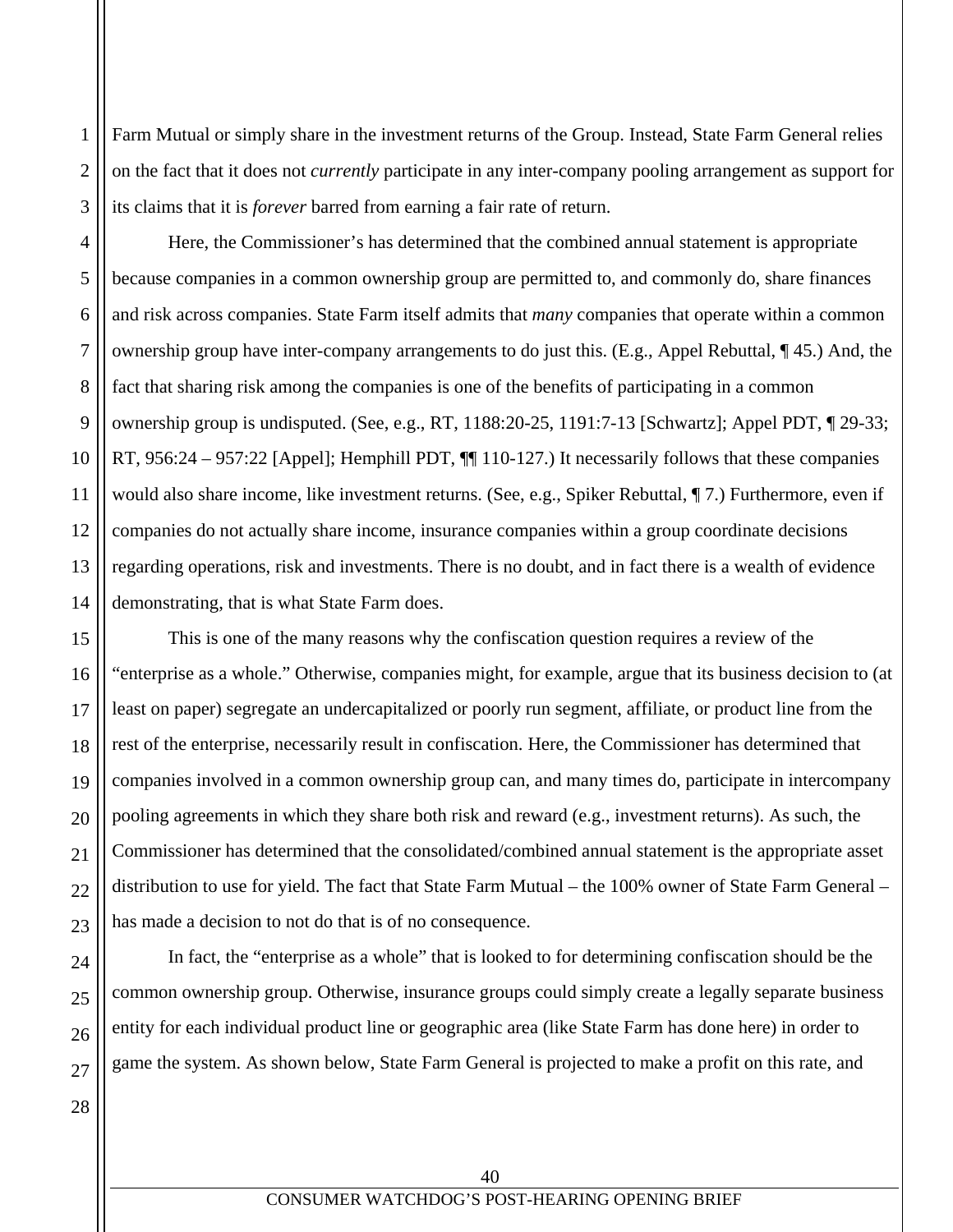both State Farm General and State Farm Group have enjoyed substantial returns under the prior approval regulatory scheme.

> 3. *State Farm's "end result" test shows nothing relevant to whether the rate calculated by applying the Regulatory Formula will result in an inability to operate successfully.*

Instead of presenting evidence relevant to determining whether the rate is confiscatory, State Farm's "evidence" in support of variance 9 is contained in Exhibit 17, which it calls "an illustration of the end result, measured by the rate of return produced by the formula, of substituting State Farm Mutual's combined basis asset distribution for that of State Farm General." (E.g., Exh. 1-0093.<sup>75</sup>) That bears repeating. Exhibit 17 does nothing more than substitute the asset distribution contained in State Farm General's annual statement into the projected yield calculation for the distribution contained in the State Farm Group's consolidated annual statement, the latter of which the regulations mandate must be used for the projected yield calculation. (See also RT, 428:17-25 [Ms. Terry agreeing that this is an accurate statement of what appendix A does].) As explained above, this is nothing more than an attempt to alter the mandate of the regulations, which is improper relitigation. This should be the end of the inquiry, and the variance should be denied.

The question is not whether *some other* rate component or methodology might be fair or reasonable. The question, as made clear by *20th Century* (and all the case law on this issue) is whether the rate *as set by the regulator*, in this case the rate indication created by application of the Regulatory Formula, is just and reasonable such that it will not result in an "inability to operate successfully." (*20th Century*, *supra*, 8 Cal.4th 216 at 292.) State Farm has conceded that its only basis for showing confiscation relies on straying from the Regulatory Formula.

Were State Farm's argument accepted, whenever an insurer disagreed with the Commissioner's regulations, then the matter would suddenly become a debate over confiscation.<sup>76</sup> The result would be

 $76$  This same method of turning a disagreement with the Regulatory Formula into a confiscation issue was used by Mercury Casualty Company in its 2009 rate hearing. (See, e.g., Proposed Decision on Remand, *In Re: the Rate Application of Mercury Casualty Company*, Jan. 28, 2013, p. 121 ["[M]ercury argues any analysis of confiscation must permit an insurer to apply cost and expense amounts different from those provided by the regulatory formula. It is those costs that Mercury seeks to apply when

 $\overline{a}$ 

 $75$  Exh. 1-0093 refers to "Exhibit A," which is at Exh. 1-0094.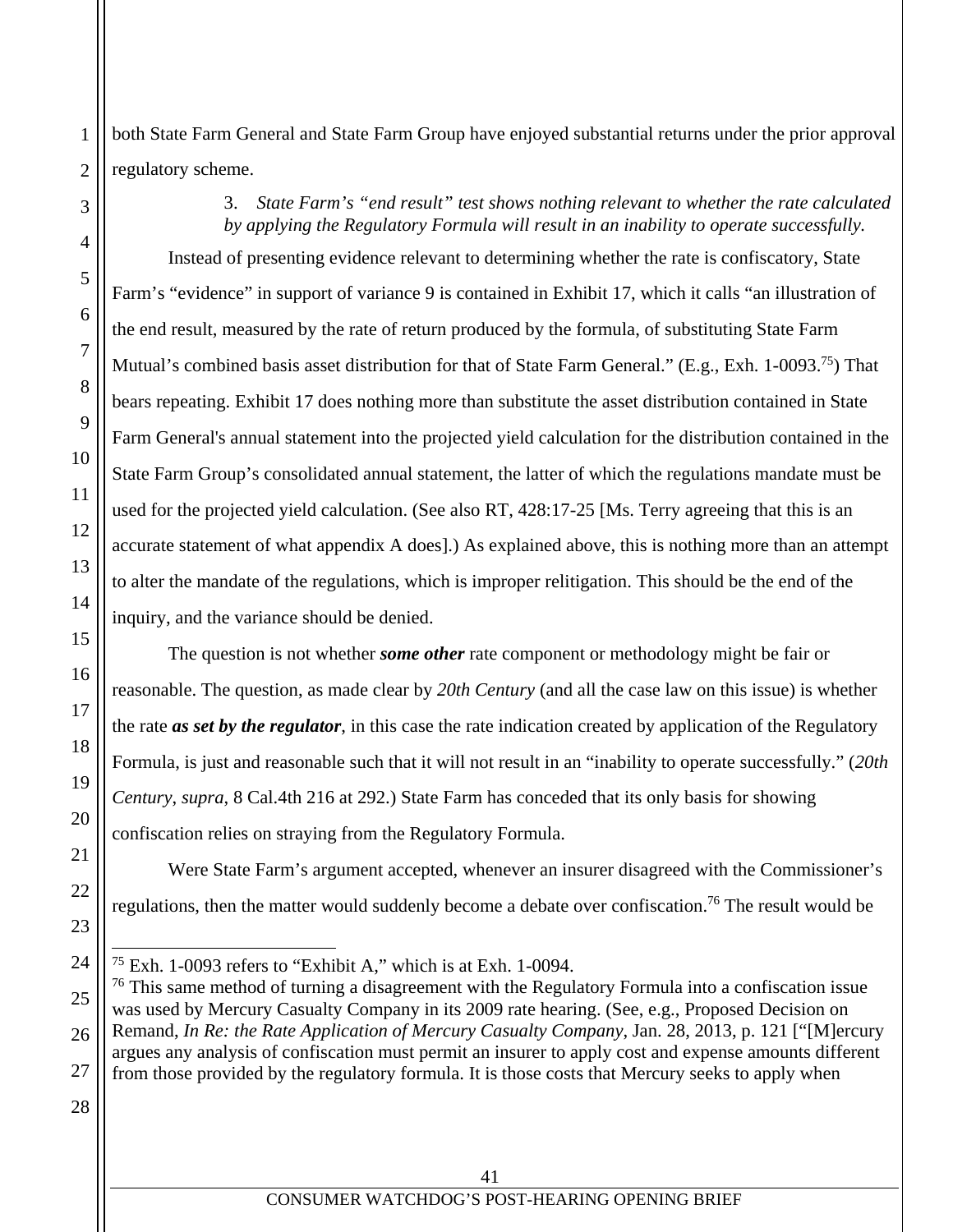that the regulatory formula would be rendered meaningless. This was not the intent of the regulations and finds no support in the established legal precedent.

1

2

3

4

5

6

7

8

9

10

11

12

13

14

15

16

17

18

19

20

21

22

23

24

In addition to the legal defects in the State Farm argument, it also suffers from factual problems. First, even under State Farm's own calculations, it will earn profits of tens of millions of dollars from writing homeowners insurance in California. State Farm's supposed end-result test shows "Total Profit after Tax % Premium" of 2.41% to 3.25%.<sup>77</sup> (Exh.17, Line (33).) On a premium base of about \$1.1 billion,78 the resulting projected *after-tax profit* ranges from about \$27 million to \$36 million. That result cannot reasonably be described as either an inability to operate successfully or deep financial hardship.

Second, by State Farm's own admission, the calculations in Exhibit 17 do not reflect an endresult test, even under State Farm's incorrect legal argument. Exhibit 17 is based upon a before taxinvestment yield of 2.40% (Line  $(17)$  – "YIELD") and an investment tax rate of 17.78% (Line  $(18)$  – "FIT\_INV"). However, those are not the actual values State Farm General expects to achieve during the rating period. State Farm expects to earn a higher investment yield of 3.5% and have a lower investment tax rate of 14.5%. (See Exhs. 1-114, 115; see also RT, 2083:1-23, 2088:10-13.) As a result, the values used by State Farm in its end-result test understates the expected investment income, and overstates the projected federal income taxes, both of which depress the indicated profits, even under State Farm's incorrect legal theory of how confiscation should be measured.

> 4. *State Farm has been extremely profitable under the rates resulting from the Regulatory Formula to date, and the evidence shows that it will continue to be so.*

 The evidence submitted by CWD shows—convincingly—that State Farm has and will continue to be extremely profitable under California's regulatory scheme.

For example, a review of profits on a countrywide basis on all lines shows that from 2010

27 28  $77$  State Farm originally calculated the value to be 3.63% to 4.14% (see Exh. 1-94), which was corrected after cross-examination of Ms. Terry identifying problems in the calculation (see RT, 475:11-478:7). 78 Exhibit 1-9, Adjusted Earned Premium.

<sup>25</sup> 26  $\overline{a}$ discussing deep financial hardship. In support of this argument, Mercury contends the regulatory formula's after-tax rate of return is insufficient. This argument amounts to little more than impermissible relitigation of the regulatory formula, and must again be rejected."].) Both the Commissioner and the courts have rejected this methodology of seeking an alternative calculation for a component to the Regulatory Formula and claiming confiscation when denied.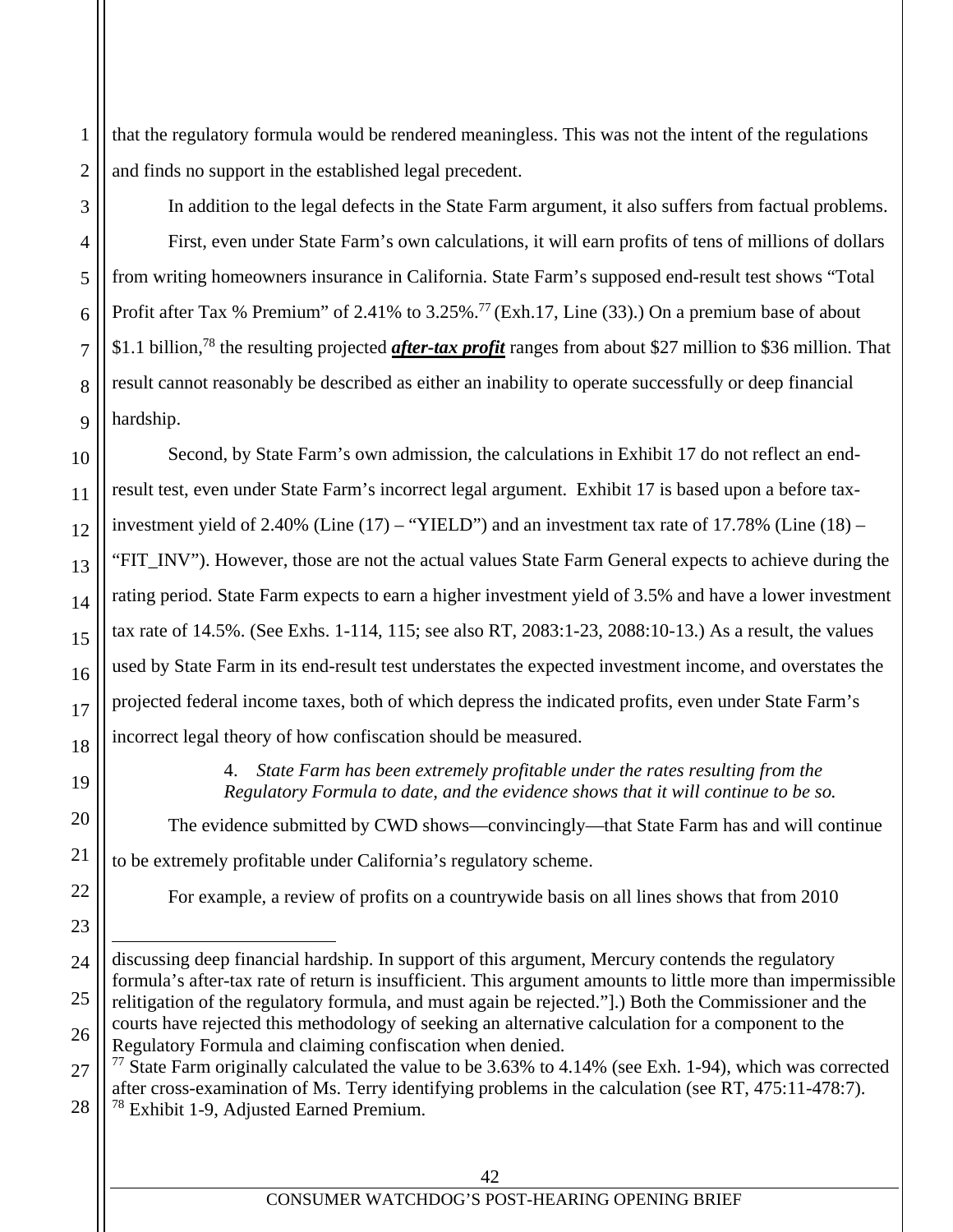1 2 3 4 5 6 through 2014, all while operating under the Regulatory Formula, State Farm General realized net income (i.e., profit) of \$1.59 billion, an average profit after taxes of \$318 million per year. (See Schwartz, at 26:24 – 27:8.) In 2013 and 2014 alone, State Farm General reported total net income after taxes of \$732 million. (See *id*., 27:4-6.) Looking at the enterprise as a whole – i.e., the State Farm Group– in the five-year period from 2010 through 2014, the State Farm Group reported net income after taxes of \$12.22 billion – an average of \$2.4 billion per year – and profited \$4.6 billion in 2014, alone.

7 8 9 10 11 12 13 In response to this evidence, which was in Mr. Schwartz's pre-filed direct testimony, State Farm complained that Mr. Schwartz only looked at a five-year time period. (See, e.g., Appel Rebuttal, ¶¶ 53, 54; see also RT, 1168:5-11, 1169:2-10.) Even though a five-year time frame is commonly used,<sup>79</sup> Mr. Schwartz reviewed additional years in his rebuttal. Going back to 2005, which was the last year he had available, State Farm General averaged comparable profits: nearly \$300 million per year.<sup>80</sup> And from 2005 to 2014, the State Farm Group averaged \$2.485 billion per year in profits. (Schwartz Rebuttal,  $49:16 - 50:5.$ <sup>81</sup>

14 15 16 17 Under the Regulatory Formula, State Farm General is projected to earn \$119 million annually from the rate calculated pursuant to the Regulatory Formula.82 And as explained above, *even using State Farm's preferred calculation* – using State Farm General's asset distribution but denying State Farm the leverage factor variance *– State Farm General would earn about \$27 million annually in the* 

18 19 20 21 22 23 24 79 For example, this is the time frame the ALJ in *In re Mercury Casualty Company, PA-2006-00006*, evaluated for confiscation. (Proposed Decision on Remand, *In Re: the Rate Application of Mercury Casualty Company*, Jan. 28, 2013, p. 114 ["Mercury's five year average net income as a percent of surplus equals 11.7%.].") And five years is the time frame mandated for insurers, including State Farm, to use in their annual statements. (See, e.g., Schwartz Rebuttal, at 42:19-23; see also Exh. 8-45, line 18 [showing net income during the five year period from 2010 to 2014, and the values match those presented by Mr. Schwartz and decried by State Farm].) State Farm itself used only six years to calculate its underwriting profit in its preferred ratemaking methodology, which is shown in exhibit 14 to the Rate Application (hearing Exhibit 1). (See Exh. 1-0111.) <sup>80</sup> (See Schwartz Rebuttal, at 47:17 – 48:22.) 2005-2014 is 10 years, and \$2,996.37 billion  $\div$  10 years = \$299.64 million.

25 26  $81$  No larger time frame would be appropriate because the projected yield regulation in its current form was not implemented until 2007. (See, e.g., Final Regulation Text, RH05042749, Jan. 3, 2007, p. 15 [attached to the concurrently filed Request for Official Notice as Exhibit M].)

27 <sup>82</sup> \$1.123 billion [adjusted earned premium] x 10.63% [maximum profit from templates] = \$119.4 million.

28

 $\overline{a}$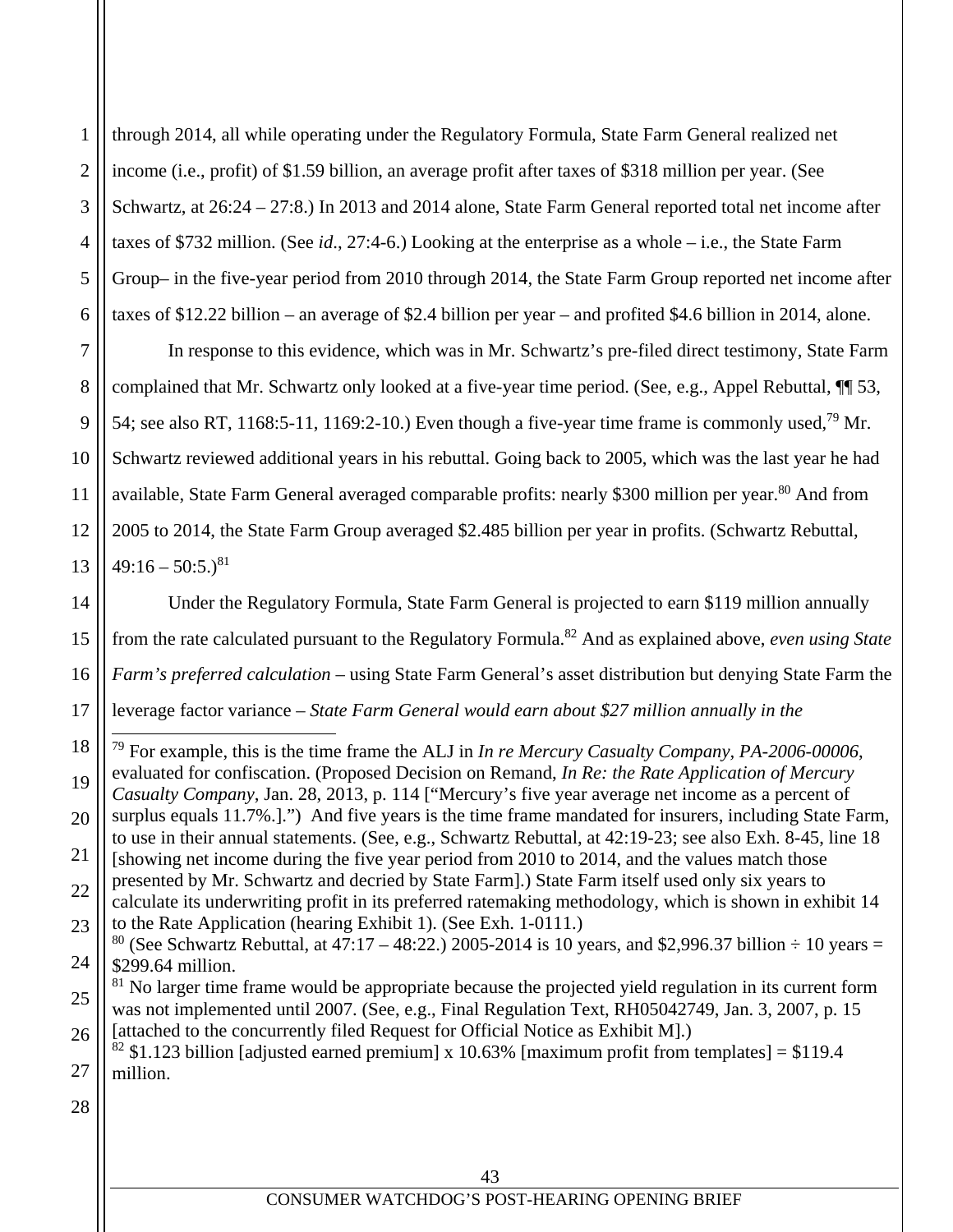4 5 6 7 8 9 10 *homeowners line for California alone*. <sup>83</sup> Case law and common sense mandate that a \$27 million profit cannot be considered confiscatory. (See, e.g., *20th Century v. Garamendi*, *supra*, 8 Cal.4th at 294 [" 'A regulated [firm] has no constitutional right to a profit . . . .' [Citations.] Indeed, such a firm has no constitutional right even against a loss."].) State Farm's request for the confiscation variance is analogous to a multi-millionaire seeking welfare benefits. In State Farm's world, making hundreds of millions (or even billions) in profits is equated with suffering serious and threatening financial struggles. We should all have State Farm's problems. State Farm has utterly and completely failed to meet its burden of proof on the confiscation variance, and its request should be denied. The numbers speak for themselves. State Farm has failed to prove that even just its homeowners line in California would suffer confiscation.

The variance request should be denied.

1

2

3

11

12

13

14

15

16

17

18

19

20

21

22

23

24

# **VI. STATE FARM'S CURRENT RATES ARE EXCESSIVE AND REFUNDS SHOULD BE ORDERED.**

Section 1861.05 prohibits excessive rates from being approved *and* from "remain[ing] in effect." The data and evidence presented in this hearing shows not only that State Farm is *not* entitled to the increase it requested, but also that State Farm's *current rates* are excessive, and as a result, approximately 1.7 million<sup>84</sup> State Farm policyholders have been overcharged by \$285,000 per day just since July 15, 2015.<sup>85</sup> As of the date this brief is submitted, the accrued overcharges to State Farm's homeowners' policyholders are over \$77 million, plus interest, and counting. This exact scenario is one of the reasons Proposition 103 contains the "remain in effect" language, which authorizes refunds when insurers overcharge consumers. Under the plain language of the law and to implement the purpose of the

 $\overline{a}$  $83$  \$1.123 billion [adjusted earned premium] x 2.41% [Total Profit after tax % Premium from Exh. 17, line  $(33)$ ] = \$27.1 million. Again, the 2.64% value used here was calculated using a projected yield that is lower than what State Farm itself actually believes it will earn. (See, e.g., Exh. 1-114 [showing projected 3.5% yield based on historical results]; see also RT, 2082:4 – 2085:15 .) 84 Exh. 1-0015, line 12.

<sup>25</sup> 26 <sup>85</sup> State Farm's last rate change took effect on May 15, 2014. (See Exh. 1-0037.) Shortly thereafter, on December 4, 2014, State Farm filed the rate application that began this proceeding seeking a rate

<sup>27</sup> 28 increase of 6.9%. (See, e.g., CWD Petition for Hearing, Petition to Intervene, and Notice of Intent to Seek Compensation, Jan. 26, 2015, ¶ 1.) On June 22, 2015, the Commissioner issued a Notice of Hearing, which, among other things, stated that the effective date of rates calculated in this proceeding would be July 15, 2015.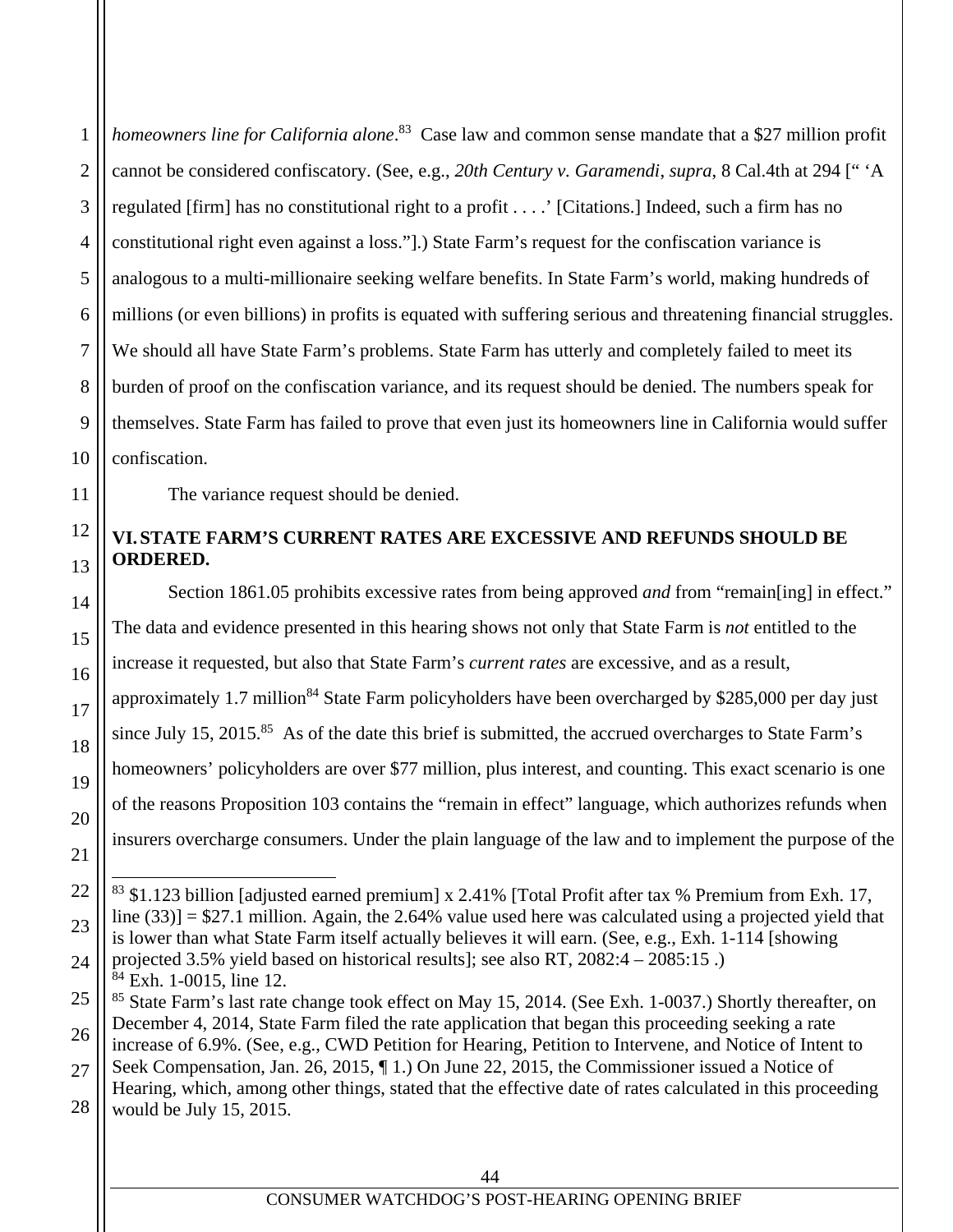statute – to protect consumers – State Farm must be ordered to issue refunds to its policyholders.

1

2

3

4

5

6

7

8

9

10

11

12

13

14

15

16

17

18

19

20

21

22

23

24

25

26

27

28

# **A. The Voters Passed Proposition 103 to "Protect Consumers" from "Excessive, Unjustified and Aribtrary Rates," and the Proposition Is to Be "Liberally Construed and Applied in Order to Fully Promote Its Underlying Purpose."**

On November 8, 1988, California voters passed the citizen-backed Proposition 103. The voters recognized that "[t]he existing laws inadequately protect consumers and allow insurance companies to charge excessive, unjustified and arbitrary rates." (Prop. 103, Stats. 1988, § 1.) The specific purpose of Proposition 103 is "to protect consumers from arbitrary insurance rates and practices, to encourage a competitive insurance marketplace, to provide for an accountable Insurance Commissioner, and to ensure that insurance is fair, available, and affordable for all Californians." (*Id.* at 2.) And Proposition 103, section 8(a) provides "that the act 'shall be liberally construed and applied in order to fully promote its underlying purposes.'" (*Foundation for Taxpayer and Consumer Rights v. Garamendi* (2005) 132 Cal.App.4th 1354, 1354, *as* modified (Oct. 27, 2005), quoting Prop. 103.)

It is also instructive to note that the idea of refunds for violations of Proposition 103 is not novel or extraordinary. For example, pursuant to section 1861.03, the Proposition 103 voters – for the first time – subjected the business of insurance to the Unfair Competition Law (Bus. & Prof. Code §§ 17200, et seq.), the Consumers Legal Remedies Act (Civ. Code § 1770, et seq.) and the Unruh Civil Rights Act (Civ. Code § 51, et seq.), among others. And it is without question that restitutionary disgorgement (i.e., refunds) and/or damages is an available remedy under each these statutes. (See, e.g., Bus. & Prof. Code § 17503 ["The court may make such orders or judgments . . . as may be necessary to restore to any person in interest any money or property, real or personal, which may have been acquired by means of such unfair competition."]; Civ. Code §§ 52 [Unruh Act remedies] 1780(a) [CLRA remedies]; see also *Cortez v. Purolator Air Filtration Products Co.* (2000) 23 Cal.4th 163, 176-77 [discussing cases where restitutionary disgorgement was awarded under the Unfair Competition Law].)<sup>86</sup>

 $\overline{a}$ <sup>86</sup> In fact, Insurance Code section 1858.3 contained broad language authorizing the Commissioner to order refunds in relation to a noncompliance action, even before the passage of Proposition 103. Section 1858.3(a), provides, in part, that the Commissioner may "direct the insurer or rating organization to take *such other corrective action as he or she may deem necessary and proper*." While beyond the scope of this proceeding, the Legislative history of this language, enacted in 1977, makes clear it was added to give the Commissioner access to retrospective remedies, like refunds.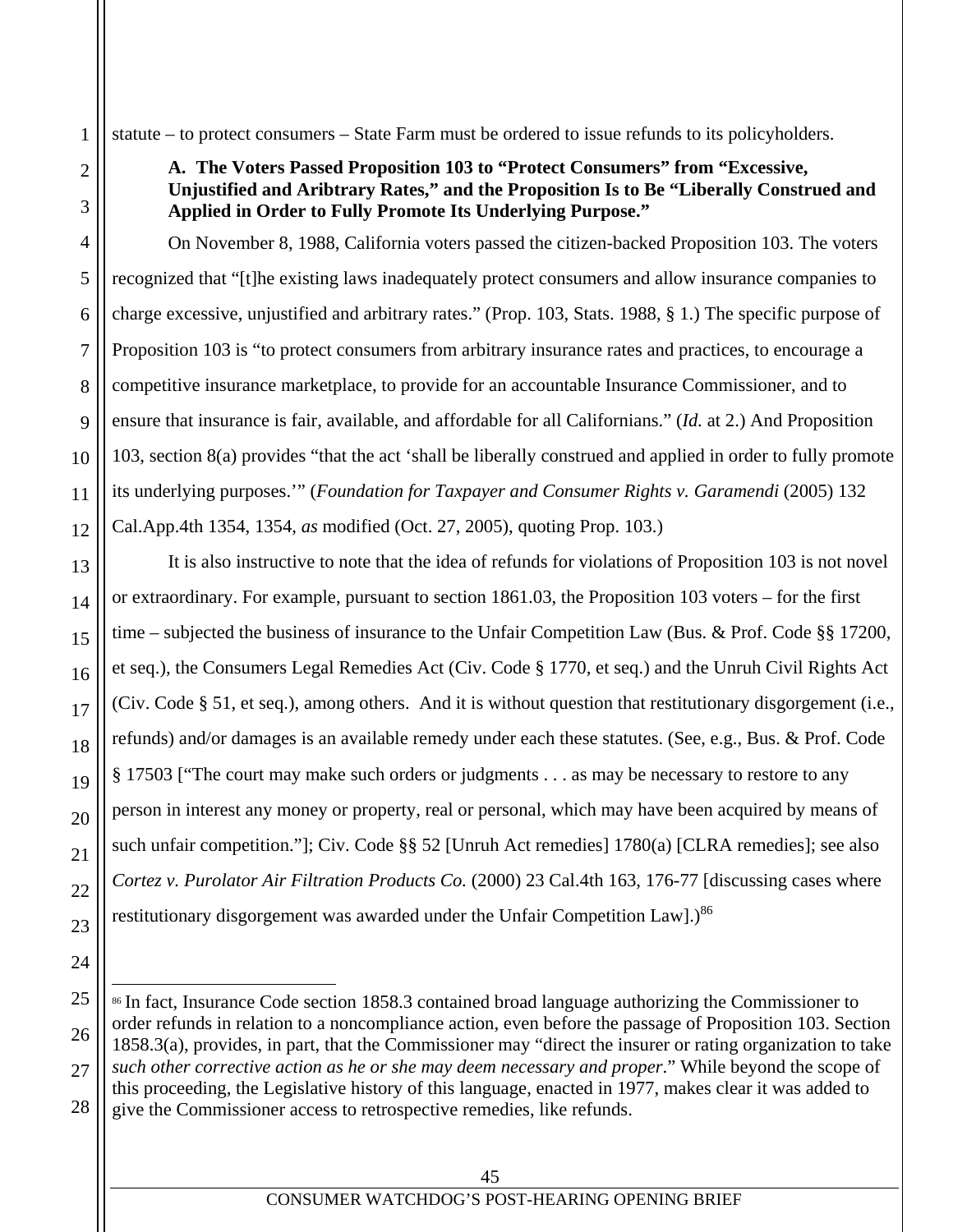$\overline{a}$ 

#### **B. The Prohibition on Excessive "In Effect" Rates Includes Refund Authority.**

The evaluation of the meaning of a statute must begin with the plain text of the law:

In determining intent, we first examine the words of the statute itself . . . . Under the so-called 'plain meaning' rule, courts seek to give the words employed by the Legislature their usual and ordinary meaning . . . . If the language of the statute is clear and unambiguous, there is no need for construction . . . .

(*Donabedian v. Mercury Insurance Co.* (2004) 116 Cal.App.4th 968, 976, quoting *Bodell Construction Co. v. Trustees of Cal. State University* (1998) 62 Cal.App.4th 1508, omissions in original.)

Section 1861.05 (a) establishes the rate review process and the governing standard. It requires that "[n]o rate shall be approved or remain in effect which is excessive, inadequate, unfairly discriminatory or otherwise in violation of this chapter." Note this section specifies oversight of two different types of rates: 1) prospective rates; and 2) "in effect" rates. <sup>87</sup> The simple fact that these two conditions are separate and apart in the statute makes clear that the "excessive, inadequate unfairly discriminatory" standard applies not only to future rates, but also to rates that are "in effect," clearly establishing the Commissioner's authority in this proceeding to regulate current rates and obtain retrospective relief, if necessary.88

The California Supreme Courts historic decision upholding the validity of Proposition 103, expressly confirms this analysis. In *Calfarm*, among other things, insurance companies claimed that Proposition 103 did not contain procedures sufficient to protect insurers from having to charge confiscatory rates pending administrative review. (*Calfarm Ins. Co. v. Deukmejian*, *supra*, 48 Cal.3d 805, at 823.) In evaluating the statute, the Court determined that, contrary to the insurers' contentions, the statute contained very few requirements, and instead of "establish[ing] detailed method[s]" for setting rates, the statute contained broad, generalized language that allowed for discretion in how to carry out the dictates of the statute. (*Id.* at 824.)

<sup>&</sup>lt;sup>87</sup> CWD believes that the prohibition on excessive "in effect" rates exists in no other state in the nation, as CWD and its counsel are unaware of, and were unable to find, any similar statutes.

<sup>&</sup>lt;sup>88</sup> The use of the term and retrospective is not intended to implicate the jurisprudence regarding the retrospective effect of a statute, nor should it. (See, e.g., *Calfarm Ins. Co. v. Deukmejian* (1989) 48 Cal.3d 805, 826-27; see also, e.g., *Evangelatos v. Superior Court* (1988) 44 Cal.3d 1188, 1206 ["[a] retrospective law is one which affects rights, obligations, acts, transactions and conditions which are performed or exist prior to the adoption of the statute," internal quotes omitted.].) The issue here is whether Proposition 103 grants the authority to issue orders regarding rates that have already been charged, not whether a newly enacted statute or regulation applies to past activities.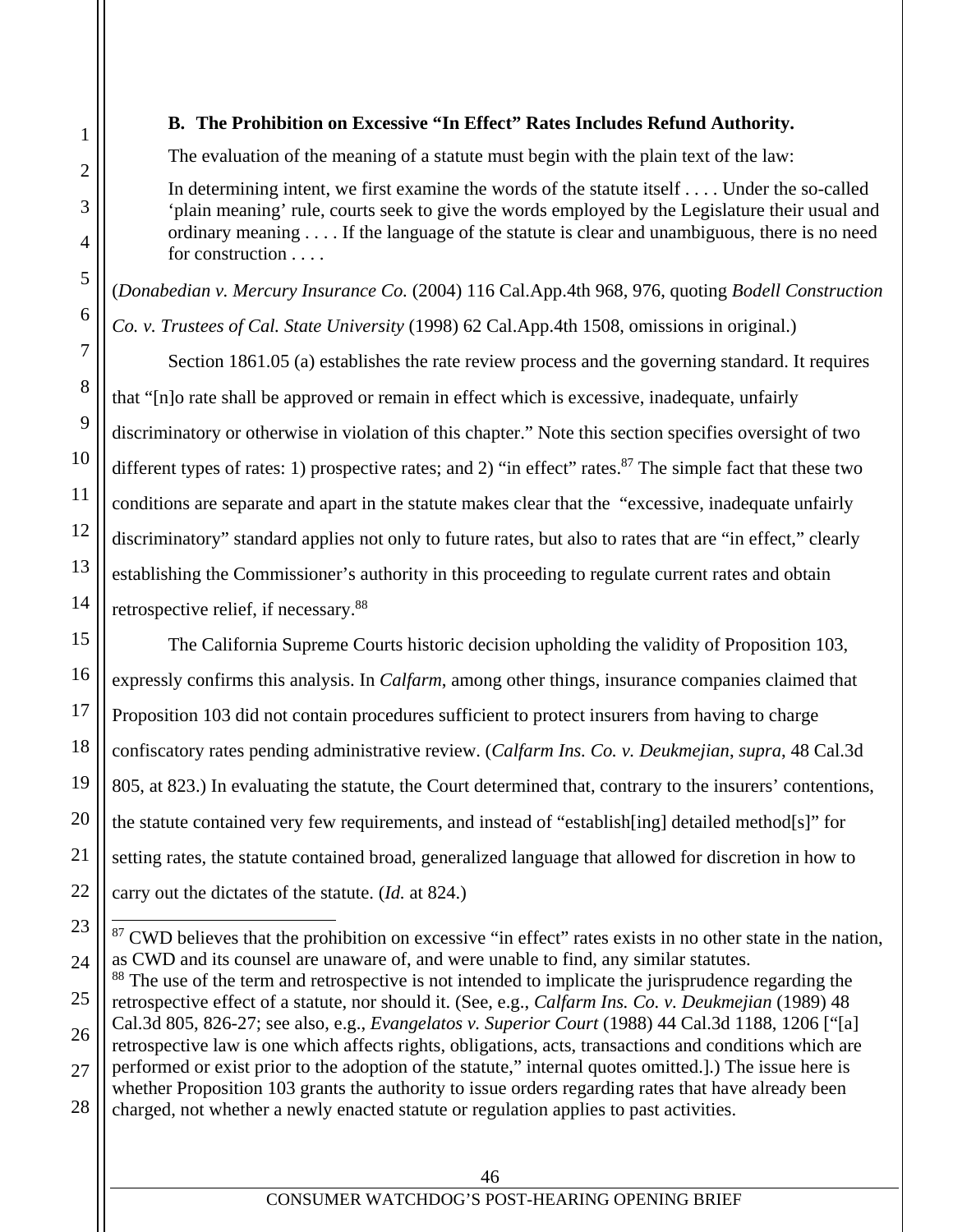authority to grant "interim relief" for rates, *including ordering refunds*, stating: The power to grant interim relief is necessary for the due and efficient administration of Proposition 103, and may fairly be implied from its command that "[n]o rate shall ... *remain in effect* which is excessive, inadequate, unfairly discriminatory or otherwise in violation of this chapter." (§ 1861.05, subd. (a).) (Italics added.) . . . as we have explained, the commissioner can approve an interim rate pending her final decision. If the commissioner finds the initiative's rate, or *some other rate less than the insurer charged, is fair and reasonable, the insurer must refund excess premiums collected with interest*. (*Calfarm Ins. Co. v. Deukmejian, supra,* 48 Cal.3d at 825, final emphasis added.)<sup>89</sup> The Court based its holding on the broad "in effect" language of section 1861.905(a), and the fact that, unlike other statutes, Proposition 103 set forth its mandates in general terms but delegated to the elected Commissioner the responsibility to determine how best to administer the law consistent with the statute's terms. (*Ibid.*) To be clear, the Court held that in order to protect *insurers* from confiscatory rates, the Commissioner could order interim rates while the correct rates were determined and then order refunds if the "in effect" rates were found to be excessive. Just as the "in effect" language was found to authorize refunds in the furtherance of protecting insurers from confiscatory rates, the same language protects consumers from excessive rates. This statutory analysis is strongly supported by the purpose and intent of the law. When the rates that are "in effect" are excessive, the insurance is not "fair" or "affordable," but rather in violation of the plain intent and *explicit purpose* of Proposition 103 to prohibit excessive rates from "remain[ing] in effect." CWD,

In particular, the Court held that the "in effect" language in section 1861.05(a) includes the

1

2

3

4

5

6

7

8

9

10

11

12

13

14

15

16

17

18

19

21

24

25

26

27

28

20 22 23 the CDI, and CFC all agree that State Farm has been charging excessive rates since at least July 15, 2015. If State Farm is allowed to keep tens of millions of dollars in illegally excessive premiums, the purposes of Proposition 103 are thwarted. Thus, requiring insurers to return overcharged premiums is clearly in the interests of consumers and in line with the purposes of the statute.

 $\overline{a}$ 89 Moreover, this kind of refund authority is not controversial. In *Public Utilities Commission of Ohio v. United Fuel Gas Co.* (1943) 317 U.S. 456, for example, the U.S. Supreme Court noted that general language granting the Public Utilities Commission of Ohio the authority to order rates "during the period so fixed by the ordinance" permitted retroactive ratemaking, which in turn allowed for refunds. (*Id.* at 463; see also *id.* at 464 [holding that the statute authorizing refunds, although valid, was not applicable, while the applicable statute did not allow refunds because it authorized setting rates "to be thereafter" charged].)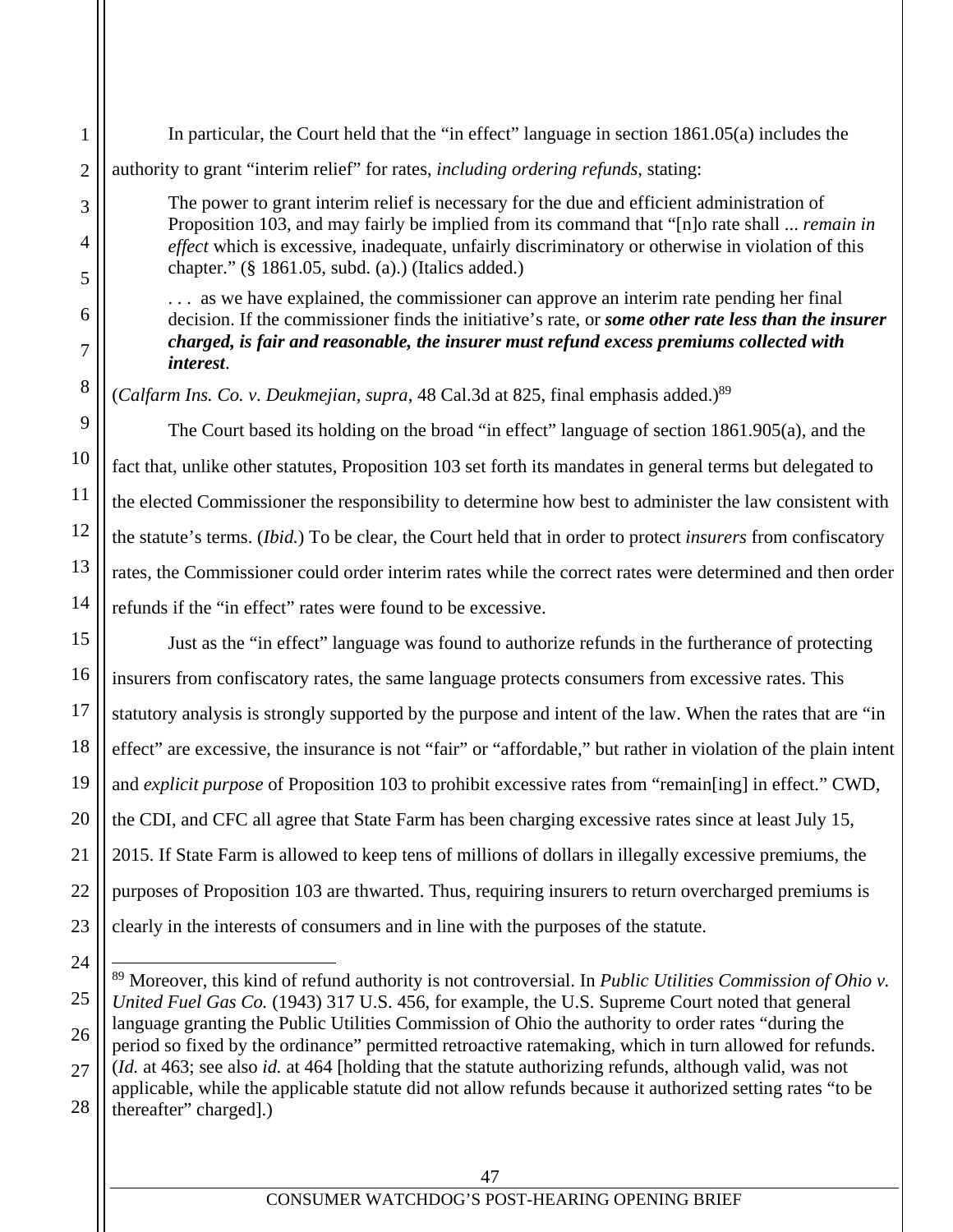Finally, apart from the plain language of the text and the Supreme Court's unequivocal emphasis upon the refund authority, as quoted above, Proposition 103 is to be "liberally construed and applied in order to fully promote its underlying purposes." The authority to order refunds is demonstrably necessary to effectuate the protections of Proposition 103.

## **C. Refunds Are Necessary to Enable Enforcement of the Statute, and to Reduce the Job to a Manageable Size.**

In addition to the clear language and purpose of the statute, *Calfarm* also held that Proposition 103 grants the Commissioner the authority to "exercise such additional powers as are necessary for the due and efficient administration of powers expressly granted by statute, or as *may fairly be implied* from the statute." (*Id.* at 824.) *Calfarm* also held that the Commissioner may "tak[e] whatever steps are necessary to reduce the job to manageable size." (*Id.* at 824.) The inherent and implied authority conferred by the statute necessarily includes the authority to order refunds, because otherwise the "in effect" language of the statute could not be enforced.

In a rate proceeding such as this, there will always be a period of time between the date upon which rates became excessive and the date of the Commissioner's order determining those rates were excessive. For example, in this proceeding, the parties were granted time to conduct discovery, including bringing motions to compel (see 10 CCR § 2655.1). The regulations also mandated that State Farm file its written testimony at least *forty (40) business* days prior to the hearing (10 CCR § 2655.6). After the conclusion of the initial direct evidentiary hearing, the parties demanded an opportunity to present rebuttal testimony, which the regulations permit and require to be filed in writing. (See 10 CCR § 2655.9.) Then, the parties had to find a mutually convenient time to come back for oral rebuttal. Now, the parties have eight weeks for post-hearing briefing (10 CCR § 2657.1). After that, the Administrative Law Judge has thirty days to file a proposed decision and the agency has up to 100 days to issue its decision. (See Govt. Code § 11517(c).) With all these steps, the parties have taken nine months already, and it will likely be at least a year between the issuance of the Notice of Hearing on July 22, 2015, and the Commissioner's order.

Thus, when it is determined that the rates in effect have been excessive, implementing this premium refund authority is essential. Otherwise, an insurance company such as State Farm would always have the incentive to prolong and delay the rate review process without any negative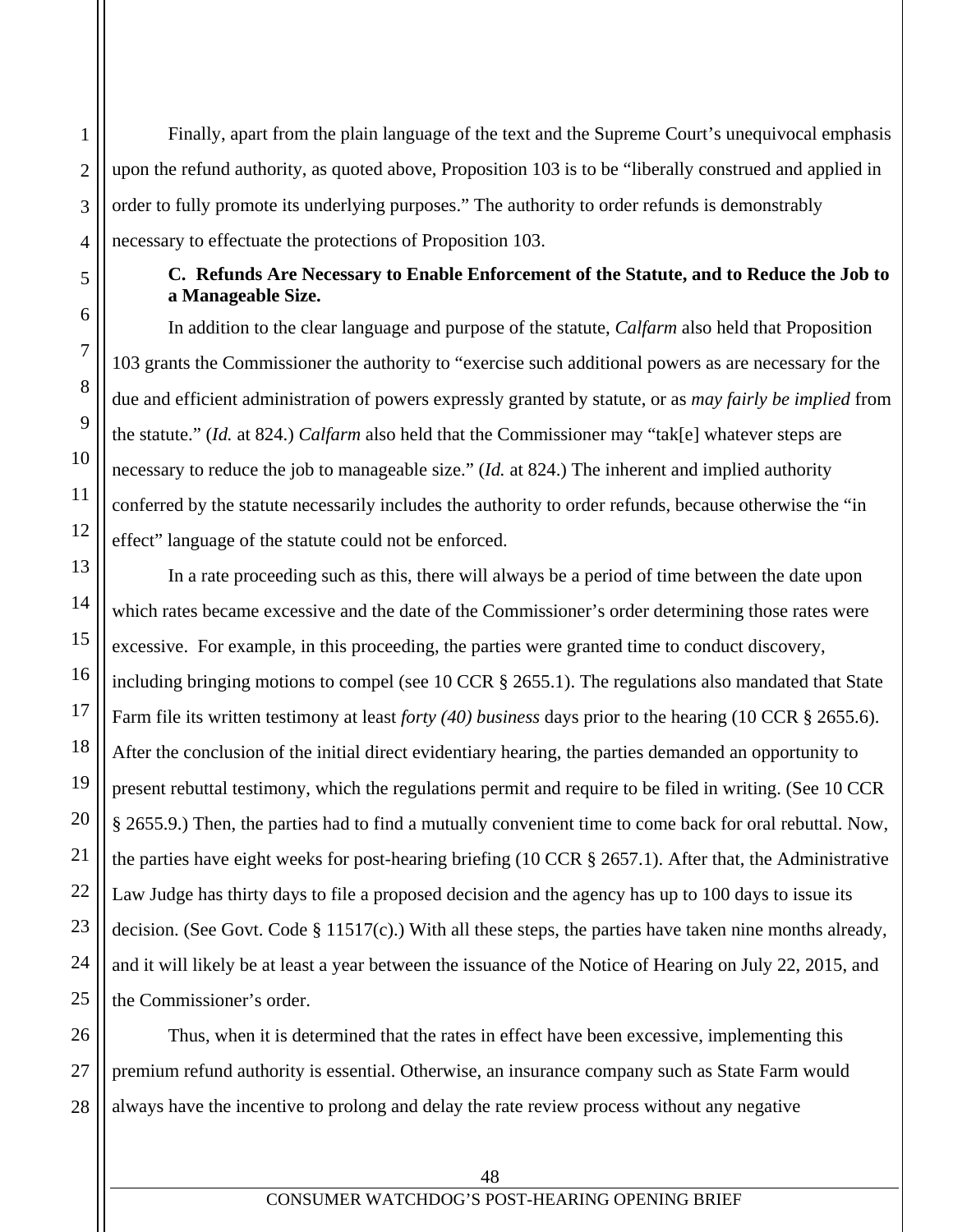consequences, all while knowing that every day it did so, it could continue collect, and keep, illegal premiums from policyholders. Prop 103 was enacted for the specific purpose of protecting consumers from excessive rates. Only by ordering refunds would this purpose be served.

As noted above, Proposition 103 generally, and section 1861.05(a) specifically, unmistakably place insurance companies doing business in California on notice that their rates must be *fair* – neither excessive nor inadequate – at all times. The Commissioner's approach to his responsibility to enforce the "in effect" requirement through refunds is sensible and efficient. The alternatives – the Commissioner forcing a full-blown rate hearing every four months for each line of insurance for on every insurance company doing business in California, for example – would be completely unmanageable.

#### **D. The Effective Date of the Rates Calculated in this Proceeding is July 15, 2015, So the Premium for Any Policy Issued After that Date Should Be Re-Calculated and Any Decrease Refunded With Interest.**

 Here, following the Commissioner's hearing order, the parties have calculated the rates *as of* July 15, 2015.90 (See, Order Following July 31 Scheduling Conference, Aug. 4, 2015, p. 4 ["For the purposes of the hearing, the effective date of State Farm's rate application shall be July 15, 2015."].)<sup>91</sup> Thus, if it is determined that a rate reduction is appropriate as the evidence presented by the CDI, CFC, and Consumer Watchdog demonstrates, then that rate reduction was appropriate at least as of July 15, 2015. State Farm should be ordered to refund policyholders for premiums it overcharged starting on that date. That is, for all policies where a decrease is found to be appropriate on or after July 15, 2015, State Farm should be ordered to recalculate the premium, which is a simple calculation for State Farm, and refund any overcharge.

In addition, as required in *Calfarm*, State Farm "must refund excess premiums collected *with interest*" (*Calfarm*, 48 Cal.3d at 825, emphasis added). This is no different than civil courts awarding prejudgment interest, which is a common practice. (See, e.g., 6 Witkin, Summary 10th (2005) Torts, §

1

2

3

4

5

6

7

8

9

10

11

12

13

14

15

16

17

18

19

20

21

22

23

24

25

 $90$  The Commissioner's choice of the effective date governs this proceeding only, of course. The statute is clear that the rates that are in effect must *never* be excessive. Thus, refunds can and should be required effective any date that a rate becomes excessive.

<sup>27</sup> 28 <sup>91</sup> The regulations provide support for using the Regulatory Formula to calculate an "in effect" rate. (See 10 CCR § 2646.4(b) [stating that both "[a] hearing on a rate application, *and a hearing based on the allegation that a rate in effect is excessive*" shall apply the Regulatory Formula].)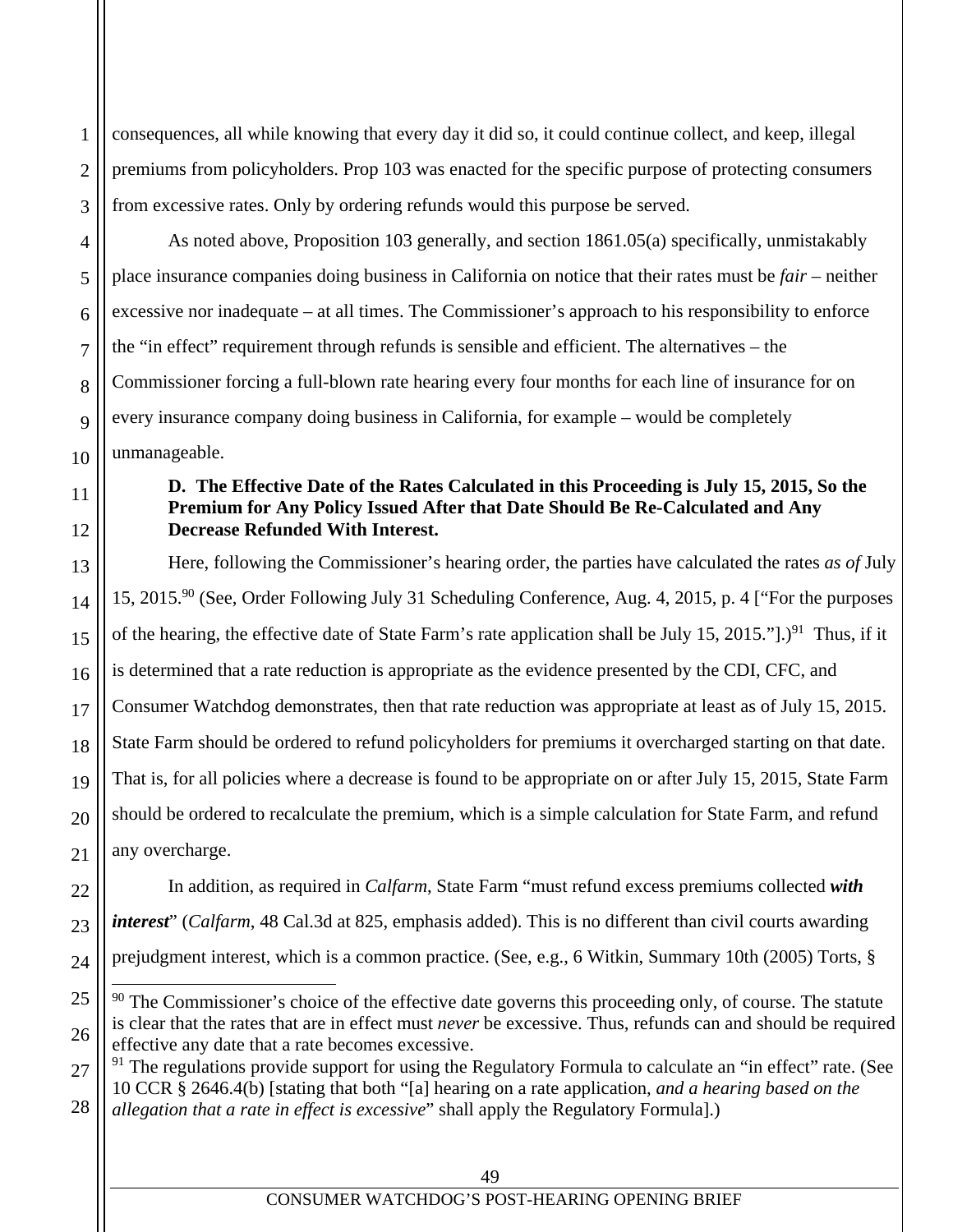1643, p. 1160; Civ. Code § 3287 ["Every person who it entitled under any judgment to receive damages . . . may also recover interest thereon from a date prior to the entry of judgment . . . ."].) The California Constitution sets a default interest rate of 7%, so that is a reasonable rate to be applied here. (See, e.g., Cal. Const., art. XV, § 1 ["The rate of interest upon the loan or forbearance of any money, goods, or things in action, or on accounts after demand, shall be 7 percent per annum. . . . . [¶] In the absence of the setting of such rate by the Legislature, the rate of interest on any judgment rendered in any court of the state shall be 7 percent per annum."].)

# **E. State Farm's Rights Will Not Be Infringed by A Refund Order.**

Like all insurers doing business in California, State Farm is well aware of the "remain in effect" language, which places a continuing duty upon insurance companies, independent of the Commissioner, to maintain rates that are neither excessive nor inadequate (i.e., the statute puts the insurer on notice that excessive rates cannot "remain in effect."). Moreover, in this proceeding State Farm was explicitly placed on notice that the rates being examined are its rates as of July 15, 2015, and State Farm has received a full hearing on those rates.

# **VII. CONCLUSION**

State Farm has failed to meet its burden of proof as to any and all issues in contention in this matter. The proposed rate hike should be denied.

In addition, the evidence has shown that State Farm's current rates are excessive, in contravention of Proposition 103, and have been excessive since at least July 15, 2015. Therefore CWD respectfully requests that the ALJ order that State Farm's current rates must *be reduced by at least 9.26% and order refunds of all excessive premiums charged since July 15, 2015*. 92

DATED: April 11, 2016 CONSUMER WATCHDOG Harvey Rosenfield Pamela Pressley Jonathan Phenix

 $92$  As stated previously, should the ALJ adopt the catastrophe values proposed by either the CDI or CFC, the resulting rate will be even lower.

 $\overline{a}$ 

1

2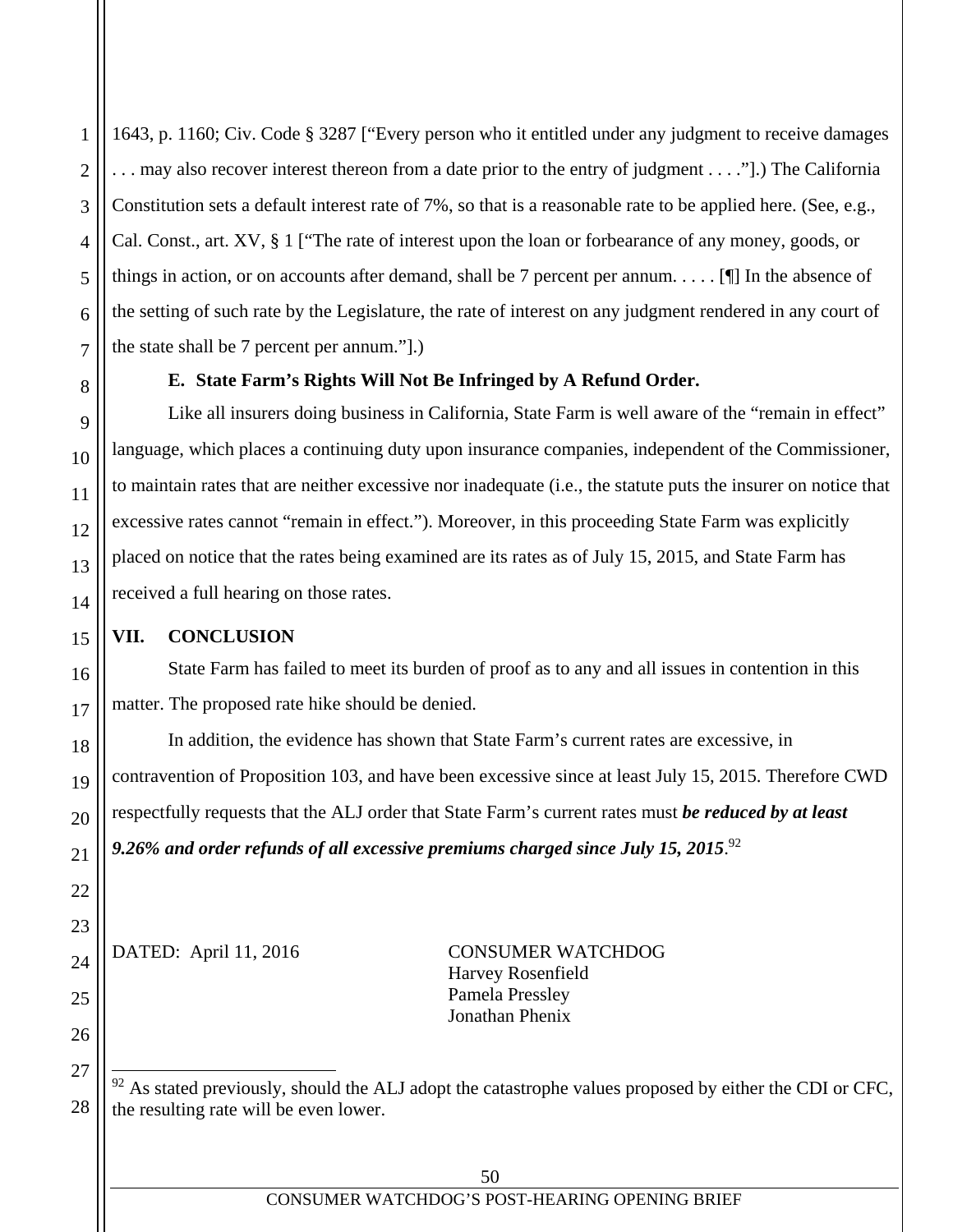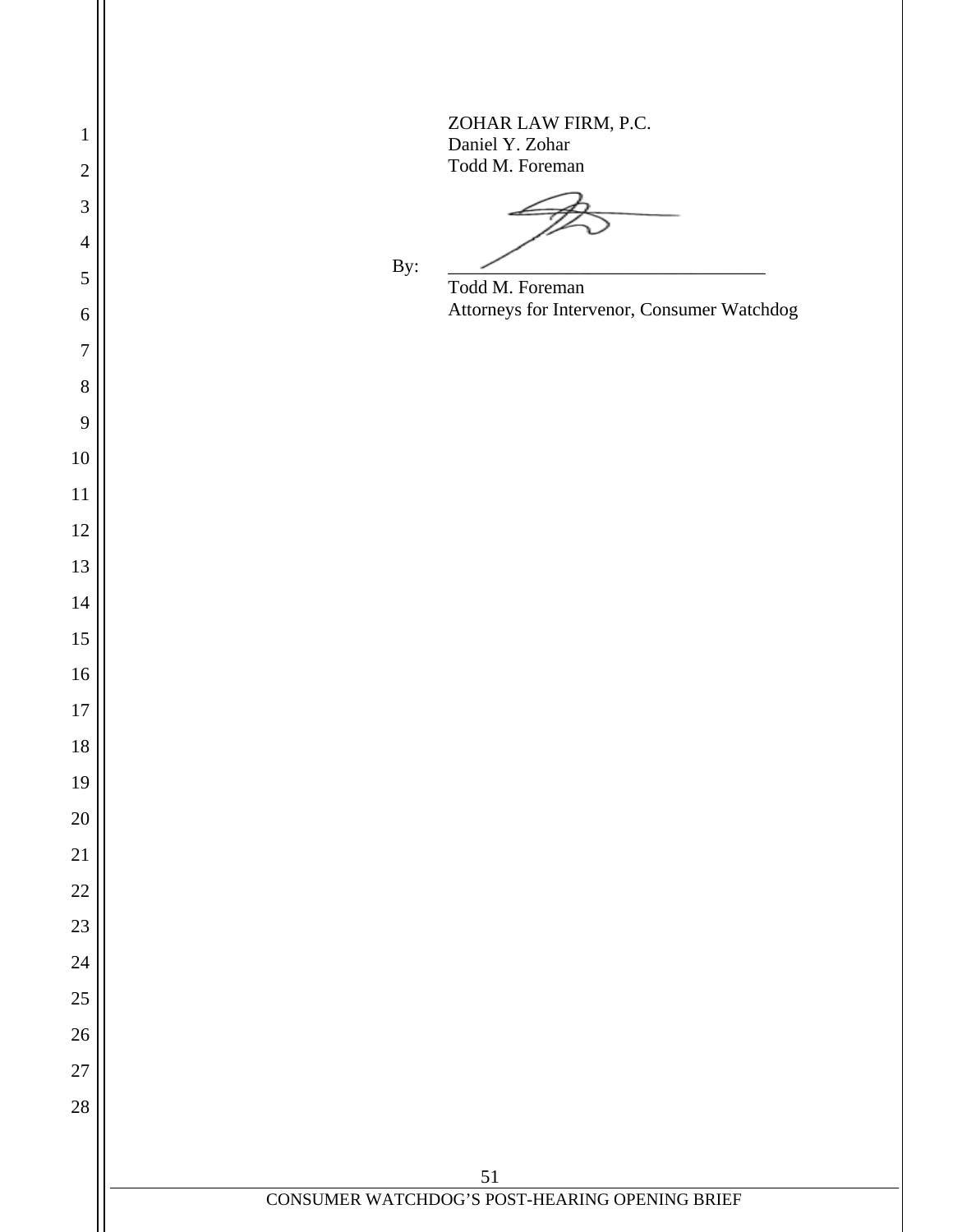| 1                   |                                                                                                                                                                                                                                                                      | <b>PROOF OF SERVICE</b>                                                                                                                                                                         |  |
|---------------------|----------------------------------------------------------------------------------------------------------------------------------------------------------------------------------------------------------------------------------------------------------------------|-------------------------------------------------------------------------------------------------------------------------------------------------------------------------------------------------|--|
| $\overline{2}$      | Re: In the Matter of Rate Application of State Farm General Insurance Company,                                                                                                                                                                                       |                                                                                                                                                                                                 |  |
| 3                   | File No. PA-2015-00004                                                                                                                                                                                                                                               |                                                                                                                                                                                                 |  |
| $\overline{4}$<br>5 | I am employed in the County of Los Angeles; I am over the age of 18 years and not a party to<br>the within action; my business address is 601 S. Figueroa Street, Suite 2675, Los Angeles, CA 90017.                                                                 |                                                                                                                                                                                                 |  |
| 6<br>$\overline{7}$ | On April 11, 2016, I served the foregoing document(s) described as: CONSUMER<br>WATCHDOG'S POST-HEARING OPENING BRIEF (PUBLIC-REDACTED) on the<br>interested parties in this action by placing a true copy thereof, in a sealed envelope(s) addressed as<br>follows: |                                                                                                                                                                                                 |  |
| 8                   |                                                                                                                                                                                                                                                                      |                                                                                                                                                                                                 |  |
| 9                   |                                                                                                                                                                                                                                                                      | <b>SEE ATTACHED SERVICE LIST</b>                                                                                                                                                                |  |
| 10                  |                                                                                                                                                                                                                                                                      | MAIL- as follows: I am "readily familiar" with the practice of Zohar Law Firm,<br>for collection and processing of correspondence for mailing with the United States                            |  |
| 11                  |                                                                                                                                                                                                                                                                      | Postal Service and that correspondence placed in the outgoing mail tray in my office<br>for collection would be deposited in the United States Mail that same day in the course<br>of business. |  |
| 12<br>13            |                                                                                                                                                                                                                                                                      | PERSONAL SERVICE-I caused such sealed envelope to be delivered by hand to the<br>office(s) of the addressee(s) set forth above.                                                                 |  |
| 14                  |                                                                                                                                                                                                                                                                      | FACSIMILE- I caused a true and complete copy of the document(s) described above<br>to be transmitted by facsimile transmission to the telephone number(s) of the person(s)                      |  |
| 15                  |                                                                                                                                                                                                                                                                      | at the address(es) set forth above.<br>BY ELECTRONIC MAIL/E-MAIL- I caused a true and complete copy of the                                                                                      |  |
| 16<br>17            | document(s) described above to be transmitted by e-mail transmission to the e-mail<br>address(es) of the person(s) set forth above.<br>FEDEX/OVERNIGHT COURIER- I caused such sealed envelope to be deposited in a                                                   |                                                                                                                                                                                                 |  |
| 18                  |                                                                                                                                                                                                                                                                      | collection box for the next day delivery to the person(s) at the address(es) set forth<br>above.                                                                                                |  |
| 19                  | X (State)                                                                                                                                                                                                                                                            | I declare under penalty of perjury that the foregoing is true and correct.                                                                                                                      |  |
| 20                  |                                                                                                                                                                                                                                                                      |                                                                                                                                                                                                 |  |
| 21                  | (Federal)                                                                                                                                                                                                                                                            | I declare under penalty of perjury that the foregoing is true and correct, and that I am<br>employed in the office of a member of the bar of this Court at whose direction the                  |  |
| 22                  |                                                                                                                                                                                                                                                                      | service was made.                                                                                                                                                                               |  |
| 23                  |                                                                                                                                                                                                                                                                      | Executed on April 11, 2016, at Los Angeles, California.                                                                                                                                         |  |
| 24                  |                                                                                                                                                                                                                                                                      |                                                                                                                                                                                                 |  |
| 25                  |                                                                                                                                                                                                                                                                      | Jeanette Eun                                                                                                                                                                                    |  |
| 26                  |                                                                                                                                                                                                                                                                      |                                                                                                                                                                                                 |  |
| 27                  |                                                                                                                                                                                                                                                                      |                                                                                                                                                                                                 |  |
| 28                  |                                                                                                                                                                                                                                                                      |                                                                                                                                                                                                 |  |
|                     |                                                                                                                                                                                                                                                                      | -1-                                                                                                                                                                                             |  |
|                     | PROOF OF SERVICE                                                                                                                                                                                                                                                     |                                                                                                                                                                                                 |  |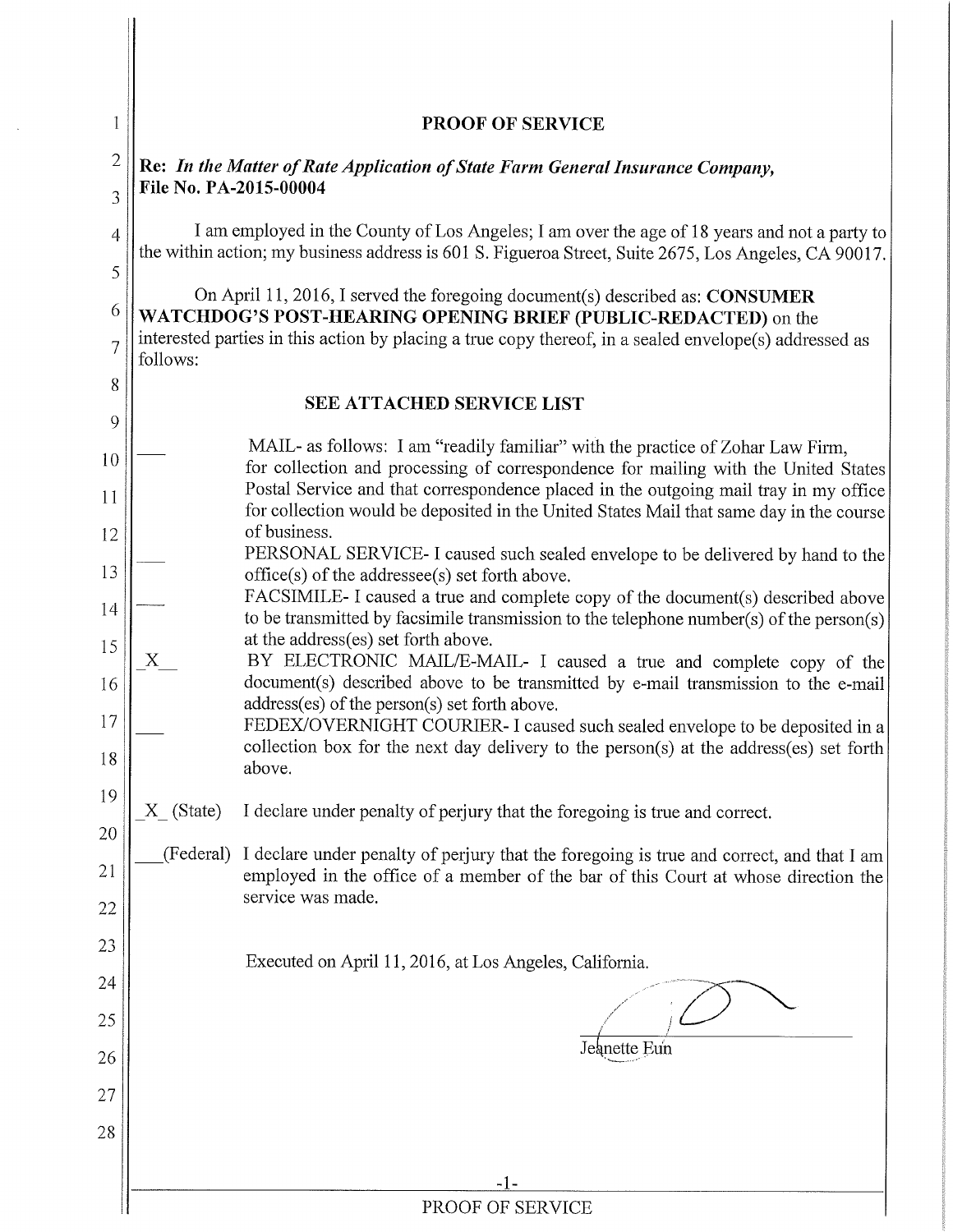# SERVICE LIST

 $\overline{1}$ 

| Hon. John H. Larson                                                                  |                                               |
|--------------------------------------------------------------------------------------|-----------------------------------------------|
| Chief Administrative Law Judge                                                       |                                               |
| <b>Administrative Hearing Bureau</b>                                                 |                                               |
| <b>California Department of Insurance</b>                                            |                                               |
| 45 Fremont St., 22nd Floor                                                           |                                               |
| San Francisco, CA 94105                                                              |                                               |
| Tel: (415)538-4102<br>Fax: (415)904-5854                                             |                                               |
|                                                                                      |                                               |
| Vanessa Wells, Esq.                                                                  | Attorneys for Applicant, State Farm           |
| Christian Mammen, Esq.                                                               |                                               |
| Victoria Brown, Esq.                                                                 |                                               |
| <b>Hogan Lovells US LLP</b>                                                          |                                               |
| 4085 Campbell Ave #100                                                               |                                               |
| Menlo Park, CA 94025                                                                 |                                               |
| Tel: (650)463-4000                                                                   |                                               |
| Fax: (650)463-4199                                                                   |                                               |
| vanessa.wells@hoganlovells.com<br>Christian.mammen@hoganlovells.com                  |                                               |
| Victoria.brown@hoganlovells.com                                                      |                                               |
|                                                                                      |                                               |
|                                                                                      |                                               |
| Daniel M. Goodell, Esq.                                                              | Attorneys for California Department of        |
| Nikki S. McKennedy, Esq.                                                             | Insurance                                     |
| Summer Volkmer, Esq.                                                                 |                                               |
| <b>California Department of Insurance</b><br>Legal Division, Rate Inforcement Bureau |                                               |
| 45 Fremont Street, 21st Floor                                                        |                                               |
| San Francisco, CA 94105                                                              |                                               |
| Tel: (415)538-4500                                                                   |                                               |
| Fax: (415)904-5490                                                                   |                                               |
| Daniel.Goodell@insurance.ca.gov                                                      |                                               |
| Nikki.mckennedy@insurance.ca.gov                                                     |                                               |
| Summer.volkmer@insurance.ca.gov                                                      |                                               |
|                                                                                      |                                               |
| Richard Holober, Esq.                                                                | Attorneys for Intervenor, Consumer Federation |
| Douglas Heller, Esq.                                                                 | of California                                 |
| Aaron Lewis, Esq.                                                                    |                                               |
| <b>Consumer Federation of California</b>                                             |                                               |
| 1107 $9th$ Street, Suite 625<br>Sacramento, CA 95814                                 |                                               |